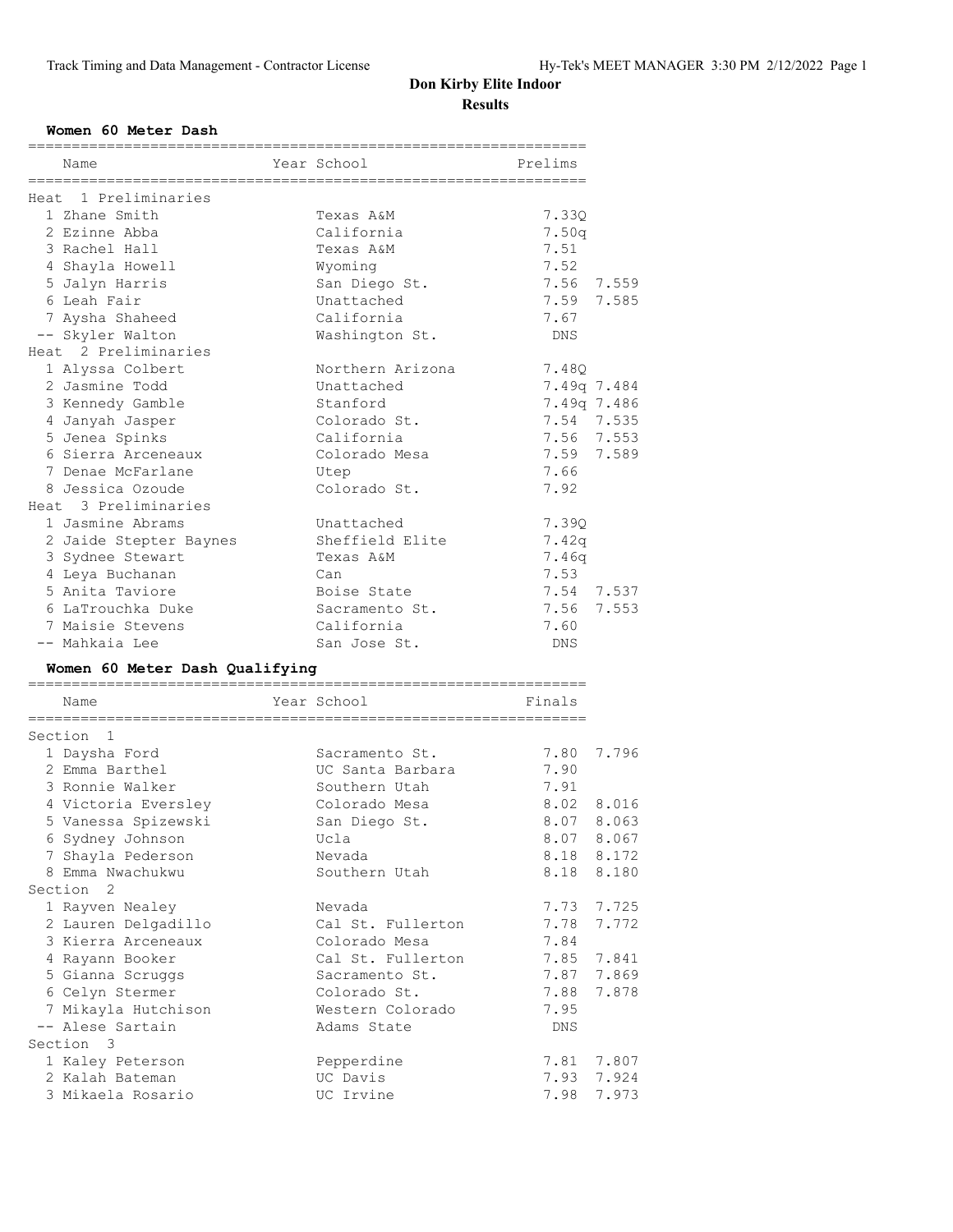| Women 60 Meter Dash Qualifying        |                                 |              |            |
|---------------------------------------|---------------------------------|--------------|------------|
| 4 Amaya Booker                        | Western Colorado                | 7.98         | 7.976      |
| 5 Serenity Burnett-Perry              | Colorado Mesa                   | 7.99         | 7.982      |
| 6 Abigail Buckley                     | Oregon State                    | 7.99         | 7.988      |
| 7 Alexandra Chan                      | Ucla                            | 8.03         | 8.024      |
| -- Aniya Smith                        | Southern Utah                   | DNS          |            |
| Section 4                             |                                 |              |            |
| 1 Asia Hodge                          | Utep                            | 7.94         | 7.937      |
| 2 Sakara Harrison                     | Western Colorado                | 8.02         | 8.013      |
| 3 Mariah Stewart                      | Cal St. Fullerton               | 8.05         |            |
| 4 Jordyn Nielson                      | Southern Utah                   | 8.06         |            |
| 5 Chelsea Howard                      | Oregon State                    | 8.09         |            |
| 6 Treslynn Robinson                   | Western Colorado                | 8.10         |            |
| 7 Ashley Tabag                        | UC Irvine                       | 8.12         |            |
| -- Audrey McElmurry                   | Sacramento St.                  | DNS          |            |
| Section 5                             |                                 |              |            |
| 1 Leya Buchanan                       | Can                             | 7.49         |            |
| 2 Anita Taviore                       | Boise State                     | 7.51         |            |
| 3 Aysha Shaheed                       | California                      | 7.58         | 7.573      |
| 4 Denae McFarlane                     | Utep                            | 7.64         | 7.633      |
| 5 Alexus Alexander                    | San Diego St.                   | 7.70         |            |
| 6 Taryn Hankins                       | Arizona State                   | 7.76         |            |
| 7 Kenya Coburn                        | Northern Arizona                | 7.78         | 7.778      |
| -- Maddy Doane                        | Ucla                            | <b>DNS</b>   |            |
| Section 6                             |                                 |              |            |
| 1 Myia Dantzler                       | Western Colorado<br>UC Davis    | 7.72         |            |
| 2 Deja Ingram                         | Ucla                            | 7.75         | 7.80 7.794 |
| 3 Sophia Alexander<br>4 Amir'a Edmond |                                 |              |            |
| 5 Lauren Fowler                       | Cal St. Fullerton<br>New Mexico | 7.81<br>7.81 | 7.804      |
| 6 Jessica Boyd                        | UC Santa Barbara                | 7.83         | 7.808      |
| 7 Megan Olomu                         | Stanford                        | 7.85         | 7.846      |
| 8 Shynesti Johnson                    | Western Colorado                | 7.93         | 7.925      |
| Section 7                             |                                 |              |            |
| 1 Gabrielle Spencer                   | San Jose St.                    | 7.67         | 7.665      |
| 2 Yan-Jun Sophie Liao                 | San Jose St.                    | 7.67         | 7.666      |
| 3 Emily Costello                      | Nevada                          | 7.71         |            |
| 4 Shaya Chenoweth                     | Colorado Mesa                   | 7.77         |            |
| 5 Kaiya Johnson                       | San Jose St.                    | 7.79         | 7.782      |
| 6 Hailey Murdica                      | Cal St. Fullerton               | 7.85         | 7.845      |
| 7 Jada Hurley                         | Oregon State                    |              | 7.87 7.865 |
| 8 Maya Lebar                          | Utah                            | 7.88         | 7.875      |
| Section 8                             |                                 |              |            |
| 1 Naiah Boardingham                   | Nevada                          | 7.73         | 7.726      |
| 2 Sonia Virk                          | Ucla                            | 8.07         | 8.068      |
| 3 Kendall Martin                      | UC Santa Barbara                | 8.28         |            |
| 4 Alicia Oumsang                      | Pepperdine                      | 8.98         |            |
| Section 9                             |                                 |              |            |
| 1 Mahkaia Lee                         | San Jose St.                    | 7.64         | 7.638      |
| 2 Shante Myrie                        | Southern Utah                   | 7.78         | 7.780      |
| 3 Kirstin Light                       | Cal St. Fullerton               | 7.82         |            |
| 4 Aryel Coats                         | UC Irvine                       | 7.86         | 7.853      |
| 5 Kaleah Ruff                         | Colorado                        | 7.93         | 7.930      |
| 6 Taylor Watson                       | Utah                            | 8.03         | 8.021      |
| -- Jai Gruenwald                      | Ucla                            | DNS          |            |
| -- Jayde Charlton                     | Sacramento St.                  | DNS          |            |
| Section 10                            |                                 |              |            |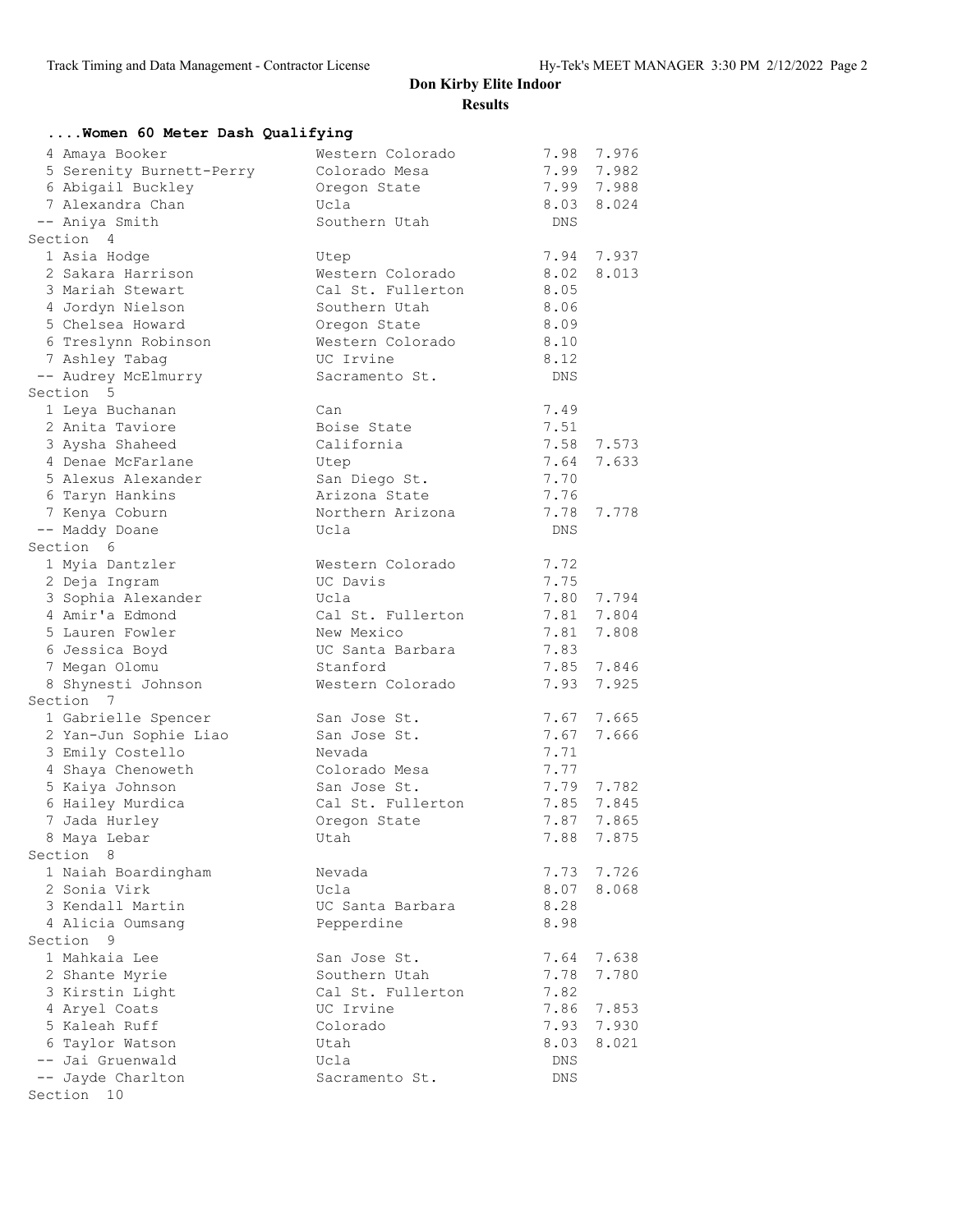# **Don Kirby Elite Indoor**

|                                                                                                                                                                         | <b>Results</b>                                                                                                        |                                                             |                     |
|-------------------------------------------------------------------------------------------------------------------------------------------------------------------------|-----------------------------------------------------------------------------------------------------------------------|-------------------------------------------------------------|---------------------|
| Women 60 Meter Dash Qualifying                                                                                                                                          |                                                                                                                       |                                                             |                     |
| 1 Elizabeth White<br>2 Keira Christie-Galloway<br>3 Alexa Ortega<br>4 Elena Shipillis<br>5 Baylor Walton<br>-- Sarah Marske<br>-- Alexandra Adams<br>-- Alexandria Ruth | Southern Utah<br>Arizona State<br>Pepperdine<br>Cal St. Fullerton<br>New Mexico<br>Nevada<br>New Mexico<br>New Mexico | 8.07<br>8.54<br>8.56<br>8.74<br>DNS<br>DNS<br>DNS           | 7.94 7.933<br>8.066 |
| Section 11<br>1 Shayla Howell                                                                                                                                           |                                                                                                                       | 7.55                                                        |                     |
| 2 Jalyn Harris<br>3 Sierra Arceneaux<br>4 LaTrouchka Duke<br>5 Camryn Crouch<br>6 Hailey Suit<br>7 Gabriella Holmstrom                                                  | Wyoming<br>San Diego St.<br>Colorado Mesa<br>Sacramento St.<br>Idaho<br>Utah State<br>Utah State                      | 7.58<br>7.59<br>7.61<br>7.69<br>7.74                        | 7.575<br>7.79 7.789 |
| 8 Synfanie Crudder                                                                                                                                                      | Northern Arizona                                                                                                      | 7.86                                                        | 7.860               |
| Women 60 Meter Dash                                                                                                                                                     |                                                                                                                       |                                                             |                     |
| -----------------------------<br>Name                                                                                                                                   | Year School                                                                                                           | Finals                                                      |                     |
| Section 1 Finals                                                                                                                                                        |                                                                                                                       |                                                             |                     |
| 1 Jasmine Abrams<br>2 Zhane Smith<br>3 Jasmine Todd<br>4 Jaide Stepter Baynes<br>5 Ezinne Abba<br>6 Kennedy Gamble<br>7 Sydnee Stewart<br>-- Alyssa Colbert             | Unattached<br>Texas A&M<br>Unattached<br>Sheffield Elite<br>California<br>Stanford<br>Texas A&M<br>Northern Arizona   | 7.26<br>7.33<br>7.47<br>7.48<br>7.49<br>7.52<br>7.53<br>DNS |                     |
| Women 200 Meter Dash                                                                                                                                                    |                                                                                                                       |                                                             |                     |
| Name                                                                                                                                                                    | Year School                                                                                                           | Finals                                                      |                     |
| Section 1                                                                                                                                                               |                                                                                                                       |                                                             |                     |
| 1 Maribel Caicedo<br>2 Miracle Onyemaobi<br>3 Kelise Davis<br>4 LaTrouchka Duke                                                                                         | Utep<br>Northern Arizona<br>Utah<br>Sacramento St.                                                                    | 24.27<br>24.74<br>24.78<br>24.80                            | 24.779              |
| Section 2<br>1 Aysha Shaheed                                                                                                                                            | California<br>Utah                                                                                                    | 24.14                                                       |                     |
| 2 Maya Lebar<br>3 Amaya Booker<br>-- Deja Allain                                                                                                                        | Western Colorado<br>Cal St. Fullerton                                                                                 | 24.64<br>25.21<br>DNF                                       | 25.203              |
| Section 3<br>1 Makayla Williams<br>2 Rhea Hoyte<br>3 Rachel Crutcher<br>4 Hailey Murdica                                                                                | Colorado St.<br>San Diego St.<br>Colorado Mesa<br>Cal St. Fullerton                                                   | 24.39<br>24.94<br>25.17<br>25.36                            | 24.932              |
| Section 4                                                                                                                                                               |                                                                                                                       |                                                             |                     |

 1 Kaiya Firor Western Colorado 24.78 24.775 2 Alexus Alexander San Diego St. 24.94 24.933

 3 Sophia Alexander Ucla 25.18 4 Kenashalee Kerr Northern Arizona 25.48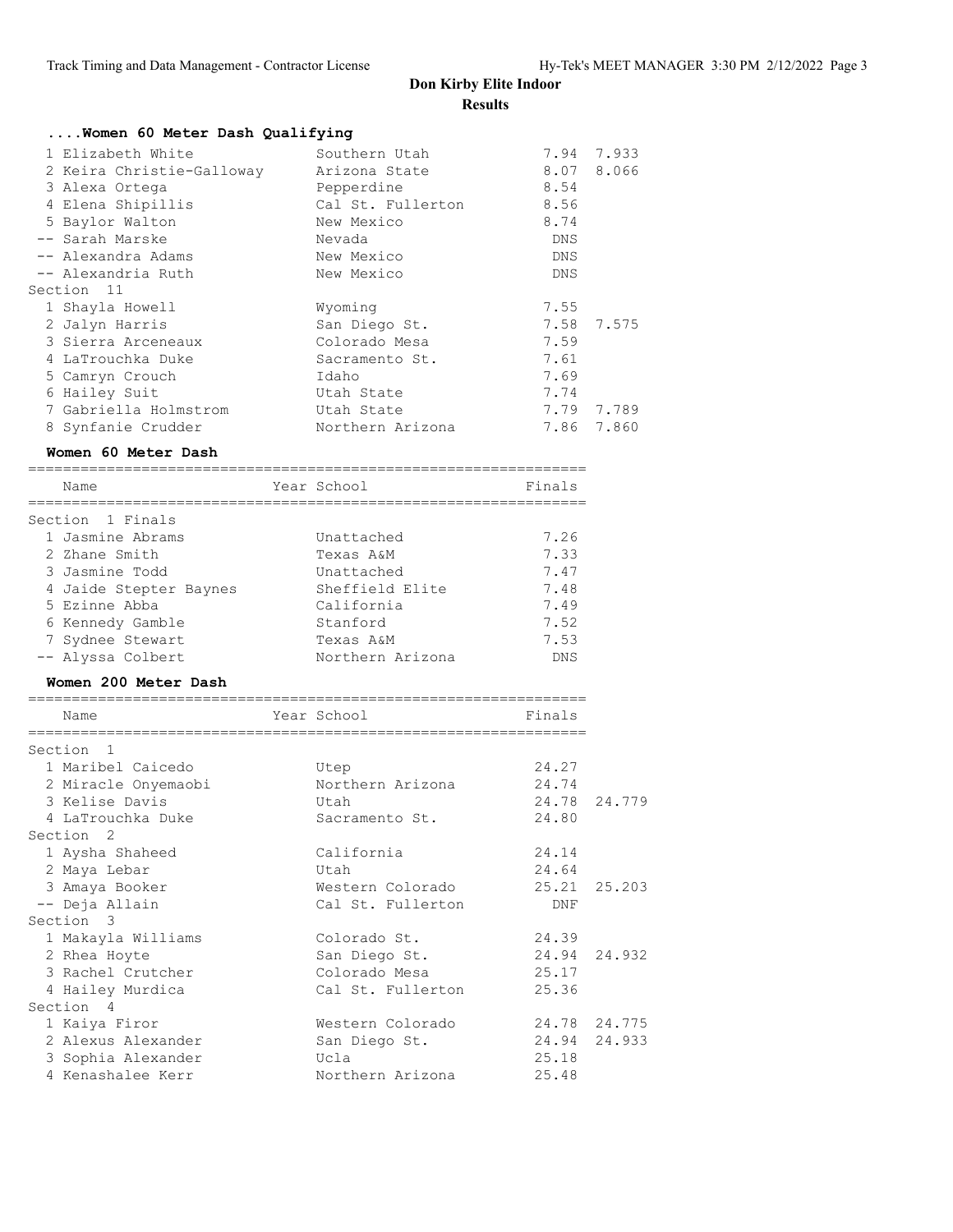#### **....Women 200 Meter Dash**

| Section<br>5             |                   |       |              |
|--------------------------|-------------------|-------|--------------|
| 1 Zani Meaders           | UC Irvine         | 25.21 | 25.210       |
| 2 Lilly Gregg            | Nevada            | 25.38 |              |
| 3 Alexandria Ruth        | New Mexico        |       | 25.75 25.750 |
| 4 Chinique Brown         | Utep              | 26.04 | 26.040       |
| Section 6                |                   |       |              |
| 1 Jada Hurley            | Oregon State      | 25.09 | 25.084       |
| 2 LiNay Perry            | Northern Arizona  | 25.14 |              |
| -- Anna Sommerfeld       | Nevada            | DNS   |              |
| -- Delaney Bahn          | Oregon State      | DNS   |              |
| Section 7                |                   |       |              |
| 1 Kaiya Johnson          | San Jose St.      | 24.92 |              |
| 2 Synfanie Crudder       | Northern Arizona  | 25.09 | 25.084       |
| 3 Alyssa Cullen          | Boise State       | 25.49 |              |
| -- Kenya Coburn          | Northern Arizona  | DNS   |              |
| Section 8                |                   |       |              |
| 1 Alyssa Colbert         | Northern Arizona  | 24.72 |              |
| 2 Kirstin Light          | Cal St. Fullerton | 25.16 |              |
| 3 Samantha Thomas        | Stanford          | 25.19 |              |
| 4 Nyenuchi Okemgbo       | Boise State       |       | 25.28 25.271 |
| Section 9                |                   |       |              |
| 1 Sakara Harrison        | Western Colorado  | 25.00 |              |
| 2 Emily Stefan           | Boise State       |       | 25.46 25.460 |
| 3 Amir'a Edmond          | Cal St. Fullerton |       | 25.58 25.573 |
| 4 Sarah Marske           | Nevada            | 25.89 | 25.887       |
| Section 10               |                   |       |              |
| 1 Kyairra Reigh          | Northern Arizona  | 25.12 |              |
| 2 Abigail Buckley        | Oregon State      | 25.51 |              |
| 3 Kyrah Johnson          | Ucla              | 25.96 |              |
| 4 Mackenzie Burt         | Western Colorado  | 26.04 | 26.033       |
| Section 11               |                   |       |              |
| 1 Emma Barthel           | UC Santa Barbara  | 25.09 | 25.090       |
| 2 Delphine Dah           | Utah State        | 25.79 |              |
| 3 Taylor Watson          | Utah              | 26.19 | 26.181       |
| 4 Treslynn Robinson      | Western Colorado  | 26.20 |              |
| Section 12               |                   |       |              |
| 1 Michelle Roca          | Air Force         | 25.13 |              |
| 2 Rayann Booker          | Cal St. Fullerton | 25.75 | 25.746       |
| 3 Hanah Smrt             | Nevada            | 26.26 |              |
| 4 Mariah Stewart         | Cal St. Fullerton | 26.27 |              |
| Section<br>13            |                   |       |              |
| 1 Serenity Burnett-Perry | Colorado Mesa     | 25.28 | 25.271       |
| 2 Camille Peisner        | Stanford          | 25.40 |              |
| 3 Megan Olomu            | Stanford          | 25.45 |              |
| 4 Hannah Schmidt         | Northern Arizona  | 25.55 |              |
| Section 14               |                   |       |              |
| 1 Lauren Delgadillo      | Cal St. Fullerton | 25.23 |              |
| 2 Jessica Boyd           | UC Santa Barbara  | 25.58 | 25.579       |
| 3 Kylie Burton           | Nevada            | 25.80 |              |
| 4 Kaleah Ruff            | Colorado          | 26.39 |              |
| Section 15               |                   |       |              |
| 1 Deja Ingram            | UC Davis          | 25.06 |              |
| 2 Sophia Lindauer        | Colorado Mesa     | 25.62 |              |
| 3 Kalah Bateman          | UC Davis          | 26.60 |              |
| -- Trinity Price         | Stanford          | DNS   |              |
| Section 16               |                   |       |              |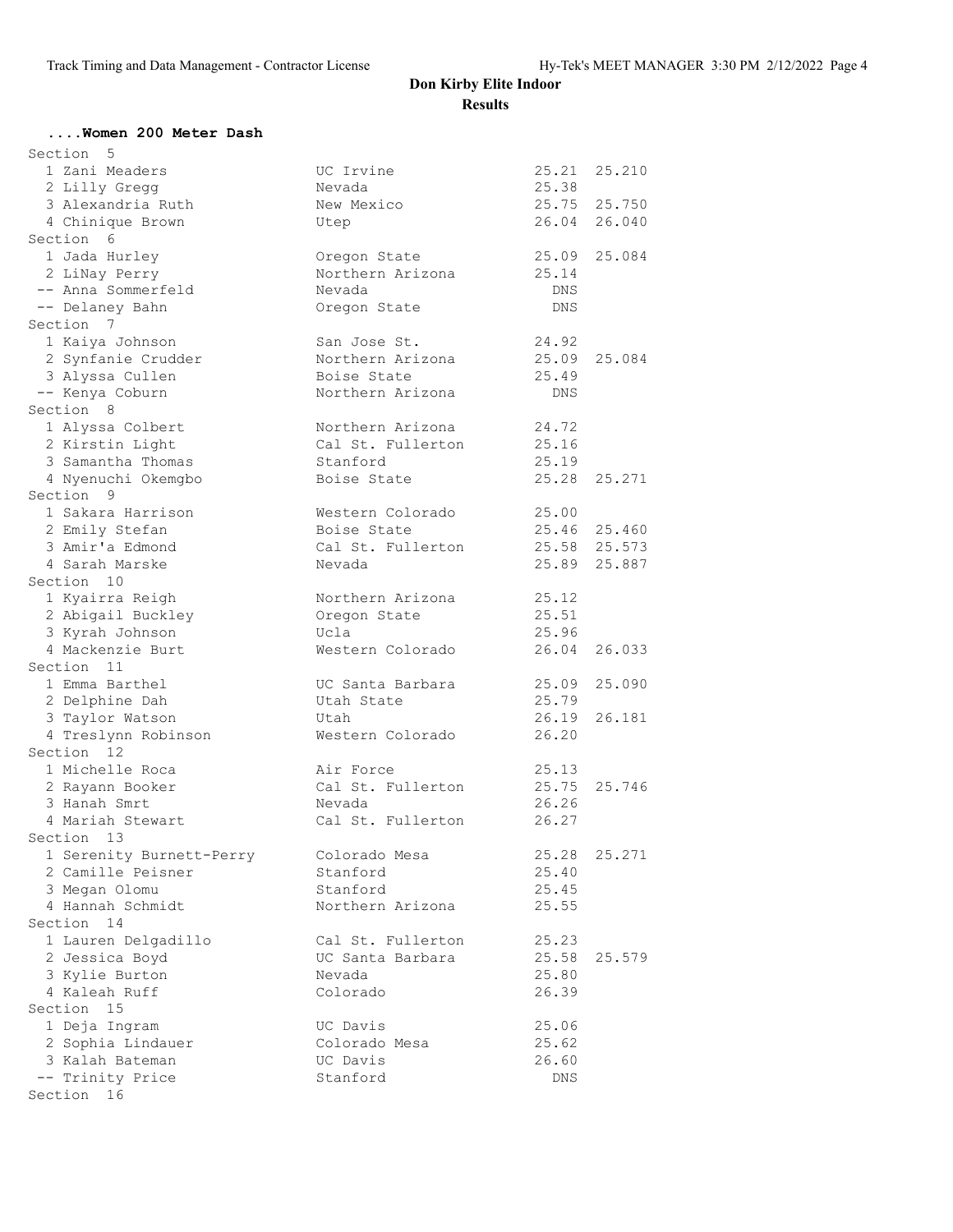| Women 200 Meter Dash                |                                     |                |              |
|-------------------------------------|-------------------------------------|----------------|--------------|
| 1 Shante Myrie                      | Southern Utah                       | 25.34          |              |
| 2 Tatyanah Wiley                    | New Mexico                          | 25.63          | 25.626       |
| 3 Ronnie Walker                     | Southern Utah                       | 26.00          |              |
| 4 Zoe Iwu                           | Air Force                           | 26.17          |              |
| Section 17                          |                                     |                |              |
| 1 Abigail Monti                     | UC Santa Barbara                    | 25.52          |              |
| 2 Gianna Scruggs                    | Sacramento St.<br>Cal St. Fullerton | 25.95          | 26.790       |
| 3 Karyn Best<br>4 Taylor Nelson     | Fresno State                        | 26.79<br>27.01 |              |
| Section 18                          |                                     |                |              |
| 1 Asia Hodge                        | Utep                                | 25.76          |              |
| 2 Jailah Brice-Moore                | Sacramento St.                      | 26.01          |              |
| 3 Jordyn Nielson                    | Southern Utah                       | 26.09          |              |
| 4 Kate Kadrmas                      | Nevada                              | 26.46          |              |
| Section 19                          |                                     |                |              |
| 1 Daysha Ford                       | Sacramento St.                      | 25.44          |              |
| 2 Mikayla Hutchison                 | Western Colorado                    | 25.57          |              |
| 3 Victoria Eversley                 | Colorado Mesa                       | 25.89 25.887   |              |
| 4 Alexandra Chan                    | Ucla                                | 26.79          | 26.782       |
| Section 20                          |                                     |                |              |
| 1 Iana-Michovani Graham             | Southern Utah                       | 25.88          |              |
| 2 Sadie Butler                      | Adams State                         | 26.34          |              |
| 3 Alexa Dandridge                   | Fresno State                        | 27.06          |              |
| 4 Chaselyn Amos                     | UC Irvine                           | 27.26          |              |
| Section 21                          |                                     |                |              |
| 1 Miana Giovannini                  | Fresno State                        | 25.64          |              |
| 2 Yleana Lopez                      | San Jose St.                        | 26.42<br>26.82 |              |
| 3 Shynesti Johnson<br>4 Leigh James | Western Colorado<br>New Mexico      |                | 27.43 27.421 |
| Section 22                          |                                     |                |              |
| 1 Paige Damron                      | UC Santa Barbara                    | 26.19          | 26.187       |
| 2 Kameryn Brown                     | Sacramento St.                      | 26.41          |              |
| 3 Mikaela Rosario                   | UC Irvine                           | 26.43          |              |
| 4 Ashley Tabag                      | UC Irvine                           | 27.11          |              |
| Section 23                          |                                     |                |              |
| 1 Myia Dantzler                     | Western Colorado                    | 25.46          | 25.458       |
| 2 Carolyn Ross                      | Nevada                              | 26.16          |              |
| 3 Camryn Blankenship                | UC Santa Barbara                    | 26.59          |              |
| 4 Chelsie Emmerson                  | Oregon State                        | 26.71          |              |
| Section 24                          |                                     |                |              |
| 1 Reese Renz                        | Colorado                            | 25.91          |              |
| 2 Jyntry Rucker                     | Northern Arizona                    | 26.14          |              |
| 3 Alicia Quintana                   | New Mexico                          | 26.25          |              |
| 4 Kayla Rodriquez                   | UC Irvine                           | 26.84          |              |
| Section 25                          |                                     |                |              |
| 1 Aryel Coats                       | UC Irvine                           | 25.63          | 25.628       |
| 2 Kelia Portis                      | Western Colorado                    | 26.38          |              |
| 3 Preslie Coffey                    | New Mexico                          | 27.66          |              |
| 4 Alexa Ortega                      | Pepperdine<br>New Mexico            | 28.04<br>28.22 |              |
| 5 Baylor Walton<br>Section 26       |                                     |                |              |
| 1 Kiara Quezada-Arzate              | New Mexico                          | 26.63          |              |
| 2 Leah Dixon                        | Pepperdine                          | 28.96          |              |
| -- Kaley Peterson                   | Pepperdine                          | DNS            |              |
| -- Samree Dishon                    | New Mexico                          | DNS            |              |
| Section 27                          |                                     |                |              |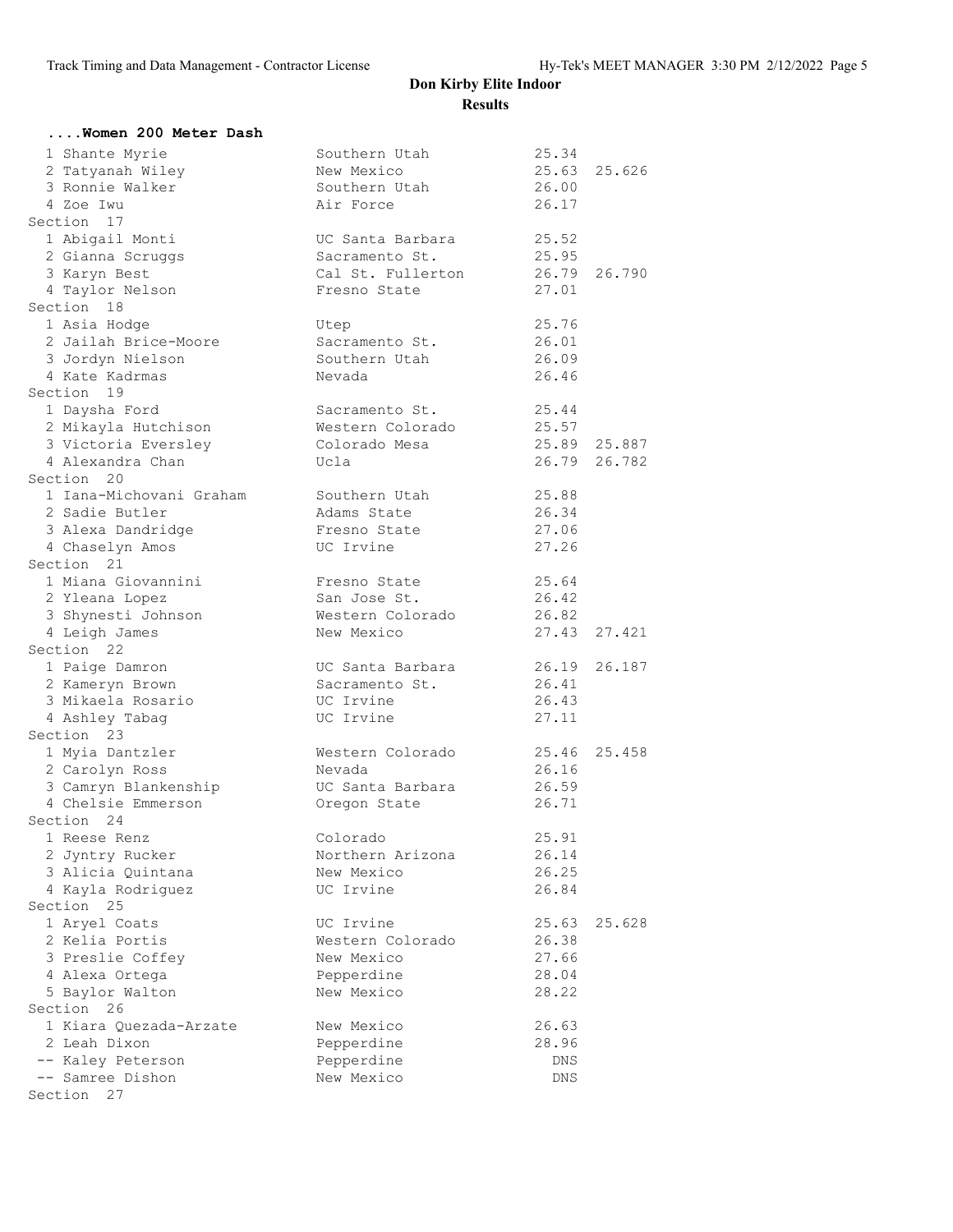| Women 200 Meter Dash                                                                |                                                     |                                  |                        |
|-------------------------------------------------------------------------------------|-----------------------------------------------------|----------------------------------|------------------------|
| 1 Jenea Spinks<br>2 Maddy Ortman<br>3 Abigail Howard<br>-- Sydney Johnson           | California<br>Pepperdine<br>Pepperdine<br>Ucla      | 24.79<br>27.92<br><b>DNS</b>     | 27.43 27.422           |
| Women 200 Meter Dash Seeded Women                                                   |                                                     |                                  |                        |
| Name                                                                                | Year School                                         | Finals                           |                        |
| Section 1                                                                           |                                                     |                                  |                        |
| 1 Laila Owens<br>2 Jaide Stepter Baynes<br>3 Lauren Gale                            | Texas A&M<br>Sheffield Elite<br>Colorado St.        | 23.00<br>23.05<br>23.08          |                        |
| Section 2                                                                           |                                                     |                                  |                        |
| 1 Catherine Leger<br>2 Makenzy Pierre-Webster                                       | Ucla<br>Ucla                                        | 23.34<br>23.74                   | 23.34 23.334<br>23.339 |
| 3 Jalyn Harris<br>Section 3                                                         | San Diego St.                                       |                                  |                        |
| 1 Jessica Ozoude<br>2 Anita Taviore<br>3 Rachel Hall                                | Colorado St.<br>Boise State<br>Texas A&M            | 23.22<br>23.69<br>23.80          |                        |
| Section 4                                                                           |                                                     |                                  |                        |
| 1 Ezinne Abba<br>2 Maisie Stevens<br>3 Aisha Watt                                   | California<br>California<br>San Diego St.           | 24.18<br>24.59<br>24.61          |                        |
| Section 5                                                                           |                                                     |                                  |                        |
| 1 Emily Costello<br>2 Denae McFarlane<br>3 Yan-Jun Sophie Liao                      | Nevada<br>Utep<br>San Jose St.                      | 24.11<br>24.78<br>25.23          |                        |
| Section 6                                                                           |                                                     |                                  |                        |
| 1 Janyah Jasper<br>2 Kennedy Gamble<br>3 Oghenekaro Brume<br>4 Sydnee Stewart       | Colorado St.<br>Stanford<br>Utep<br>Texas A&M       | 24.25<br>24.25<br>24.46<br>24.53 | 24.242<br>24.250       |
| Section 7                                                                           |                                                     |                                  |                        |
| 1 Gabrielle Spencer<br>2 Gabriella Holmstrom<br>3 Sydney Bentley<br>4 Camryn Crouch | San Jose St.<br>Utah State<br>San Jose St.<br>Idaho | 24.23<br>24.47<br>24.79          | 24.47 24.461<br>24.466 |
|                                                                                     |                                                     |                                  |                        |

#### **Women 400 Meter Dash Seeded Women**

| Name                      | Year School     | Finals     |
|---------------------------|-----------------|------------|
|                           |                 |            |
| Section<br>$\overline{1}$ |                 |            |
| 1 Charokee Young          | Texas A&M       | 51.24      |
| 24.278 (24.278)           | 51.232 (26.954) |            |
| 2 Tierra Robinson-Jones   | Texas A&M       | 52.40      |
| 24.453 (24.453)           | 52.398 (27.945) |            |
| -- Sakura Roberson        | San Diego St.   | <b>DNS</b> |
| -- Lauren Gale            | Colorado St.    | <b>DNS</b> |
| Section <sub>2</sub>      |                 |            |
| 1 Syaira Richardson       | Texas A&M       | 52.98      |
| 24.441 (24.441)           | 52.975(28.535)  |            |
| 2 Abbey Glynn             | Colorado        | 53.13      |
| 24.837 (24.837)           | 53.121 (28.284) |            |
|                           |                 |            |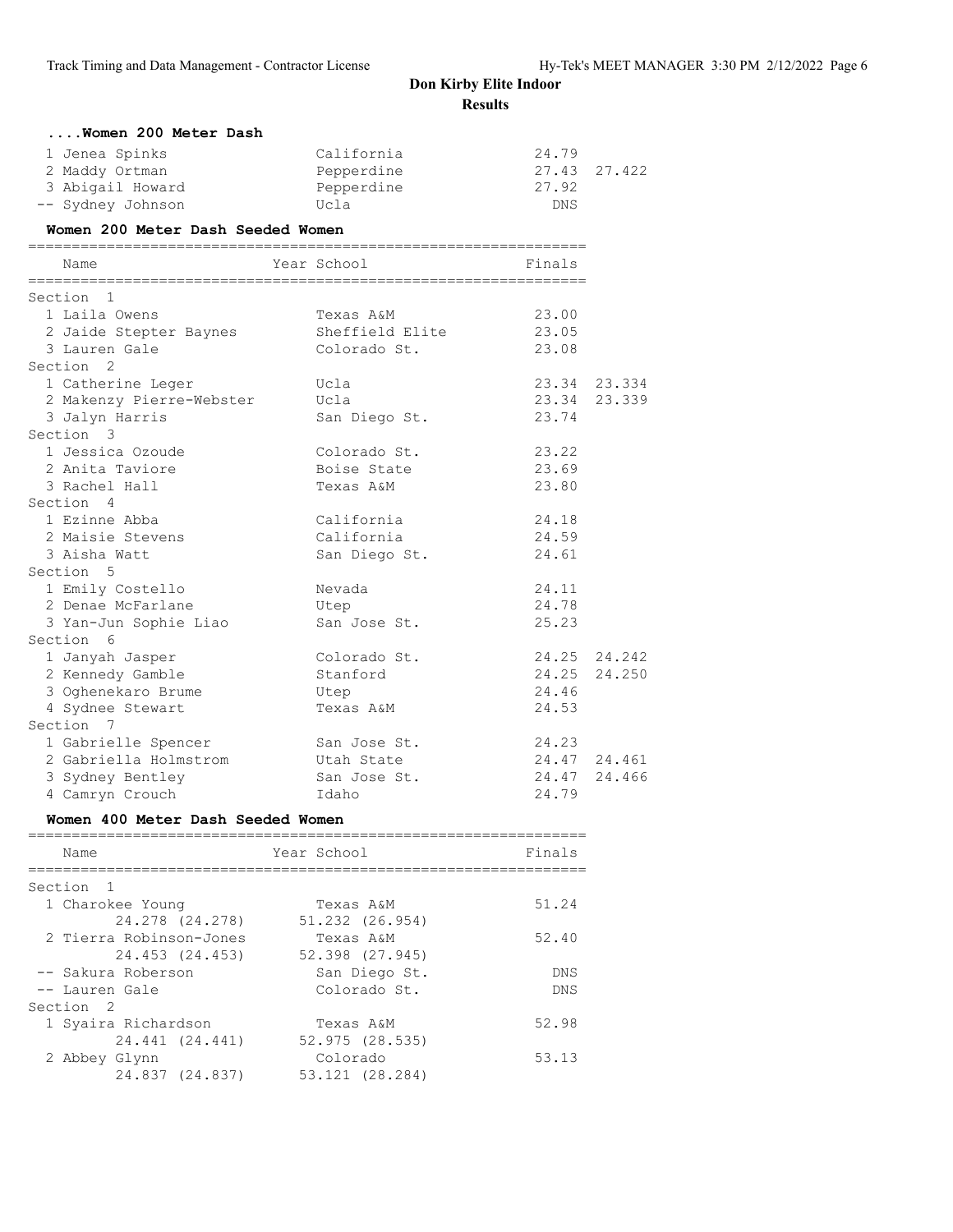| Women 400 Meter Dash Seeded Women |                  |       |
|-----------------------------------|------------------|-------|
| 3 Tianna Holmes                   | New Mexico       | 53.54 |
| 24.564 (24.564)                   | 53.536 (28.973)  |       |
| 4 Kennedy Wade                    | Texas A&M        | 54.10 |
| 24.679 (24.679)                   | 54.100 (29.422)  |       |
| Section 3                         |                  |       |
| 1 Miracle Onyemaobi               | Northern Arizona | 55.51 |
| 25.792 (25.792)                   | 55.504 (29.713)  |       |
| 2 Ceonna Pipion                   | Fresno State     | 56.22 |
| 25.906 (25.906)                   | 56.220 (30.314)  |       |
| 3 Zani Meaders                    | UC Irvine        | 56.76 |
| 26.422 (26.422)                   | 56.754 (30.332)  |       |
| -- Sydney Bentley                 | San Jose St.     | DNF   |
| Section 4                         |                  |       |
| 1 Hope Bender                     | Unattached       | 54.34 |
| 25.919 (25.919)                   | 54.336 (28.418)  |       |
| 2 Grace Goldsworthy               | Colorado St.     | 55.03 |
| 25.956 (25.956)                   | 55.024 (29.068)  |       |
| 3 Oghenekaro Brume                | Utep             | 56.52 |
| 25.839 (25.839)                   | 56.514 (30.675)  |       |
| 4 Lauren O'Banion                 | Utah             | 56.91 |
| 26.703 (26.703)                   | 56.906 (30.203)  |       |
| Section 5                         |                  |       |
| 1 Maddy Doane                     | Ucla             | 55.72 |
| 25.603 (25.603)                   | 55.717 (30.114)  |       |
| 2 Loubna Benhadja                 | Utep             | 55.83 |
| 26.710 (26.710)                   | 55.826 (29.117)  |       |
| 3 Katie Eidem                     | Arizona State    | 57.06 |
| 26.963 (26.963)                   | 57.052 (30.089)  |       |
| 4 Jaida Drame                     | Colorado         | 58.27 |
| 27.139 (27.139)                   | 58.270 (31.131)  |       |
| Section 6                         |                  |       |
| 1 Grace Jenkins                   | Colorado         | 55.59 |
| 26.653 (26.653)                   | 55.583 (28.930)  |       |
| 2 Yolonda Johnson                 | Colorado St.     | 55.61 |
| 26.359 (26.359)                   | 55.607 (29.248)  |       |
| 3 Samantha Thomas                 | Stanford         | 55.90 |
| 26.055 (26.055)                   | 55.892 (29.838)  |       |
| 4 Nakyia Buckner                  | Fresno State     | 58.04 |
| 26.318 (26.318)                   | 58.037 (31.719)  |       |
| -- Dominique Mustin               | Texas A&M        | DNS.  |
|                                   |                  |       |

#### **Women 400 Meter Dash**

| Name                      | Year School           | Finals  |
|---------------------------|-----------------------|---------|
| Section<br>$\overline{1}$ |                       |         |
| 1 Kaiya Firor             | Western Colorado      | 56.14   |
| 26.133 (26.133)           | 56.139 (30.006)       |         |
| 2 Aly Convers             | California            | 56.51   |
| 25.583 (25.583)           | 56.504 (30.922)       |         |
| 3 Emma Reeves             | Utah State            | 57.25   |
| 26.590 (26.590)           | 57.248 (30.659)       |         |
| 4 Daveion Robinson        | Fresno State          | 1:01.65 |
| 28.406 (28.406)           | $1:01.649$ $(33.243)$ |         |
| Section                   |                       |         |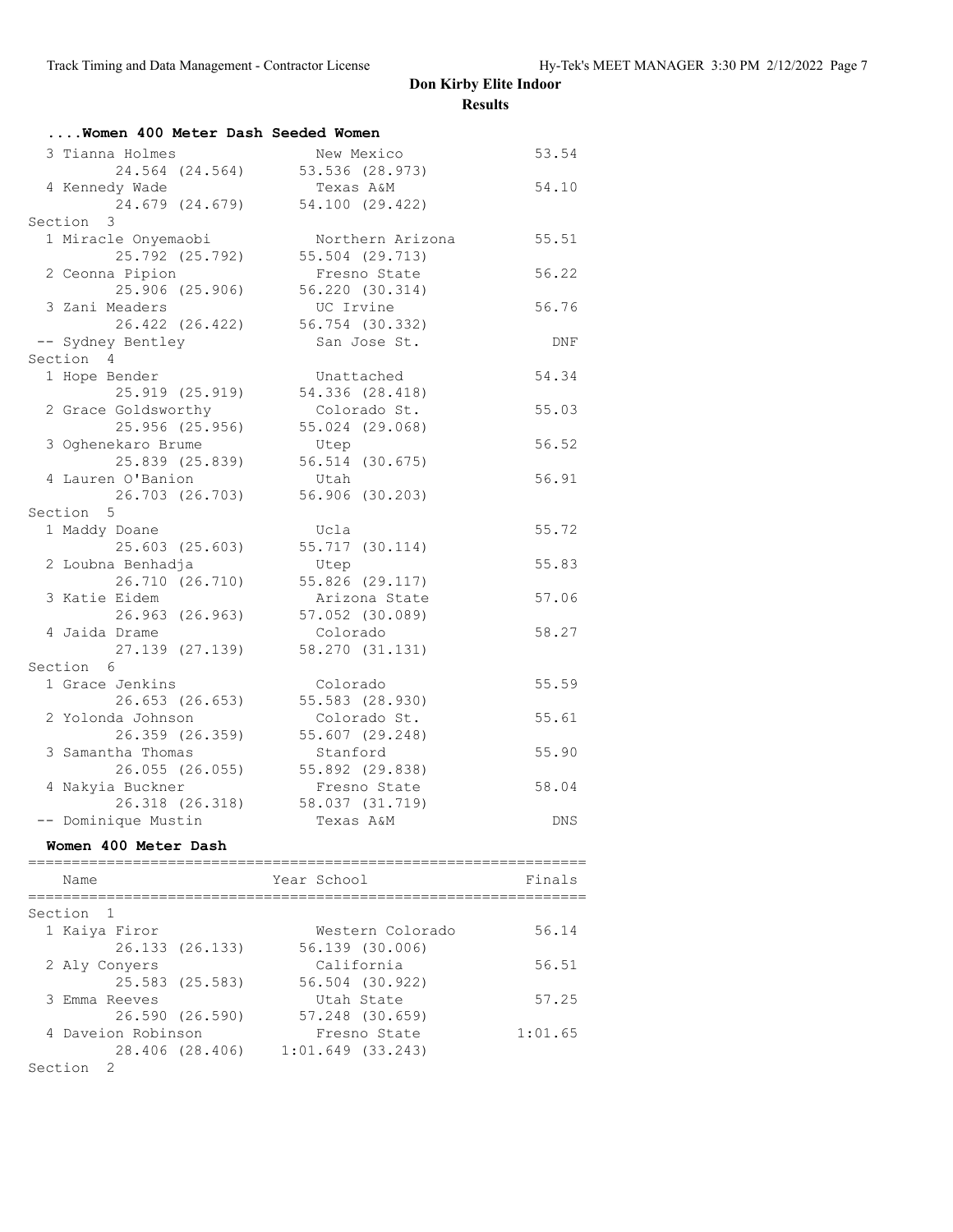| Women 400 Meter Dash         |                                   |            |                                 |                                    |              |
|------------------------------|-----------------------------------|------------|---------------------------------|------------------------------------|--------------|
| 1 Michelle Roca              |                                   |            | Air Force                       | 56.44                              |              |
|                              | 25.842 (25.842) 56.431 (30.589)   |            |                                 |                                    |              |
| 2 Rhea Hoyte                 |                                   |            | San Diego St.                   | 57.51                              |              |
| 25.797 (25.797)              |                                   |            | 57.509 (31.712)                 |                                    |              |
| 3 Kyrah Johnson              |                                   | Ucla       |                                 | 58.72                              |              |
|                              |                                   |            | 26.389 (26.389) 58.714 (32.325) |                                    |              |
| 4 Chinique Brown             |                                   | Utep       |                                 | 1:00.07                            |              |
|                              | 28.397 (28.397) 1:00.069 (31.673) |            |                                 |                                    |              |
| Section 3                    |                                   |            |                                 |                                    |              |
| 1 Lilly Gregg                |                                   | Nevada     |                                 | 57.23                              |              |
|                              |                                   |            | 26.686 (26.686) 57.229 (30.543) |                                    |              |
| 2 Grace Proesch              |                                   | Air Force  |                                 | 57.52                              |              |
|                              |                                   |            | 26.258 (26.258) 57.511 (31.253) |                                    |              |
| 3 Delphine Dah               |                                   | Utah State |                                 | 58.34                              |              |
|                              | 27.151 (27.151) 58.340 (31.190)   |            |                                 |                                    |              |
| 4 Daysha Ford                |                                   |            | Sacramento St.                  | 59.33                              |              |
|                              | 26.873 (26.873) 59.326 (32.454)   |            |                                 |                                    |              |
| 5 Carshaylah Harrison        |                                   | Utep       |                                 | 59.65                              |              |
|                              | 26.805 (26.805) 59.644 (32.839)   |            |                                 |                                    |              |
| Section 4                    |                                   |            |                                 |                                    |              |
| 1 Deja Hudson                | 26.334 (26.334) 59.019 (32.685)   |            | Fresno State                    | 59.02                              |              |
| 2 Ryan Little                |                                   |            | New Mexico                      | 59.52                              |              |
|                              |                                   |            | 26.470 (26.470) 59.520 (33.050) |                                    |              |
| 3 Mackenzie Burt             |                                   |            | Western Colorado 1:00.10        |                                    |              |
|                              |                                   |            |                                 |                                    |              |
| 4 Karyn Best                 | 26.570 (26.570) 1:00.100 (33.530) |            |                                 | Cal St. Fullerton 1:02.17 1:02.168 |              |
|                              | 28.137 (28.137)                   |            | $1:02.168$ $(34.031)$           |                                    |              |
| -- Brianna Sproles           |                                   |            | Fresno State                    | DNF                                |              |
| 26.691 (26.691)              |                                   |            |                                 |                                    |              |
| Section 5                    |                                   |            |                                 |                                    |              |
| 1 LiNay Perry                |                                   |            |                                 | Northern Arizona 57.03             |              |
|                              | 25.916 (25.916) 57.025 (31.109)   |            |                                 |                                    |              |
| 2 Taylor Rioux               |                                   |            | Air Force                       | 57.21                              |              |
|                              |                                   |            | 26.132 (26.132) 57.210 (31.078) |                                    |              |
| 3 Alison Richter             |                                   | Utah State |                                 | 57.81                              |              |
|                              |                                   |            | 26.526 (26.526) 57.805 (31.280) |                                    |              |
| 4 Tatyanah Wiley             |                                   | New Mexico |                                 | 1:00.35                            |              |
|                              | 26.895 (26.895) 1:00.343 (33.449) |            |                                 |                                    |              |
| -- Kynnedi McCall            |                                   |            | Cal St. Fullerton               | DNF                                |              |
| 27.152 (27.152)              |                                   |            |                                 |                                    |              |
| Section 6                    |                                   |            |                                 |                                    |              |
| 1 Alero Soaris               |                                   |            | Cal St. Fullerton               | 57.56                              |              |
| 27.292 (27.292)              |                                   |            | 57.557 (30.265)                 |                                    |              |
| 2 Abigail Monti              |                                   |            | UC Santa Barbara                | 58.23                              |              |
| 26.638 (26.638)              |                                   |            | 58.228 (31.590)                 |                                    |              |
| 3 Lauren Chafins             |                                   |            | New Mexico                      | 58.65                              |              |
| 27.169 (27.169)              |                                   |            | 58.642 (31.473)                 |                                    |              |
| 4 Dakota Stanly              |                                   | Ucla       |                                 | 58.82                              |              |
| 27.882 (27.882)              |                                   |            | 58.818 (30.936)                 |                                    |              |
| 5 Paige Sefried              |                                   |            | Oregon State                    |                                    | 58.91 58.908 |
| 27.654 (27.654)<br>Section 7 |                                   |            | 58.908 (31.254)                 |                                    |              |
| 1 Olivia Smith               |                                   |            | Utah State                      | 57.55                              |              |
| 27.233 (27.233)              |                                   |            | 57.550 (30.318)                 |                                    |              |
|                              |                                   |            |                                 |                                    |              |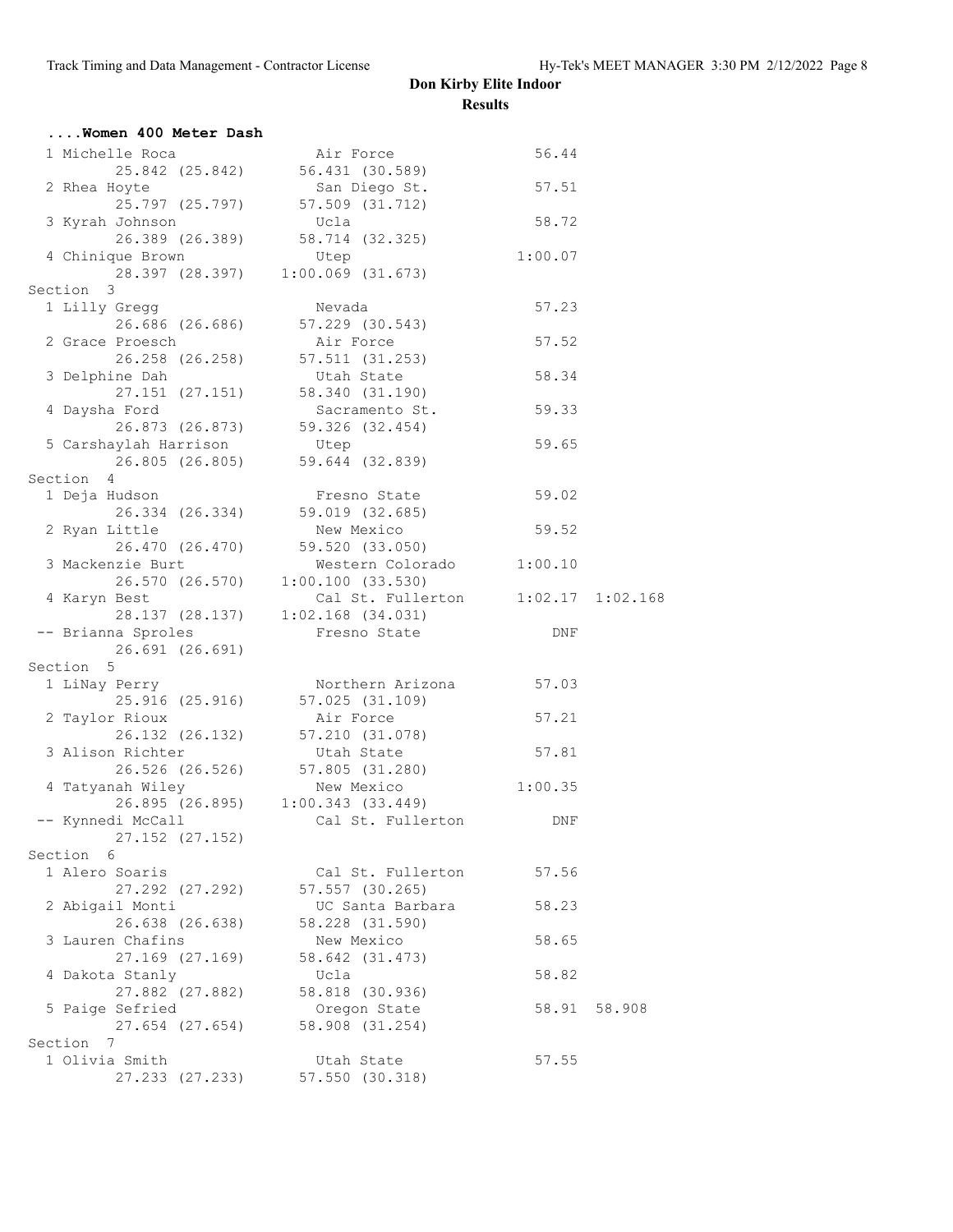| Women 400 Meter Dash                                                                  |                                       |         |              |
|---------------------------------------------------------------------------------------|---------------------------------------|---------|--------------|
| 2 Camille Peisner<br>26.675 (26.675) 57.912 (31.237)<br>3 Hannah Schmidt Namthews 3.1 |                                       |         |              |
|                                                                                       |                                       |         |              |
| 3 Hannah Schmidt                                                                      | Northern Arizona 58.13                |         |              |
|                                                                                       | 26.833 (26.833) 58.130 (31.298)       |         |              |
| 4 Kelia Portis                                                                        | Western Colorado 1:00.01              |         |              |
|                                                                                       | 28.472 (28.472) 1:00.005 (31.533)     |         |              |
|                                                                                       |                                       | 1:00.31 |              |
|                                                                                       |                                       |         |              |
| Section 8                                                                             |                                       |         |              |
| 1 Hilary Udechukwu       New Mexico H       58.66                                     |                                       |         |              |
|                                                                                       | $27.583$ (27.583) 58.655 (31.073)     |         |              |
| 2 Zoe Iwu                                                                             | Air Force                             | 58.78   |              |
| 26.943 (26.943) 58.780 (31.838)                                                       |                                       |         |              |
| 3 Gabby Drube                                                                         | Wyoming                               | 1:00.33 |              |
|                                                                                       | $27.807$ (27.807) $1:00.327$ (32.520) |         |              |
| 4 Madison Thomas                                                                      | UC Davis                              | 1:01.63 |              |
|                                                                                       | 27.294 (27.294) 1:01.628 (34.335)     |         |              |
| 5 Preslie Coffey Mew Mexico 1:05.82                                                   |                                       |         |              |
|                                                                                       | 29.161 (29.161) 1:05.815 (36.654)     |         |              |
| Section 9                                                                             |                                       |         |              |
| 1 Miana Giovannini                                                                    | Fresno State 57.78                    |         |              |
|                                                                                       | 26.353 (26.353) 57.779 (31.426)       |         |              |
| 2 Alyssa Cullen                                                                       | Boise State                           | 58.96   |              |
|                                                                                       | 27.766 (27.766) 58.957 (31.191)       |         |              |
|                                                                                       |                                       |         |              |
|                                                                                       |                                       |         |              |
|                                                                                       |                                       |         |              |
|                                                                                       | 28.180 (28.180) 1:00.107 (31.928)     |         |              |
| -- Leigh James                                                                        | New Mexico                            | DNF     |              |
| 28.931 (28.931)                                                                       |                                       |         |              |
| Section 10                                                                            |                                       |         |              |
|                                                                                       |                                       | 58.60   |              |
|                                                                                       |                                       |         |              |
| 2 Paige Damron<br>28.010 (28.010) UC Santa Barbara 1:00.13                            |                                       |         |              |
|                                                                                       |                                       |         |              |
| 3 Camryn Blankenship UC Santa Barbara 1:00.23                                         |                                       |         |              |
|                                                                                       | 27.778 (27.778) 1:00.229 (32.452)     |         |              |
| 4 Lauren Rocco                                                                        | Pepperdine                            | 1:05.33 |              |
|                                                                                       | 29.639 (29.639) $1:05.328$ (35.690)   |         |              |
| -- Trinity Price Stanford                                                             |                                       | DNS     |              |
| Section 11                                                                            |                                       |         |              |
| 1 Mia Lawrence                                                                        | Sacramento St.                        |         | 58.91 58.905 |
| 27.955 (27.955)                                                                       | 58.905 (30.950)                       |         |              |
| 2 Beatrice Armijo                                                                     | New Mexico H                          | 1:01.84 |              |
| 28.461 (28.461)                                                                       | $1:01.839$ $(33.378)$                 |         |              |
| 3 Tiffany Egbo                                                                        | Pepperdine                            | 1:02.17 | 1:02.161     |
| 28.766 (28.766)                                                                       | $1:02.161$ (33.396)                   |         |              |
| 4 Lucia Harrison                                                                      | New Mexico H                          | 1:02.21 |              |
| 30.108 (30.108)                                                                       | $1:02.209$ (32.102)                   |         |              |
| 5 Yleana Lopez                                                                        | San Jose St.                          | 1:02.46 |              |
| 27.711 (27.711)                                                                       | 1:02.460(34.749)                      |         |              |
| Section 12                                                                            |                                       |         |              |
| 1 Carolyn Ross                                                                        | Nevada                                | 58.56   |              |
| 27.466 (27.466)                                                                       | 58.556 (31.091)                       |         |              |
| 2 Selisa Palmer                                                                       | New Mexico H                          | 1:00.70 |              |
| 27.686 (27.686)                                                                       | $1:00.698$ (33.013)                   |         |              |
|                                                                                       |                                       |         |              |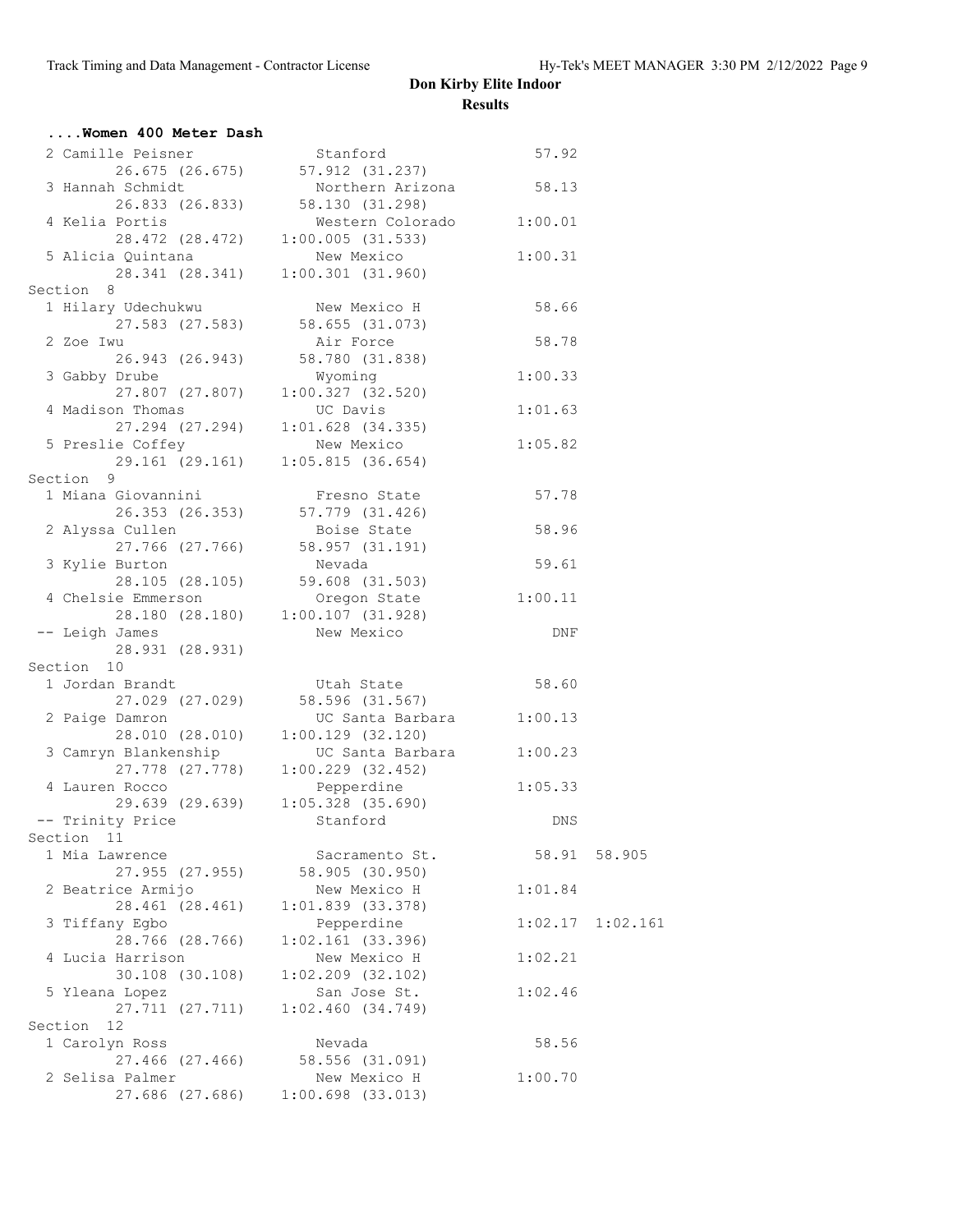| Women 400 Meter Dash |                       |         |
|----------------------|-----------------------|---------|
| 3 Sarah Collier      | Sacramento St.        | 1:00.79 |
| 28.433 (28.433)      | 1:00.785(32.353)      |         |
| 4 Madeline Wilson    | Northern Arizona      | 1:01.33 |
| 28.306 (28.306)      | $1:01.328$ $(33.022)$ |         |
| 5 Jailah Brice-Moore | Sacramento St.        | 1:01.42 |
| 28.116 (28.116)      | $1:01.419$ $(33.303)$ |         |
|                      |                       |         |

#### **Women 600 Meter Run**

| ===========<br>Name   | Year School           | ;======================<br>Finals |
|-----------------------|-----------------------|-----------------------------------|
|                       |                       |                                   |
| Section 1             |                       |                                   |
| 1 Josefine Eriksen    | Utah                  | 1:28.27                           |
| 27.176 (27.176)       | 57.069 (29.894)       | $1:28.262$ $(31.193)$             |
| 2 Carolyne Chepkosgei | Utep                  | 1:31.27                           |
| 28.687 (28.687)       | 59.068 (30.381)       | $1:31.264$ $(32.196)$             |
| 3 Jasie York          | Utah                  | 1:33.33                           |
| 28.894 (28.894)       | 59.649 (30.755)       | 1:33.327(33.678)                  |
| 4 Halyn Senegal       | Nevada                | 1:38.16                           |
| 27.422 (27.422)       | 58.545 (31.124)       | $1:38.154$ (39.609)               |
| -- Jennifer Daly      | UC Irvine             | <b>DNS</b>                        |
| -- Kristie Schoffield | Boise State           | <b>DNS</b>                        |
| Section <sub>2</sub>  |                       |                                   |
| 1 Alexis Alexander    | UC Irvine             | 1:36.97                           |
| 28.897 (28.897)       | 1:00.270(31.374)      | $1:36.964$ $(36.694)$             |
| 2 Bailey Kealamakia   | Utah                  | 1:38.45                           |
| 31.550 (31.550)       | $1:04.529$ (32.979)   | 1:38.441(33.913)                  |
| 3 Emma McCarthy       | UC Irvine             | 1:39.29                           |
| 32.054 (32.054)       | $1:05.286$ (33.233)   | 1:39.286(34.000)                  |
| 4 Mia Lawrence        | Sacramento St.        | 1:40.38                           |
| 32.282 (32.282)       | $1:05.880$ (33.599)   | 1:40.377(34.497)                  |
| -- Sarah Collier      | Sacramento St.        | <b>DNS</b>                        |
| Section 3             |                       |                                   |
| 1 Ruby Jane Mathewson | Utah                  | 1:40.27                           |
| 30.040 (30.040)       | $1:03.949$ $(33.910)$ | $1:40.263$ (36.315)               |
| 2 Kiana Kai           | Northern Arizona      | 1:41.52                           |
| 29.260 (29.260)       | $1:03.119$ $(33.860)$ | 1:41.515(38.397)                  |
| 3 Rebecca Vander Poel | Boise State           | 1:45.42                           |
| 29.492 (29.492)       | 1:04.477(34.986)      | $1:45.419$ (40.942)               |
| 4 Marissa Milos       | Northern Arizona      | 1:46.81                           |
| 30.033 (30.033)       | 1:04.895(34.863)      | 1:46.810(41.915)                  |

#### **Women 800 Meter Run**

| Name                  | Year School     | Finals                |                   |
|-----------------------|-----------------|-----------------------|-------------------|
| -- Samree Dishon      | New Mexico      | <b>SCR</b>            |                   |
| -- Elise Thorner      | New Mexico      | SCR                   |                   |
| -- Abbe Goldstein     | New Mexico      | <b>SCR</b>            |                   |
| Section 1             |                 |                       |                   |
| 1 MaLeigha Menegatti  | Boise State     | 2:07.34               |                   |
| 28.013 (28.013)       | 58.615 (30.603) | $1:30.622$ $(32.008)$ | 2:07.336 (36.715) |
| 2 Carolyne Chepkosgei | Utep            | 2:07.60               |                   |
| 28.911 (28.911)       | 59.729 (30.818) | 1:32.931(33.203)      | 2:07.592 (34.662) |
|                       |                 |                       |                   |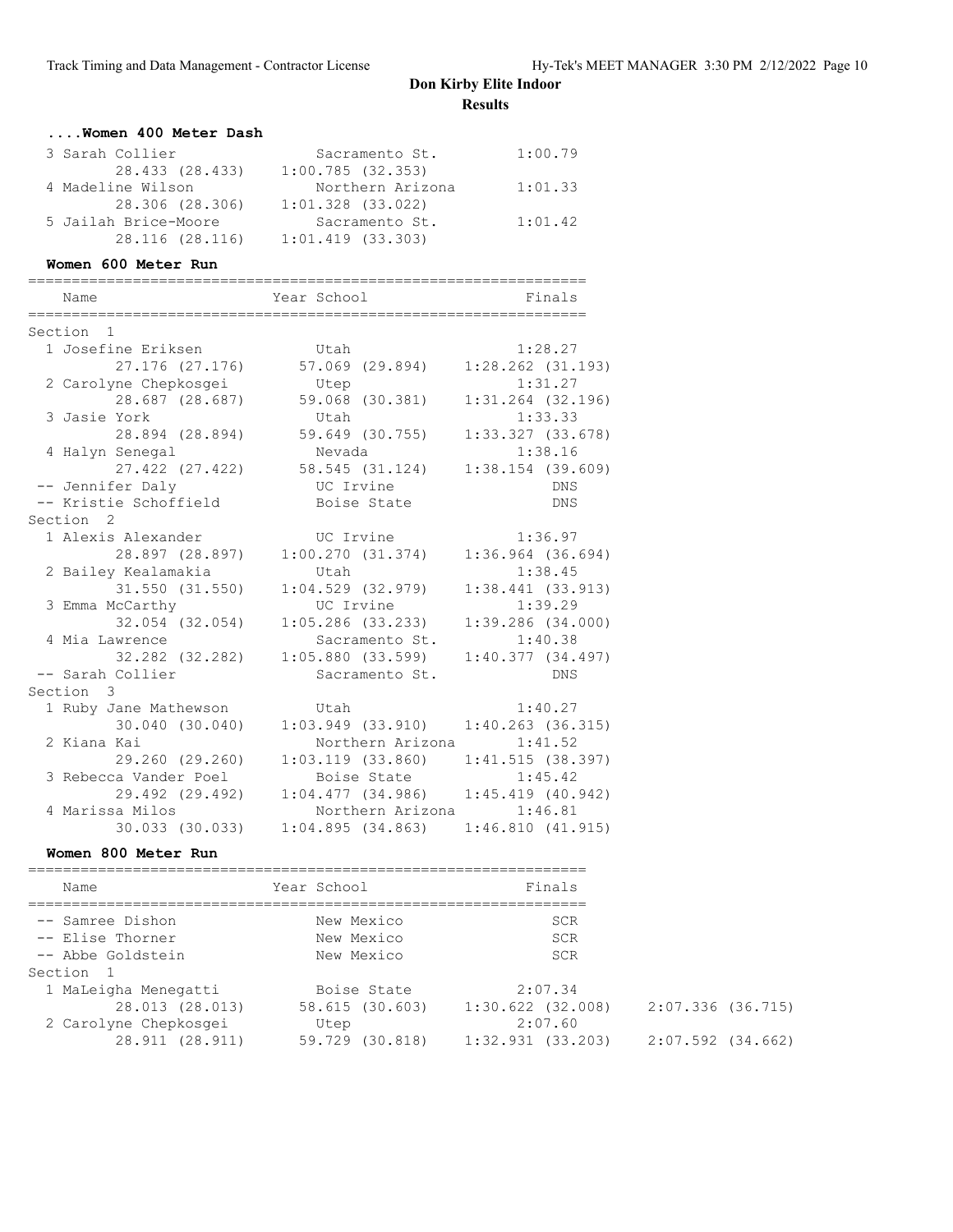| Women 800 Meter Run         |                                                     |                       |                       |  |
|-----------------------------|-----------------------------------------------------|-----------------------|-----------------------|--|
| 3 Lauren Harper             | San Diego St.                                       | 2:08.24               |                       |  |
| 29.239 (29.239)             | $1:00.385$ (31.147)                                 | $1:33.344$ (32.959)   | $2:08.232$ $(34.889)$ |  |
| 4 Kristie Schoffield        | Boise State                                         | 2:08.48               |                       |  |
| 28.654 (28.654)             | 58.909 (30.255)                                     | $1:31.868$ (32.960)   | $2:08.471$ (36.604)   |  |
| 5 Bailee Carr               | Colorado St.                                        | 2:12.69               |                       |  |
| 29.197 (29.197)             | $1:00.179$ (30.982)                                 | 1:34.320(34.142)      | $2:12.686$ (38.367)   |  |
| 6 Karen Christensen         | Utah State                                          | 2:13.17               |                       |  |
| 28.869 (28.869)             | 59.675 (30.807)                                     | $1:34.624$ $(34.950)$ | 2:13.163 (38.539)     |  |
| -- Abby Jensen              | Utah State                                          | DNF                   |                       |  |
| 29.456 (29.456)             | $1:03.427$ (33.972)                                 |                       |                       |  |
| Section 2                   |                                                     |                       |                       |  |
| 1 Jessica Simon             | Adams State                                         | 2:13.01               |                       |  |
| 30.821 (30.821)             | $1:05.268$ $(34.448)$                               | $1:40.394$ (35.127)   | $2:13.006$ (32.613)   |  |
| 2 Adva Cohen                | New Mexico                                          | 2:13.09               |                       |  |
| 31.855 (31.855)             | $1:05.834$ $(33.979)$                               | $1:39.734$ (33.900)   | $2:13.084$ $(33.351)$ |  |
| 3 Brid O'Connell            | Air Force                                           | 2:13.51               |                       |  |
| 31.486 (31.486)             | $1:05.154$ (33.668)                                 | 1:39.616(34.463)      | $2:13.504$ (33.889)   |  |
| 4 Sarah Collier             | Sacramento St.                                      | 2:17.59               |                       |  |
| 32.365 (32.365)             | 1:06.627(34.263)                                    | $1:41.589$ (34.962)   | 2:17.581 (35.993)     |  |
| 5 Jenna Diers               | Colorado St.                                        | 2:17.91               |                       |  |
| 32.246 (32.246)             | $1:07.061$ (34.815)                                 | 1:42.170(35.110)      | 2:17.901 (35.732)     |  |
| 6 Alex Lomeli               | San Diego St.                                       | 2:20.60               |                       |  |
| 31.462 (31.462)             | 1:06.193(34.731)                                    | $1:42.656$ (36.464)   | 2:20.592 (37.936)     |  |
| 7 Juliette Noyer            | San Jose St.                                        | 2:23.61               |                       |  |
| 32.014 (32.014)             | $1:07.386$ (35.372)                                 | $1:44.879$ (37.493)   | 2:23.609 (38.730)     |  |
| Section 3                   |                                                     |                       |                       |  |
| 1 Lieke Hoogsteen           | Unattached                                          | 2:14.32               |                       |  |
| 32.541 (32.541)             | $1:06.404$ (33.864) $1:40.775$ (34.371)             |                       | $2:14.316$ (33.541)   |  |
| 2 Cathy Salazar-Gasca       | UC Irvine                                           | 2:14.77               |                       |  |
| 32.750 (32.750)             | $1:06.334$ (33.585)                                 | $1:40.379$ (34.045)   | $2:14.764$ (34.385)   |  |
| 3 Abbey Mohan               | Western Colorado                                    | 2:15.35               |                       |  |
| 32.057 (32.057)             | $1:05.904$ (33.848)                                 | 1:40.337(34.433)      | 2:15.348 (35.011)     |  |
| 4 Karoline Daland           | Utep                                                | 2:15.53               |                       |  |
| 32.315 (32.315)             | 1:06.151(33.836)                                    | 1:40.673(34.523)      | $2:15.525$ (34.852)   |  |
| -- Semira Mebrahtu Firezghi | New Mexico                                          | DNF                   |                       |  |
| 32.663 (32.663)             | $1:07.228$ (34.565)                                 |                       |                       |  |
| -- Rebecca Troescher        | Boise State                                         | DNF                   |                       |  |
|                             | 29.506 (29.506) 1:01.978 (32.473) 1:38.276 (36.299) |                       |                       |  |
| -- Samantha Valentine       | Unat-New Mexico                                     | DNS                   |                       |  |
| Section 4                   |                                                     |                       |                       |  |
| 1 Alexandra Pevtsova        | Unattached                                          | 2:17.08               |                       |  |
| 32.102 (32.102)             | 1:05.577(33.476)                                    | $1:41.559$ (35.982)   | $2:17.080$ (35.522)   |  |
| 2 Emma McCarthy             | UC Irvine                                           | 2:18.00               |                       |  |
| 32.157 (32.157)             | 1:06.397(34.240)                                    | $1:41.862$ (35.465)   | $2:17.997$ (36.135)   |  |
| 3 Mia Lawrence              | Sacramento St.                                      | 2:18.40               |                       |  |
| 30.994 (30.994)             | $1:04.259$ $(33.265)$                               | 1:41.189 (36.930)     | $2:18.392$ (37.203)   |  |
| 4 Lauren Bettencourt        | Unat-New Mexico                                     | 2:19.12               |                       |  |
| 32.744 (32.744)             | 1:07.250(34.507)                                    | $1:42.889$ $(35.640)$ | 2:19.111(36.222)      |  |
| 5 Amber Valdez              | Colorado Mesa                                       | 2:19.35               |                       |  |
| 31.282 (31.282)             | $1:04.579$ (33.298)                                 | $1:41.288$ (36.709)   | 2:19.343 (38.055)     |  |
| 6 Oriana Jalal              | UC Davis                                            | 2:23.06               |                       |  |
| 31.399 (31.399)             | $1:05.442$ $(34.044)$                               | $1:43.497$ (38.055)   | 2:23.052 (39.556)     |  |
| 5<br>Section                |                                                     |                       |                       |  |
| 1 Alexis Alexander          | UC Irvine                                           | 2:20.97               |                       |  |
| 29.480 (29.480)             | 1:02.410(32.930)                                    | 1:40.211(37.801)      | 2:20.970(40.760)      |  |
|                             |                                                     |                       |                       |  |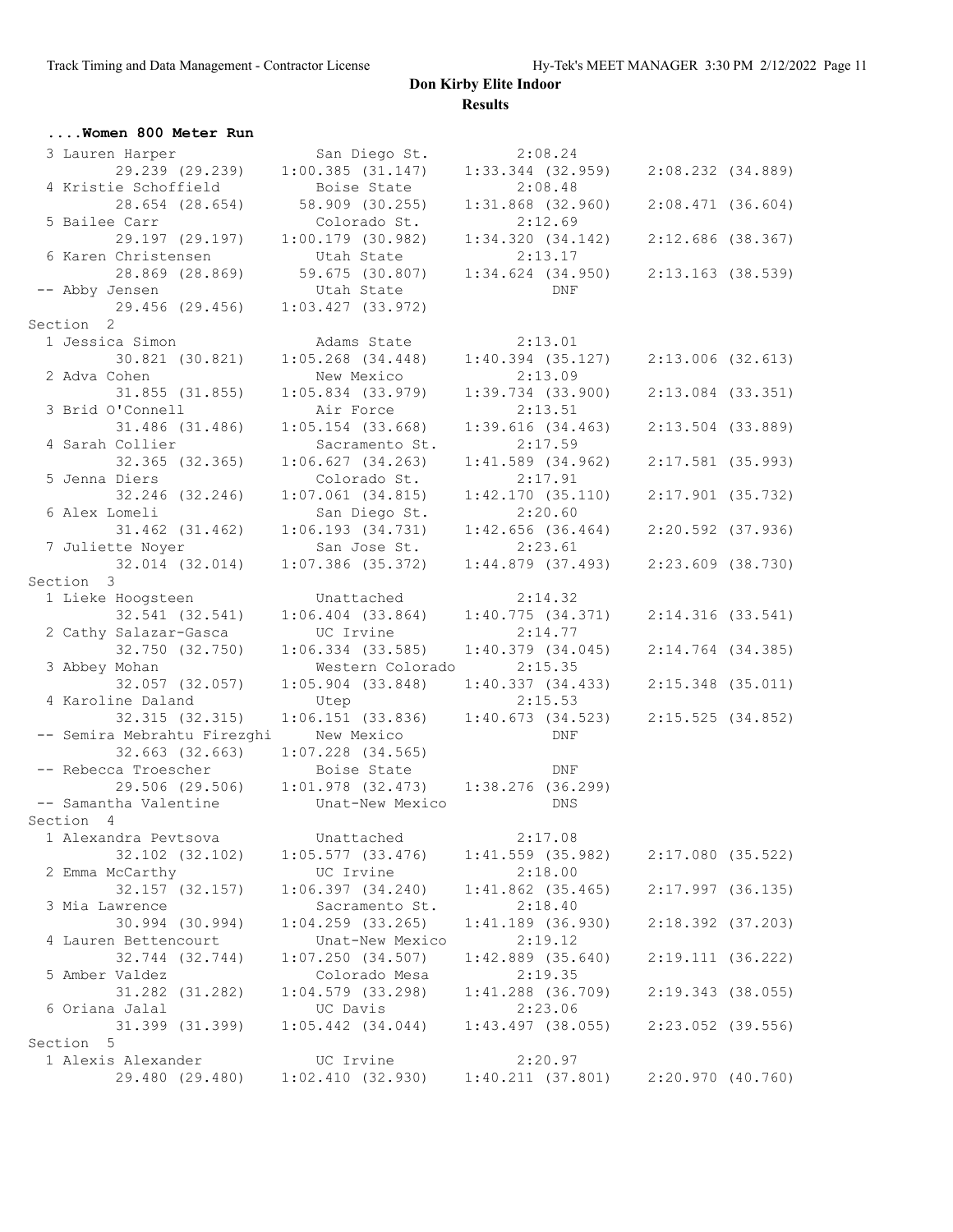#### **....Women 800 Meter Run**

| 2 Brooke Miller       | Colorado Mesa         | 2:23.20               |                   |
|-----------------------|-----------------------|-----------------------|-------------------|
| 31.280 (31.280)       | 1:05.660(34.380)      | 1:43.515(37.855)      | 2:23.194 (39.679) |
| 3 Montgomery Allison  | UC Irvine             | 2:24.43               |                   |
| 34.183 (34.183)       | $1:10.019$ (35.836)   | $1:47.758$ $(37.740)$ | 2:24.423 (36.665) |
| 4 Madeleine Velasquez | New Mexico            | 2:37.12               |                   |
| 33.037 (33.037)       | 1:10.645(37.609)      | $1:52.603$ $(41.958)$ | 2:37.115(44.513)  |
| 5 Brooke Bakken       | Pepperdine            | 2:51.95               |                   |
| 34.795 (34.795)       | $1:16.189$ $(41.394)$ | 2:03.778 (47.590)     | 2:51.943 (48.165) |
| -- Cora Cooke         | Unat-New Mexico       | DNS                   |                   |
| -- Jennifer Daly      | UC Irvine             | DNS                   |                   |

================================================================

#### **Women 1 Mile Run**

| Name                                     | Year School      | Finals             |
|------------------------------------------|------------------|--------------------|
| Section 1                                |                  |                    |
| 1 Abbe Goldstein                         | New Mexico       | 4:41.86            |
| 2 Elise Thorner                          | New Mexico       | 4:43.15            |
| 3 Adva Cohen                             | New Mexico       | 4:54.06            |
| 4 Samree Dishon                          | New Mexico       | 4:58.73            |
|                                          | Utah State       | 4:59.48            |
| 5 Abby Jensen                            |                  |                    |
| 6 Emily Burd                             | San Diego St.    | 5:09.02<br>5:12.42 |
| 7 Cagnei Duncan                          | Sacramento St.   |                    |
| -- Hannah Miller<br>Section <sub>2</sub> | Unat-New Mexico  | <b>DNF</b>         |
|                                          |                  |                    |
| 1 Samantha Valentine                     | Unat-New Mexico  | 4:57.74            |
| 2 Semira Mebrahtu Firezghi               | New Mexico       | 5:00.48            |
| 3 Ruth Jerubet                           | Utep             | 5:04.10            |
| 4 Ashley Johnson                         | Ucla             | 5:04.35            |
| 5 Mattalyn Geddes                        | Utah State       | 5:06.55            |
| 6 Madison Taylor                         | Utah State       | 5:08.34            |
| 7 Carlene Masar                          | San Diego St.    | 5:14.19            |
| 8 Isabella Fauria                        | New Mexico       | 5:27.42            |
| -- Micaela Rivera                        | Utah State       | <b>DNF</b>         |
| Section 3                                |                  |                    |
| 1 Kira MacGill                           | Colorado Mesa    | 5:04.33            |
| 2 Shannon Maloney                        | Unattached       | 5:04.38            |
| 3 Claire Selleck                         | Ucla             | 5:09.74            |
| 4 Lauren Bettencourt                     | Unat-New Mexico  | 5:11.81            |
| 5 Anna Vogtmann                          | UC Irvine        | 5:15.88            |
| 6 Isabela Nellos                         | New Mexico       | 5:17.45            |
| 7 Gretchen Slattum                       | Western Colorado | 5:20.56            |
| 8 Olivia Liuson                          | UC Irvine        | 5:32.18            |
| 9 Dani Gee                               | Sacramento St.   | 5:40.09            |
| Section<br>4                             |                  |                    |
| 1 Jaden Johnson                          | Adams State      | 5:24.60            |
| 2 Lindsay Parsons                        | Colorado Mesa    | 5:25.41            |
| 3 Celeste Martinez                       | New Mexico       | 5:25.50            |
| 4 Skyler Danley                          | Pepperdine       | 5:33.01            |
| 5 Megan La Camera                        | Pepperdine       | 5:38.19            |
| 6 Joan Kimaiyo                           | Utep             | 5:38.72            |
| 7 Ashley Eden Mittelsdorf                | Pepperdine       | 5:48.72            |
| 8 Riley Wright                           | Pepperdine       | 5:49.54            |
| 9 Annelies Ondersma                      | Pepperdine       | 5:49.72            |
| -- Alyssa Britton                        | Colorado Mesa    | DNS                |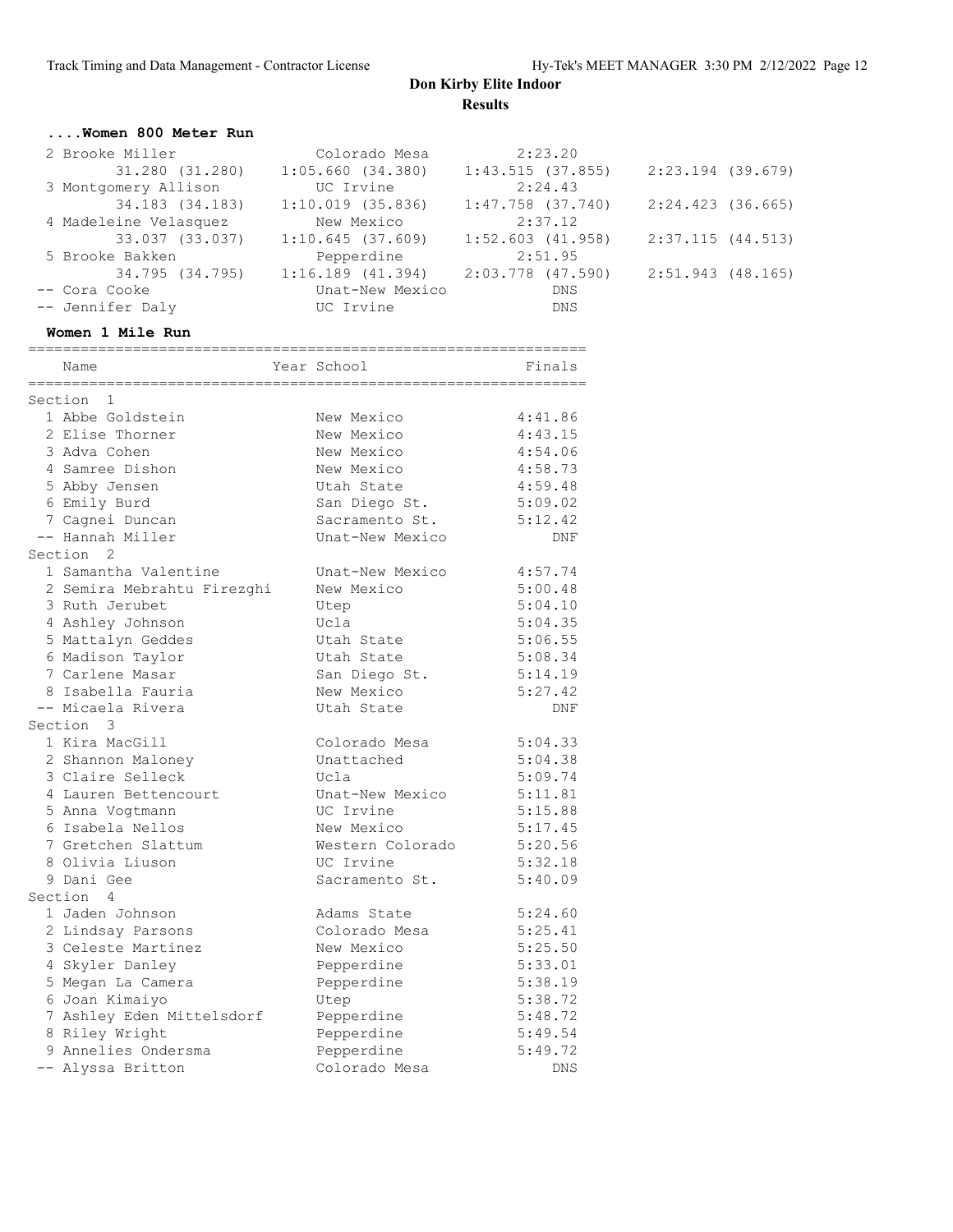#### **Women 3000 Meter Run**

| Name                      | Year School      | Finals             |
|---------------------------|------------------|--------------------|
| Section 1                 |                  |                    |
| 1 Emma Heckel             | New Mexico       | 9:42.66            |
| 2 Micaela Rivera          | Utah State       | 9:53.67            |
| 3 Karoline Daland         | Utep             | 9:57.70            |
| 4 Morgan French           | Utah State       | 10:00.61           |
| 5 Ruth Jerubet            | Utep             | 10:08.11           |
| 6 Cagnei Duncan           | Sacramento St.   | 10:10.10           |
| 7 Mimi Miyazawa           | Utah State       | 10:15.43           |
| 8 Hannah Chau             | UC Irvine        | 10:17.85           |
| 9 Emma Thornley           | Utah State       | 10:21.48           |
| 10 Gretchen Slattum       | Western Colorado | 10:39.99           |
| -- Dani Gee               | Sacramento St.   | DNF                |
| Section <sub>2</sub>      |                  |                    |
| 1 Kira MacGill            | Colorado Mesa    | 10:21.52           |
| 2 Lindsay Parsons         | Colorado Mesa    | 10:32.44           |
| 3 Sameen Andar            | UC Irvine        | 10:40.68           |
| 4 Victoria Ovalles        | Utep             | 10:58.15           |
| 5 Joan Kimaiyo            | Utep             | 11:10.36           |
| 6 Skyler Danley           | Pepperdine       | 11:19.83           |
| 7 Aimee Mackenzie         | Unattached       | 11:42.83           |
| Women 60 Meter Hurdles    |                  |                    |
|                           | Year School      | Prelims            |
| Name                      |                  |                    |
| Heat 1 Preliminaries      |                  |                    |
| 1 Dafni Georgiou          | Boise State      | 8.28Q              |
| 2 Erica Bougard           | Nike/NYAC        | 8.32q              |
| 3 Lexie Keller            | Colorado St.     | 8.51               |
| 4 Kennedy Smith           | Texas A&M        | 8.67               |
| 5 Nicola Ader             | Nevada           | 8.68               |
| 6 Asjah Atkinson          | California       | 8.70               |
| -- Allie Jones            | Stanford         | DNS                |
| -- Tess Stapleton         | Stanford         | DNS                |
| Heat 2 Preliminaries      |                  |                    |
| 1 Deshae Wise             | Texas A&M        | 8.23Q              |
| 2 Jazlynn Shearer         | California       | 8.36q              |
| 3 Keira Christie-Galloway | Arizona State    | 8.38q              |
| 4 Abbey Bryant            | Utah State       | 8.62               |
| 5 Reyna Johnson           | UC Irvine        | 8.69               |
| -- Annie Kunz             | Omorpho          | $\mathop{\rm DNS}$ |
| -- Alexis Koetitz         | Utah State       | DNS                |
| -- Maribel Caicedo        | Utep             | <b>DNS</b>         |
| Heat 3 Preliminaries      |                  |                    |
| 1 Cortney Jones           | Unattached       | 8.20Q 8.191        |
| 2 Kaylah Robinson         | Texas A&M        | 8.20q 8.192        |
| 3 Chari Hawkins           | Unattached       | 8.24q              |
| 4 Katie Eidem             | Arizona State    | 8.71               |
| 5 Sara Absten             | San Diego St.    | 8.73               |
| 6 Elise Miller            | Stanford         | 8.74               |
| -- Danielle Beattie       | DoublePillar     | DNS                |
| -- Danae Dyer             | San Diego St.    | DNS                |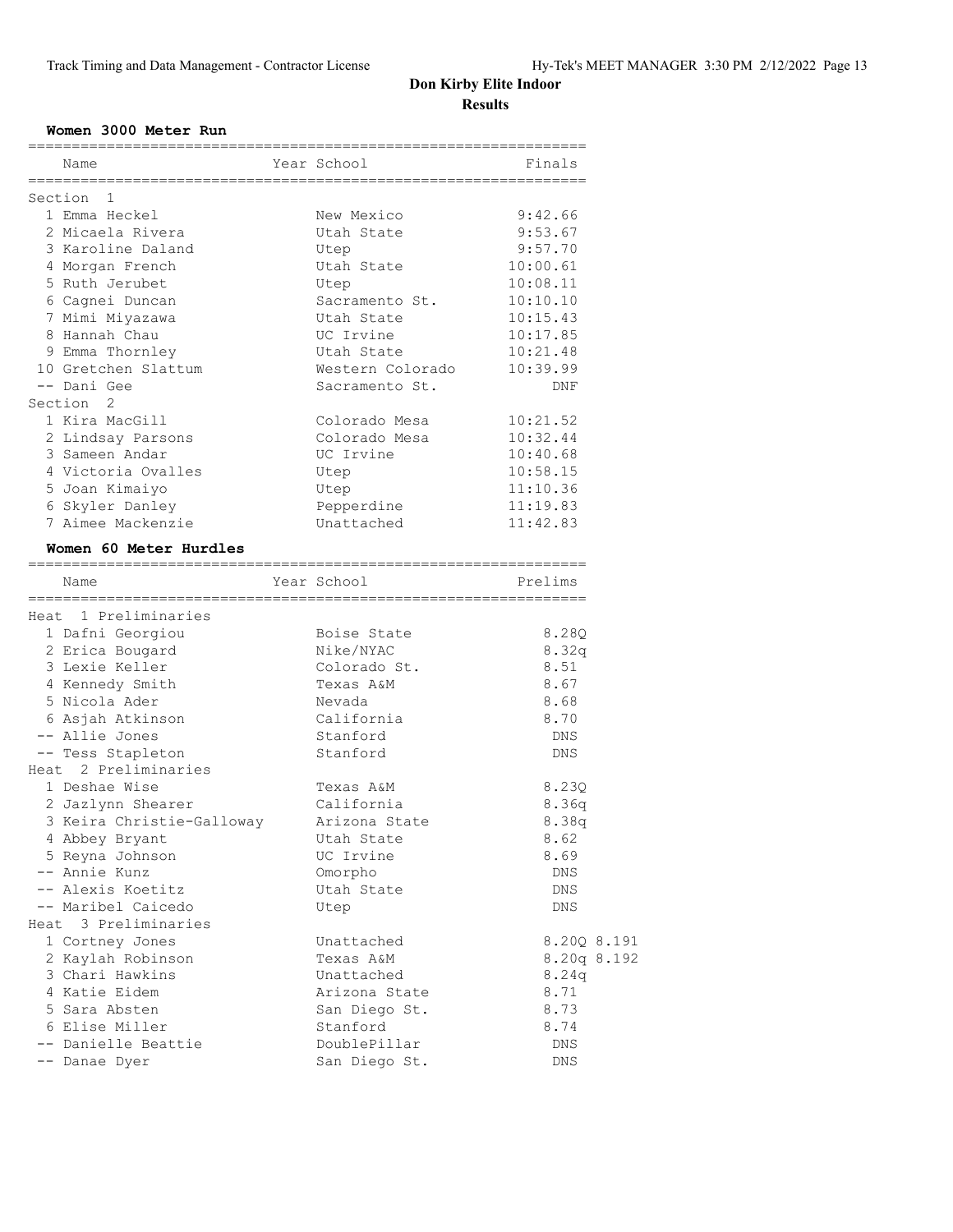#### **Women 60 Meter Hurdles**

| Name                                 | ================<br>Year School | Finals     |       |
|--------------------------------------|---------------------------------|------------|-------|
| Section 1 Finals                     |                                 |            |       |
| 1 Kaylah Robinson                    | Texas A&M                       | 8.14       |       |
| 2 Cortney Jones                      | Unattached                      | 8.15       |       |
| 3 Dafni Georgiou                     | Boise State                     | 8.20       |       |
| 4 Deshae Wise                        | Texas A&M                       | 8.28       |       |
| 5 Erica Bougard                      | Nike/NYAC                       | 8.30       |       |
| 6 Keira Christie-Galloway            | Arizona State                   | 8.37       |       |
|                                      | California                      | 8.38       |       |
| 7 Jazlynn Shearer<br>8 Chari Hawkins | Unattached                      | 8.39       |       |
|                                      |                                 |            |       |
| Women 60 Meter Hurdles Qualifying    |                                 |            |       |
| Name                                 | Year School                     | Finals     |       |
| Section 1                            |                                 |            |       |
| 1 Elise Miller                       | Stanford                        | 8.74       |       |
| 2 Destiny Washington                 | San Diego St.                   | 9.06       |       |
| 3 Chaselyn Amos                      | UC Irvine                       | 10.66      |       |
| Section 2                            |                                 |            |       |
| 1 Reese Renz                         | Colorado                        | 8.89       |       |
| 2 Olivia Smith                       | Utah State                      | 8.90       |       |
| 3 Ruby Jane Mathewson                | Utah                            | 8.92       |       |
| 4 Alexandra Chan                     | Ucla                            | 9.00       |       |
| 5 Kiana Kai                          | Northern Arizona                | 9.02       |       |
| 6 Jyntry Rucker                      | Northern Arizona                | 9.04       |       |
| 7 Marissa Milos                      | Northern Arizona                | 9.10       |       |
| 8 Kate Kadrmas                       |                                 | 9.28       | 9.274 |
|                                      | Nevada                          |            |       |
| Section 3                            |                                 |            |       |
| 1 Cortney Jones                      | Unattached                      | 8.31       |       |
| 2 Danielle Beattie                   | DoublePillar                    | 8.58       |       |
| 3 Alexis Koetitz                     | Utah State                      | 8.70       |       |
| 4 Tess Stapleton                     | Stanford                        | 8.81       |       |
| 5 Jahzara Davis                      | Colorado St.                    | 8.94       | 8.932 |
| 6 Nyenuchi Okemgbo                   | Boise State                     | 8.99       | 8.989 |
| 7 Jordan Lanning                     | Colorado St.                    | 13.19      |       |
| -- Jordyn Grady                      | California                      | DNS        |       |
| Section 4                            |                                 |            |       |
| 1 Jessica Swalve                     | UC Santa Barbara                | 9.18       |       |
| 2 Marissa Simpson                    | Utep                            | 9.19 9.187 |       |
| 3 Victoria Plummer                   | New Mexico                      | 9.33       | 9.325 |
| 4 Elena Shipillis                    | Cal St. Fullerton               | 9.40       |       |
| 5 Kayla Rodriguez                    | UC Irvine                       | 9.44       |       |
| 6 Alexa Dandridge                    | Fresno State                    | 9.49       |       |
| 7 Taylor Nelson                      | Fresno State                    | 9.53       |       |
| -- Kailey Paterson                   | Colorado Mesa                   | DNF        |       |
| Section 5                            |                                 |            |       |
|                                      | Arizona State                   | 8.53       |       |
| 1 Keira Christie-Galloway            |                                 |            |       |
| 2 Maddy Ortman                       | Pepperdine                      | 9.81       |       |
| 3 Jessica Boyd                       | UC Santa Barbara                | 9.84       |       |
| 4 Abby Sheets                        | Sacramento St.                  | 10.04      |       |
| 5 Abigail Howard                     | Pepperdine                      | 10.11      |       |
| 6 Lauren Rocco                       | Pepperdine                      | 10.20      |       |
| 7 Leah Dixon                         | Pepperdine                      | 10.22      |       |
| -- Emily Ho                          | New Mexico                      | DNS        |       |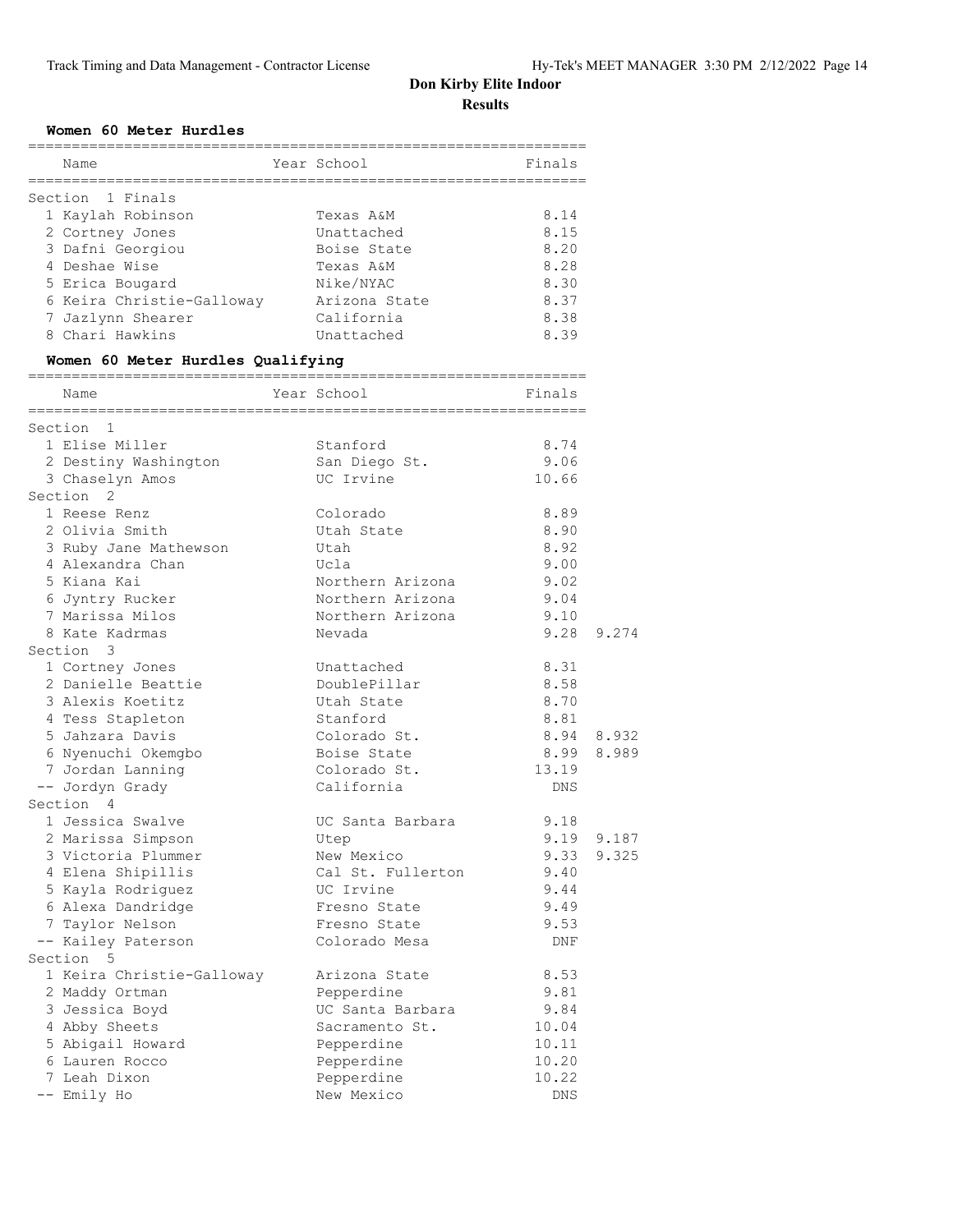#### **....Women 60 Meter Hurdles Qualifying**

| Section 6        |                         |                   |            |            |
|------------------|-------------------------|-------------------|------------|------------|
| 1 Sara Absten    |                         | San Diego St.     | 8.79       |            |
| 2 Reyna Johnson  |                         | UC Irvine         | 8.80       |            |
|                  | 3 Madeline Wilson       | Northern Arizona  |            | 8.96 8.952 |
| 3 Jordan Brandt  |                         | Utah State        |            | 8.96 8.952 |
| 5 Darcy Jackson  |                         | Utah State        |            | 8.96 8.958 |
| 6 Adael Scatena  |                         | Oregon State      | 8.99 8.988 |            |
| 7 Mariah Stewart |                         | Cal St. Fullerton | 9.07       |            |
| -- Jai Gruenwald |                         | Ucla              | DNS        |            |
| Section 7        |                         |                   |            |            |
|                  | 1 Jenna Fee Feyerabend  | San Diego St.     | 9.05       |            |
| 2 Kameryn Brown  |                         | Sacramento St.    | 9.08       |            |
| 3 Sadie Butler   |                         | Adams State       | 9.25       |            |
| 4 Sofia Bailey   |                         | UC Santa Barbara  |            | 9.28 9.273 |
| 5 Eliana Coburn  |                         | Sacramento St.    |            | 9.33 9.323 |
| 6 Alexus Surnip  |                         | Sacramento St.    | 9.42       |            |
| 7 Kelia Portis   |                         | Western Colorado  | 9.69       |            |
|                  | 8 Anna Sommerfeld       | Nevada            | 11.49      |            |
| Section 8        |                         |                   |            |            |
| 1 Sarah Marske   |                         | Nevada            |            | 8.94 8.937 |
| 2 Amari Fraser   |                         | UC Irvine         |            | 9.01 9.008 |
| 3 Sonia Virk     |                         | Ucla              |            | 9.01 9.010 |
|                  | 4 Bailey Kealamakia     | Utah              |            | 9.19 9.187 |
|                  | 5 Iana-Michovani Graham | Southern Utah     |            | 9.19 9.189 |
| 6 Hanah Smrt     |                         | Nevada            | 9.23       |            |
| 7 Gabby Drube    |                         | Wyoming           | 9.31       |            |
| 8 Mica Jenrette  |                         | Colorado Mesa     | 9.32       |            |
|                  |                         |                   |            |            |

#### **Women 4x400 Meter Relay** ================================================================

| School                 |    | Finals                    |
|------------------------|----|---------------------------|
| Section <sub>1</sub>   |    |                           |
| $1$ Ucla $'A'$         |    | 3:38.36                   |
| 1) Kate Jendrezak      |    | 2) Makenzy Pierre-Webster |
| 3) Catherine Leger     |    | 4) Maddy Doane            |
| $2$ Utah $'A'$         |    | 3:42.77                   |
| 1) Lauren O'Banion     |    | 2) Kelise Davis           |
| 3) Jasie York          |    | 4) Josefine Eriksen       |
| 3 Colorado 'A'         |    | 3:43.82                   |
| 1) Grace Jenkins       |    | 2) Abbey Glynn            |
| 3) Emma Pollak         |    | 4) Jaida Drame            |
| 4 Northern Arizona 'A' |    | 3:54.22                   |
| 1) LiNay Perry         |    | 2) Kyairra Reigh          |
| 3) Hannah Schmidt      | 4) | Jyntry Rucker             |
| Section <sub>2</sub>   |    |                           |
| 1 Utah State 'A'       |    | 3:47.96                   |
| 1) Olivia Smith        |    | 2) Alison Richter         |
| 3) Jordan Brandt       |    | 4) Emma Reeves            |
| 2 Nevada 'A'           |    | 3:49.21                   |
| 1) Emily Costello      |    | 2) Halyn Senegal          |
| 3) Lilly Gregg         |    | 4) Carolyn Ross           |
| 3 Fresno State 'A'     |    | 3:50.27                   |
| 1) Miana Giovannini    |    | 2) Nakyia Buckner         |
| 3) Brianna Sproles     |    | 4) Ceonna Pipion          |
| 4 San Jose St. 'A'     |    | 3:56.48                   |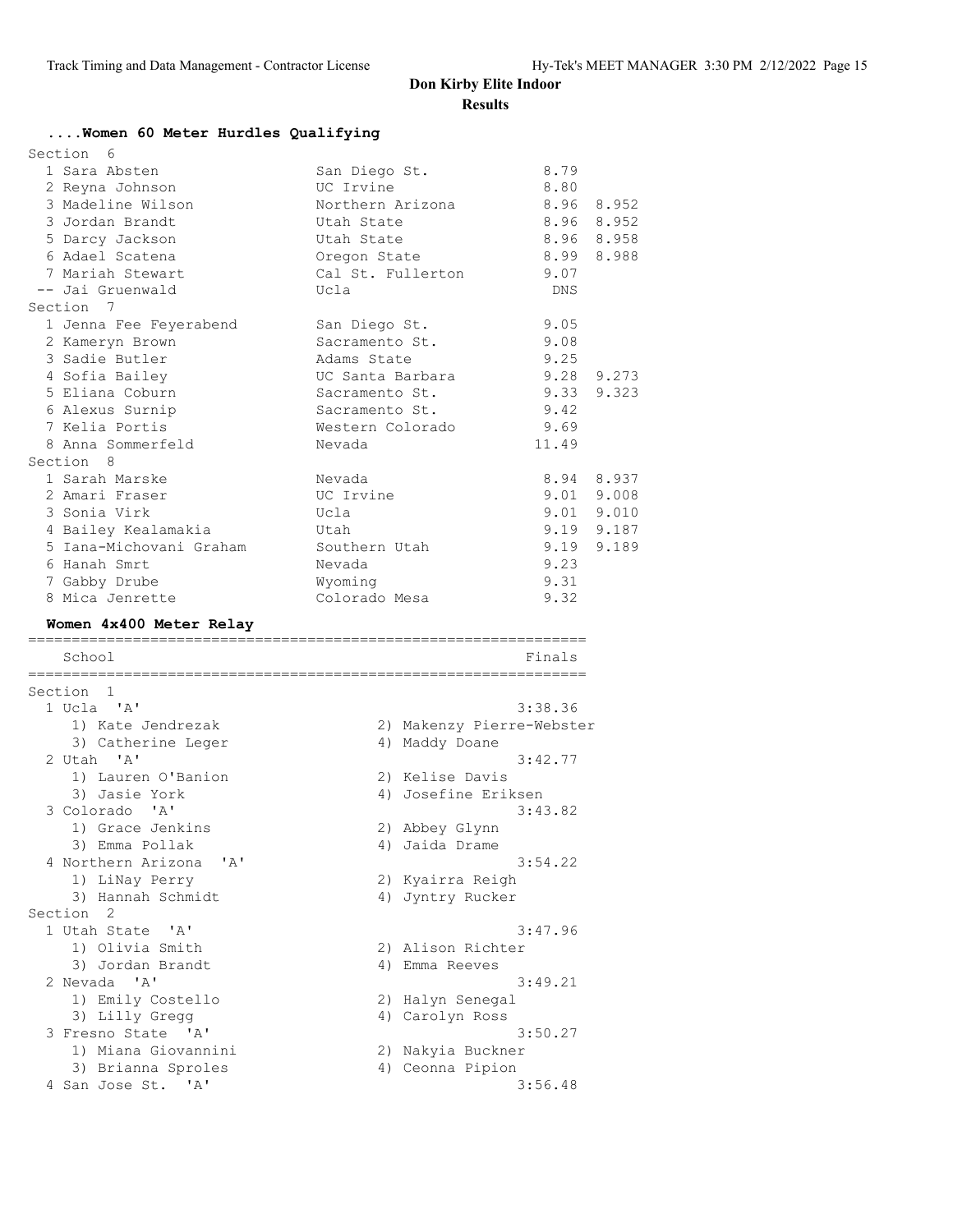#### **....Women 4x400 Meter Relay** 1) Sarah Mosteller 2) Gabrielle Spencer 3) Kaiya Johnson 4) Yan-Jun Sophie Liao Section 3 1 Air Force 'A' 3:47.77 1) Michelle Roca 2) Grace Proesch 3) Taylor Rioux 4) Zoe Iwu 2 Colorado Mesa 'A' 3:49.08 1) Sophia Lindauer 2) Sierra Arceneaux 3) Mica Jenrette 4) Rachel Crutcher 3 UC Irvine 'A' 3:52.60 1) Aryel Coats 2) Zani Meaders 3) Amari Fraser (1988) 4) Alexis Alexander 4 Sacramento St. 'A' 3:55.60 1) Daysha Ford 2) LaTrouchka Duke 3) Gianna Scruggs 4) Jailah Brice-Moore Section 4 1 Utep 'A' 3:49.95 1) Oghenekaro Brume 2) Loubna Benhadja 3) Carshaylah Harrison 4) Chinique Brown 2 Western Colorado 'A' 3:50.38 1) Kaiya Firor 2) Sakara Harrison 3) Amaya Booker 4) Mackenzie Burt 3 UC Santa Barbara 'A' 3:54.60 1) Abigail Monti 2) Camryn Blankenship 3) Paige Damron 4) Jessica Swalve 4 Cal St. Fullerton 'A' 3:54.78 1) Kirstin Light 2) Hailey Murdica 3) Alero Soaris (1988) 1999 (1989) Alero Soaris (1989) 4) Lauren Delgadillo Section 5 1 New Mexico 'A' 3:57.38 1) Lauren Chafins 2) Ryan Little 3) Lauren Fowler 4) Tatyanah Wiley 2 New Mexico Highlands 'A' 3:59.01 1) Beatrice Armijo 2) Selisa Palmer 3) Lucia Harrison 4) Hilary Udechukwu 3 Pepperdine 'A' 4:13.89 1) Tiffany Egbo 2) Lauren Rocco 3) Riley Wright 4) Kaley Peterson -- New Mexico 'B' DNS 1) Leigh James 2) Alexandria Ruth 3) Baylor Walton 4) Alicia Quintana

#### **Women High Jump**

========================================================================== Name Year School Finals ========================================================================== Flight 1 1 Sydney Johnson Ucla J1.73m 5-08.00 1.58 1.63 1.68 1.73 1.78 O O O XO XXX 2 Valerie Przekop Stanford 1.63m 5-04.25 1.63 1.68 O XXX<br>3 Xiomara Malone Utah State J1.63m 5-04.25 1.58 1.63 1.68 O XO XXX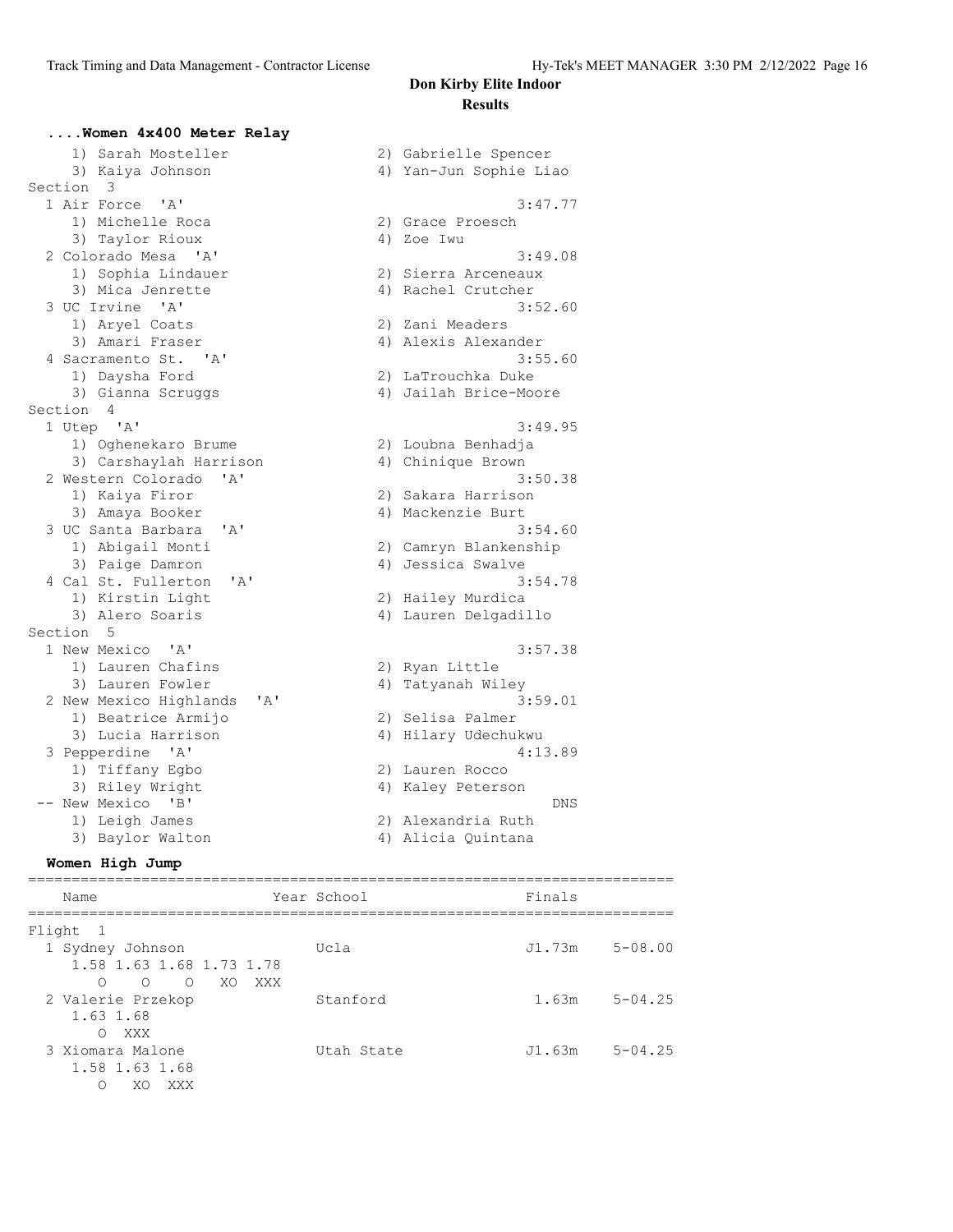| Women High Jump                                           |                                |                    |                |
|-----------------------------------------------------------|--------------------------------|--------------------|----------------|
| 4 Alyssa Magallanez<br>1.58 1.63 1.68<br>O XXO XXX        | New Mexico                     |                    | J1.63m 5-04.25 |
| 5 Madeline Wilson<br>1.58 1.63<br>O XXX                   | Northern Arizona 1.58m 5-02.25 |                    |                |
| 5 Eliana Coburn<br>1.58 1.63<br>O XXX                     | Sacramento St.                 | $1.58m$ $5-02.25$  |                |
| 5 Alison Kremer<br>1.58 1.63<br>O XXX                     | Boise State                    | $1.58m$ $5-02.25$  |                |
| 5 Inka Mehtola<br>1.58 1.63<br>O PPP                      | Utah State                     | 1.58m              | $5 - 02.25$    |
| 9 Savannah Reilly<br>1.58 1.63<br>XO XXX                  | Oregon State                   | $J1.58m$ $5-02.25$ |                |
| 9 Abby Sheets<br>1.58 1.63<br>XO XXX                      | Sacramento St.                 |                    | J1.58m 5-02.25 |
| 11 Sophia Lindauer<br>1.58 1.63<br>XXO XXX                | Colorado Mesa                  | $J1.58m$ $5-02.25$ |                |
| -- Hope Matteson<br>1.58<br>XXX                           | Colorado Mesa                  | NH                 |                |
| -- Izzi Leonard<br>1.58<br>XXX                            | Sacramento St.                 | NH.                |                |
| -- Amelia Wiggs<br>1.58<br>XXX                            | UC Davis                       | NH                 |                |
| -- Sierra Meier<br>1.58<br>XXX                            | UC Davis                       | NH                 |                |
| -- Alexis Vincent-Walker Cal St. Fullerton<br>1.58<br>XXX |                                | NH.                |                |
| -- Sofia Bailey<br>1.58<br>XXX                            | UC Santa Barbara               | NН                 |                |
| -- Shay Hawkes<br>1.58<br>XXX                             | UC Santa Barbara               | NH                 |                |
| -- Jazmine Haratani<br>1.58<br>XXX                        | UC Santa Barbara               | NH                 |                |
| -- Mica Jenrette<br>1.58<br>XXX                           | Colorado Mesa                  | ΝH                 |                |
| -- Hanah Smrt                                             | Nevada                         | DNS                |                |
| -- Chaselyn Amos                                          | UC Irvine                      | DNS                |                |
| -- Kayla Rodriguez                                        | UC Irvine                      | DNS                |                |
| Flight 2                                                  |                                |                    |                |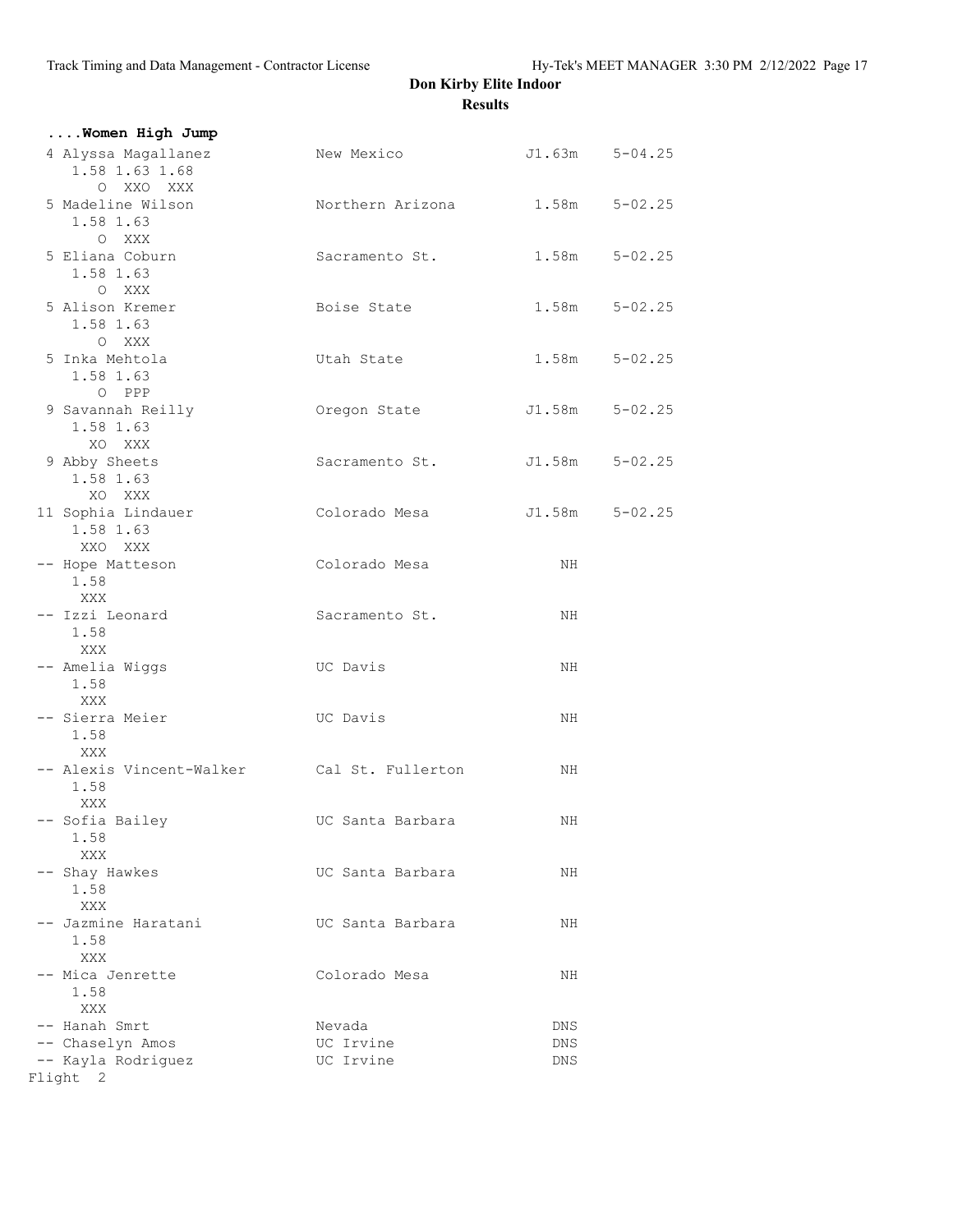| Women High Jump                             |                |                    |                   |
|---------------------------------------------|----------------|--------------------|-------------------|
| 1 Lamara Distin                             | Texas A&M      |                    | $1.92m$ $6-03.50$ |
| 1.78 1.83 1.86 1.89 1.92 1.95               |                |                    |                   |
| $O$ $O$ $XO$<br>O O XXX                     |                |                    |                   |
| 2 Iesha Hamm                                | Nevada         |                    | $1.83m$ $6-00.00$ |
| 1.63 1.68 1.73 1.78 1.83 1.86               |                |                    |                   |
| OXXO OXO XOXXX                              |                |                    |                   |
| 3 Emma Nelson                               | Oregon State   |                    | $1.78m$ $5-10.00$ |
| 1.68 1.73 1.78 1.83                         |                |                    |                   |
| O O XO XXX                                  |                |                    |                   |
| 4 Bara Sajdokova                            | Texas A&M      |                    | $1.73m$ $5-08.00$ |
| 1.73 1.78 1.83                              |                |                    |                   |
| O PPP XXX                                   |                |                    |                   |
| 4 Lexie Keller                              | Colorado St.   | 1.73m              | $5 - 08.00$       |
| 1.58 1.63 1.68 1.73 1.78                    |                |                    |                   |
| 0 0 0 0 XXX                                 |                |                    |                   |
| 6 Lina Shubert                              | San Jose St.   | $J1.73m$ $5-08.00$ |                   |
| 1.58 1.63 1.68 1.73 1.78                    |                |                    |                   |
| O O O XO XXX                                |                |                    |                   |
| 7 Aislinn Overby                            | Washington St. | $J1.73m$ $5-08.00$ |                   |
| 1.63 1.68 1.73 1.78                         |                |                    |                   |
| O XO XO XXX                                 |                |                    |                   |
| 8 Jordan Lanning                            | Colorado St.   | J1.73m             | $5 - 08.00$       |
| 1.58 1.63 1.68 1.73 1.78                    |                |                    |                   |
| $0 \qquad 0 \qquad 0 \qquad XX0 \qquad XXX$ |                |                    |                   |
| 9 Lara Denbow<br>1.63 1.68 1.73 1.78        | Oregon State   | J1.73m             | $5 - 08.00$       |
| O XXO XXO XXX                               |                |                    |                   |
| 10 Suzy Pace                                | Washington St. | 1.68m              | $5 - 06.00$       |
| 1.63 1.68 1.73                              |                |                    |                   |
| $O$ $O$ XXX                                 |                |                    |                   |
| 10 Arianna Martinez                         | Air Force      | 1.68m              | $5 - 06.00$       |
| 1.63 1.68 1.73                              |                |                    |                   |
| O O XXX                                     |                |                    |                   |
| 10 Nicola Ader                              | Nevada         | 1.68m              | $5 - 06.00$       |
| 1.63 1.68 1.73                              |                |                    |                   |
| O O XXX                                     |                |                    |                   |
| 13 Ajia Hughes                              | Southern Utah  | $J1.68m$ $5-06.00$ |                   |
| 1.68 1.73                                   |                |                    |                   |
| XO XXX                                      |                |                    |                   |
| 14 Hope Bender                              | Unattached     | 1.63m              | $5 - 04.25$       |
| 1.58 1.63 1.68                              |                |                    |                   |
| $O$ $O$ XXX                                 |                |                    |                   |
| 15 Katie Eidem                              | Arizona State  | J1.63m             | $5 - 04.25$       |
| 1.58 1.63 1.68                              |                |                    |                   |
| XO<br>O XXX                                 |                |                    |                   |
| 15 Josie Coffey                             | Colorado Mesa  | J1.63m             | $5 - 04.25$       |
| 1.58 1.63 1.68                              |                |                    |                   |
| XO OXXX<br>17 Paris Bond                    |                | J1.63m             |                   |
| 1.58 1.63 1.68                              | Arizona State  |                    | $5 - 04.25$       |
| $\circ$<br>XO XXX                           |                |                    |                   |
| 18 Jade Cany                                | San Diego St.  | J1.63m             | $5 - 04.25$       |
| 1.58 1.63 1.68                              |                |                    |                   |
| $\circ$<br>XXO XXX                          |                |                    |                   |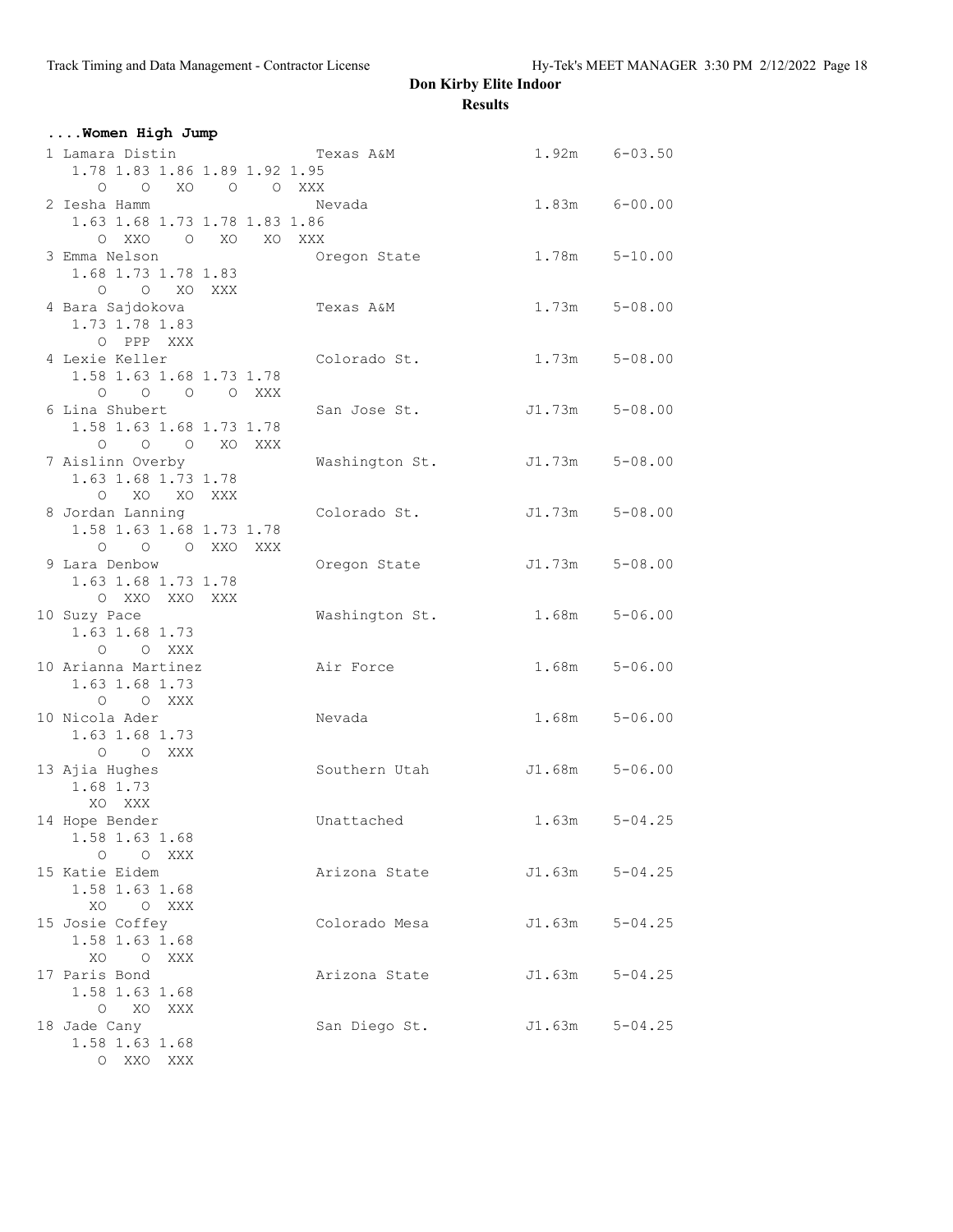| Women High Jump<br>18 Grace Campbell                                     |     | Arizona State    |        | $J1.63m$ $5-04.25$  |
|--------------------------------------------------------------------------|-----|------------------|--------|---------------------|
| 1.63 1.68<br>XXO XXX                                                     |     |                  |        |                     |
| -- Kaylee Sowle                                                          |     | Washington St.   | DNS    |                     |
| Women Pole Vault                                                         |     |                  |        |                     |
| Name                                                                     |     | Year School      | Finals |                     |
| Flight 1                                                                 |     |                  |        |                     |
| 1 Morgan Simon<br>3.52 3.67 3.82 3.97                                    |     |                  |        |                     |
| O XO O XXX<br>2 Kiara Quezada-Arzate<br>3.52 3.67 3.82 3.97<br>OXXO OXXX |     | New Mexico       |        | $J3.82m$ $12-06.25$ |
| 3 Isabella Grant<br>3.52 3.67 3.82 3.97<br>O XO XO XXX                   |     | Ucla             |        | $J3.82m$ $12-06.25$ |
| 4 Camrin Dolcini<br>3.37 3.52 3.67 3.82 3.97<br>OXXO OXO                 | XXX | Nevada           |        | $J3.82m$ $12-06.25$ |
| 5 Katrina Meier<br>3.37 3.52 3.67 3.82<br>O O O XXX                      |     | UC Davis         |        | $3.67m$ $12-00.50$  |
| 5 Sydney Mccann<br>3.37 3.52 3.67 3.82<br>$\circ$<br>O O XXX             |     | UC Davis         | 3.67m  | $12 - 00.50$        |
| 5 Celina Johannsen<br>3.52 3.67 3.82<br>O O XXX                          |     | Utep             | 3.67m  | $12 - 00.50$        |
| 8 Maren Garnett<br>3.67 3.82<br>XO XXX                                   |     | Utah State       | J3.67m | $12 - 00.50$        |
| 9 Lauren Smith<br>3.37 3.52 3.67 3.82<br>O XXO XO XXX                    |     | Western Colorado |        | $J3.67m$ 12-00.50   |
| 9 Choying O'Brien<br>3.37 3.52 3.67 3.82<br>XO XO XO XXX                 |     | Western Colorado | J3.67m | $12 - 00.50$        |
| 11 Victoria Villanueva<br>3.52 3.67 3.82<br>O XXO XXX                    |     | New Mexico       |        | $J3.67m$ $12-00.50$ |
| 12 Anna Parkinson<br>3.52 3.67 3.82<br>XO XXO XXX                        |     | Utah State       | J3.67m | $12 - 00.50$        |
| 13 Paige Martin<br>3.37 3.52 3.67<br>O O XXX                             |     | California       | 3.52m  | $11 - 06.50$        |
| 13 Jazmine Haratani<br>3.37 3.52 3.67<br>O O XXX                         |     | UC Santa Barbara | 3.52m  | $11 - 06.50$        |
| 15 Elizabeth Lydon<br>3.37 3.52 3.67<br>XO O XXX                         |     | Colorado St.     |        | $J3.52m$ $11-06.50$ |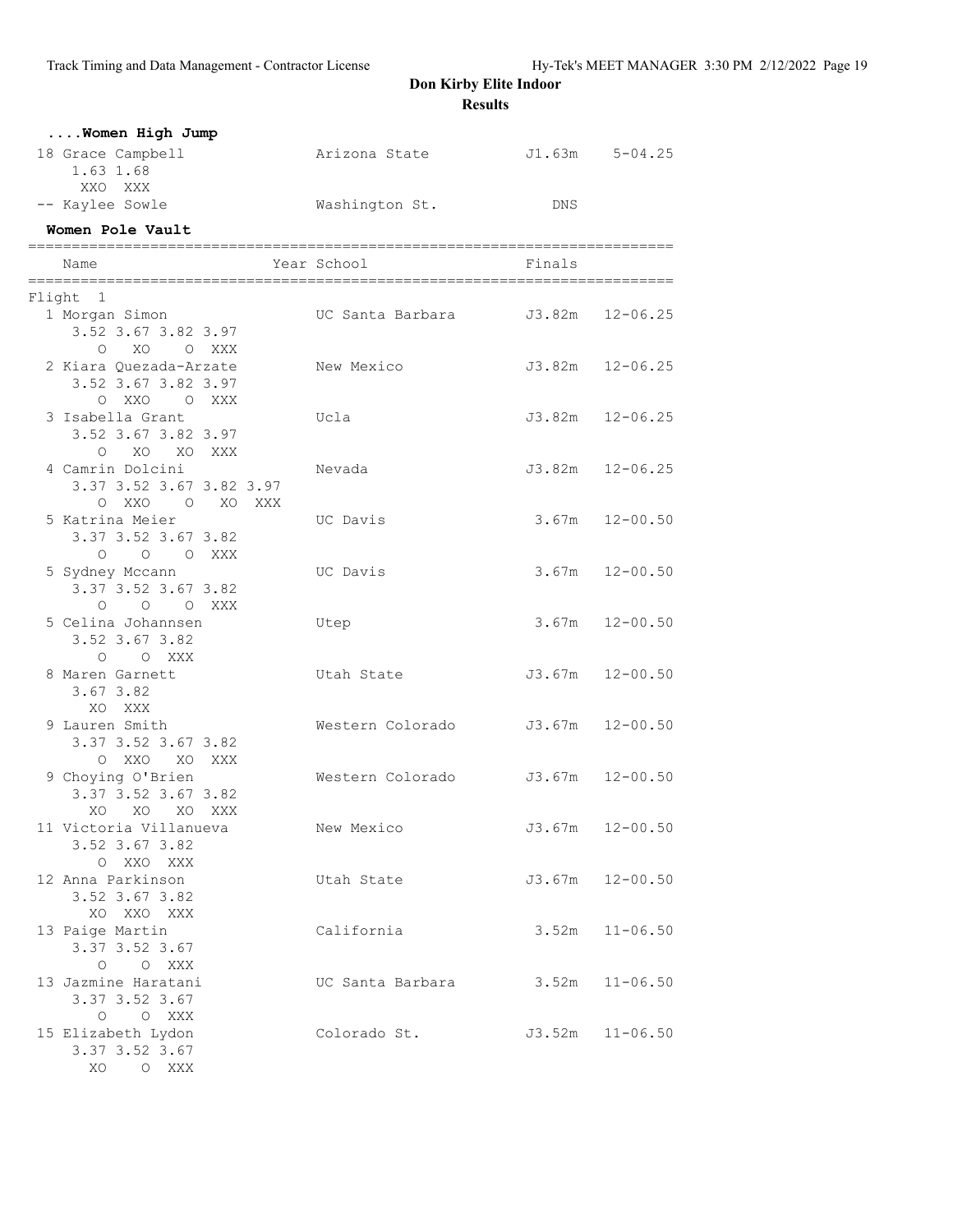| Women Pole Vault                                                |                                  |                 |                     |
|-----------------------------------------------------------------|----------------------------------|-----------------|---------------------|
| 16 Isabelle Carreon<br>3.37 3.52                                | Cal St. Fullerton 3.37m 11-00.75 |                 |                     |
| XO XXX<br>-- Katie Schlather<br>3.52                            | Air Force                        | NH              |                     |
| XXX<br>-- Alix Rule                                             | New Mexico                       | NH              |                     |
| 3.52<br>XXX<br>-- Alyssa Carson                                 | Nevada                           | NH              |                     |
| 3.37<br>XXX                                                     |                                  |                 |                     |
| -- Samantha Irwin<br>3.37<br>XXX                                | Nevada                           | NH              |                     |
| -- Hannah Watson<br>3.37<br>XXX                                 | Nevada                           | NH              |                     |
| -- Shayla Pederson<br>3.37                                      | Nevada                           | NH              |                     |
| XXX<br>-- Avery Allen<br>-- Mira Olden                          | Unattached<br>Unattached         | DNS<br>DNS      |                     |
| Flight 2                                                        |                                  |                 |                     |
| 1 Ashley Callahan<br>3.82 3.97 4.12 4.27 4.34<br>XO O O XXO XXX | San Diego St.                    |                 | $4.27m$ $14-00.00$  |
| 2 Heather Abadie<br>3.97 4.12 4.27<br>XO O XXX                  | Texas A&M                        |                 | $4.12m$ $13-06.25$  |
| 3 Sevanna Hanson<br>3.82 3.97 4.12 4.27<br>O XO XO XXX          | Arizona State                    |                 | J4.12m 13-06.25     |
| 3 Kaitlin Heri<br>3.82 3.97 4.12 4.27<br>O XO XO XXX            | San Diego St.                    | J4.12m 13-06.25 |                     |
| 5 Celyn Stermer<br>3.67 3.82 3.97 4.12 4.27<br>0 0 0 XXO XXX    | Colorado St.                     |                 | J4.12m 13-06.25     |
| 5 Chinne Okoronkwo<br>3.82 3.97 4.12 4.27<br>O O XXO XXX        | Unattached                       |                 | J4.12m 13-06.25     |
| 7 Karlee Fowler<br>3.82 3.97 4.12                               | Unattached                       | 3.97m           | $13 - 00.25$        |
| O O XXX<br>8 Viviana Quintana<br>3.82 3.97 4.12                 | Puerto Rico                      | J3.97m          | $13 - 00.25$        |
| XO O XXX<br>8 Amari Turner<br>3.67 3.82 3.97 4.12               | California                       |                 | $J3.97m$ $13-00.25$ |
| XO O O XXX<br>10 Corey Friedenbach<br>3.67 3.82 3.97 4.12       | San Diego St.                    | J3.97m 13-00.25 |                     |
| XO XXO O XXX                                                    |                                  |                 |                     |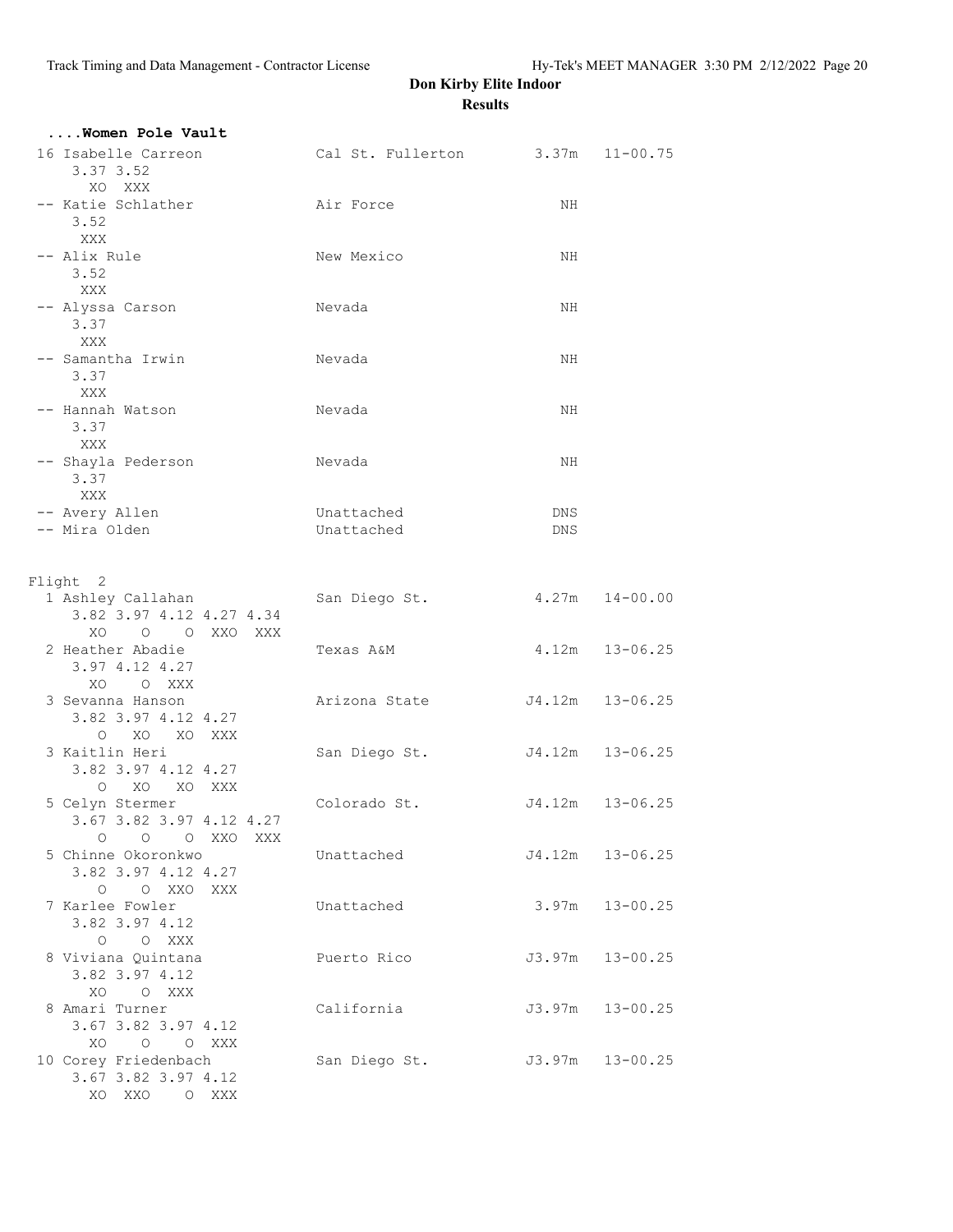| Women Pole Vault                                                       |                                |        |                     |
|------------------------------------------------------------------------|--------------------------------|--------|---------------------|
| 11 Emily Coombs<br>3.67 3.82 3.97 4.12<br>XO                           | Washington St. J3.97m 13-00.25 |        |                     |
| O XXO XXX<br>11 Kristen Masucci<br>3.67 3.82 3.97 4.12<br>O XO XXO XXX | Arizona State                  |        | $J3.97m$ $13-00.25$ |
| 13 Hayley Rayburn<br>3.82 3.97 4.12<br>XXO XXO XXX                     | Arizona State                  |        | $J3.97m$ $13-00.25$ |
| 14 Jacqueline Williams<br>3.82 3.97<br>O XXX                           | Unattached                     |        | $3.82m$ $12-06.25$  |
| 14 Lianne Kistler<br>3.67 3.82 3.97<br>O XXX<br>$\circ$                | Stanford                       |        | $3.82m$ $12-06.25$  |
| 16 Frankie Porambo<br>3.67 3.82 3.97<br>XO O XXX                       | Air Force                      |        | $J3.82m$ $12-06.25$ |
| 17 Mia Cervantes<br>3.67 3.82 3.97<br>O XO XXX                         | Ucla                           |        | $J3.82m$ $12-06.25$ |
| 18 Katerina Adamiec<br>3.67 3.82 3.97<br>XXO XO XXX                    | Ucla                           |        | $J3.82m$ $12-06.25$ |
| 18 Laurel Wong<br>3.67 3.82 3.97<br>XXO XO XXX                         | Stanford                       |        | $J3.82m$ $12-06.25$ |
| 20 Camryn Thomson<br>3.67 3.82 3.97<br>O XXO XXX                       | Ucla                           |        | $J3.82m$ $12-06.25$ |
| 20 Erika Willis<br>3.67 3.82 3.97<br>O XXO XXX                         | Air Force                      |        | $J3.82m$ $12-06.25$ |
| 22 Paris Bond<br>$3.67$ $3.82$<br>O XXX                                | Arizona State                  |        | $3.67m$ $12-00.50$  |
| 23 Elizabeth Funk<br>3.67 3.82<br>XO XXX                               | San Diego St.                  |        | J3.67m 12-00.50     |
| 24 Tameryn Coryell<br>3.67 3.82<br>XXO XXX                             | Colorado St.                   | J3.67m | $12 - 00.50$        |
| -- Zaida Uresty<br>3.67<br>XXX                                         | MexPoleVault                   | NH     |                     |
| -- Eden Henderson                                                      | Ucla                           | DNS    |                     |
| -- Marin Chamberlin                                                    | UC Davis                       | DNS    |                     |
| Women Long Jump                                                        |                                |        |                     |
| Name                                                                   | Year School                    | Finals |                     |
|                                                                        |                                |        |                     |
| -- Nicola Ader                                                         | Nevada                         | SCR    |                     |
| Flight 1                                                               |                                |        |                     |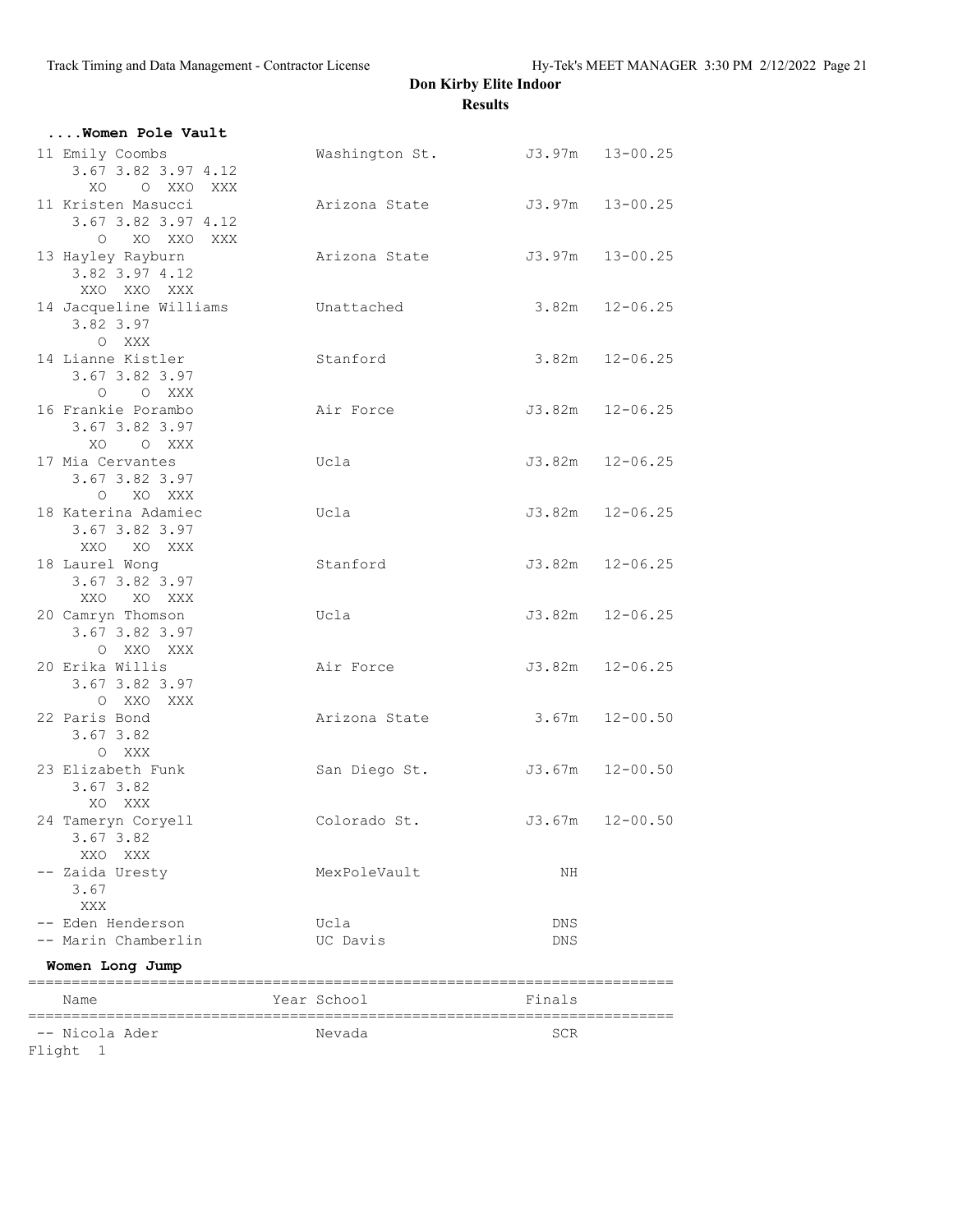| Women Long Jump                             |                        |       |                    |
|---------------------------------------------|------------------------|-------|--------------------|
| 1 Maria Paz Milani<br>5.43m 5.58m 5.31m     | Nevada                 |       | 5.58m  18-03.75    |
| 2 Chelsea Howard<br>FOUL 5.36m 5.43m        | Oregon State           |       | $5.43m$ $17-09.75$ |
| 3 Jahzara Davis<br>5.32m 5.39m 5.42m        | Colorado St.           |       | $5.42m$ $17-09.50$ |
| 4 Gabrielle Fraser<br>ND ND 5.36m           | Nevada                 |       | 5.36m 17-07.00     |
| 4 Victoria Plummer<br>ND 5.36m ND           | New Mexico             |       | $5.36m$ $17-07.00$ |
| -- Grace Oldham<br>ND ND ND                 | Boise State            | ND.   |                    |
| -- Kayla Rodriguez<br>ND ND ND              | UC Irvine              | ΝD    |                    |
| -- Chaselyn Amos<br>ND ND ND                | UC Irvine              | ND    |                    |
| -- Jennifer Luong<br>ND ND ND               | San Jose St.           | ND    |                    |
| -- Jessica Swalve<br>ND ND ND               | UC Santa Barbara       | ND.   |                    |
| -- Karen Villa Medina<br>ND FOUL ND         | Utep                   | FOUL  |                    |
| -- Kate White<br>FOUL ND FOUL               | Boise State            | FOUL  |                    |
| -- Kate Kadrmas<br>ND ND FOUL               | Nevada                 | FOUL  |                    |
| -- Jaidyn Valencia<br>ND ND<br>FOUL         | New Mexico H           | FOUL  |                    |
| -- Emily Ho<br>Flight 2                     | New Mexico             | DNS   |                    |
| 1 Jenna Fee Feyerabend<br>5.46m 5.57m 5.49m | San Diego St.          |       | J5.57m 18-03.25    |
| 2 Emma Barthel<br>FOUL 5.53m FOUL           | UC Santa Barbara 5.53m |       | $18 - 01.75$       |
| 3 Rayven Nealey<br>5.43m 5.49m FOUL         | Nevada                 | 5.49m | $18 - 00.25$       |
| 4 Sophia Hartwell<br>5.33m 5.35m 5.45m      | Ucla                   |       | 5.45m 17-10.75     |
| 5 Jordan Patterson<br>5.30m ND ND           | San Jose St.           |       | $5.30m$ $17-04.75$ |
| 5 Reyna Johnson<br>ND FOUL 5.30m            | UC Irvine              |       | $5.30m$ $17-04.75$ |
| 5 Jenna Figueroa<br>ND 5.30m FOUL           | Northern Arizona       | 5.30m | $17 - 04.75$       |
| -- Greta Fraraccio<br>ND ND<br>ND           | San Jose St.           | ND    |                    |
| -- Megan Ronan<br>ND ND<br>ND               | Ucla                   | ND.   |                    |
| -- Aryel Coats<br>ND ND PASS                | UC Irvine              | ND    |                    |
| -- Jiana Boston<br>ND ND ND                 | UC Santa Barbara       | ΝD    |                    |
| -- Anna Sommerfeld<br>ND ND ND              | Nevada                 | ND    |                    |
| -- Audrey McElmurry<br>FOUL FOUL FOUL       | Sacramento St.         | FOUL  |                    |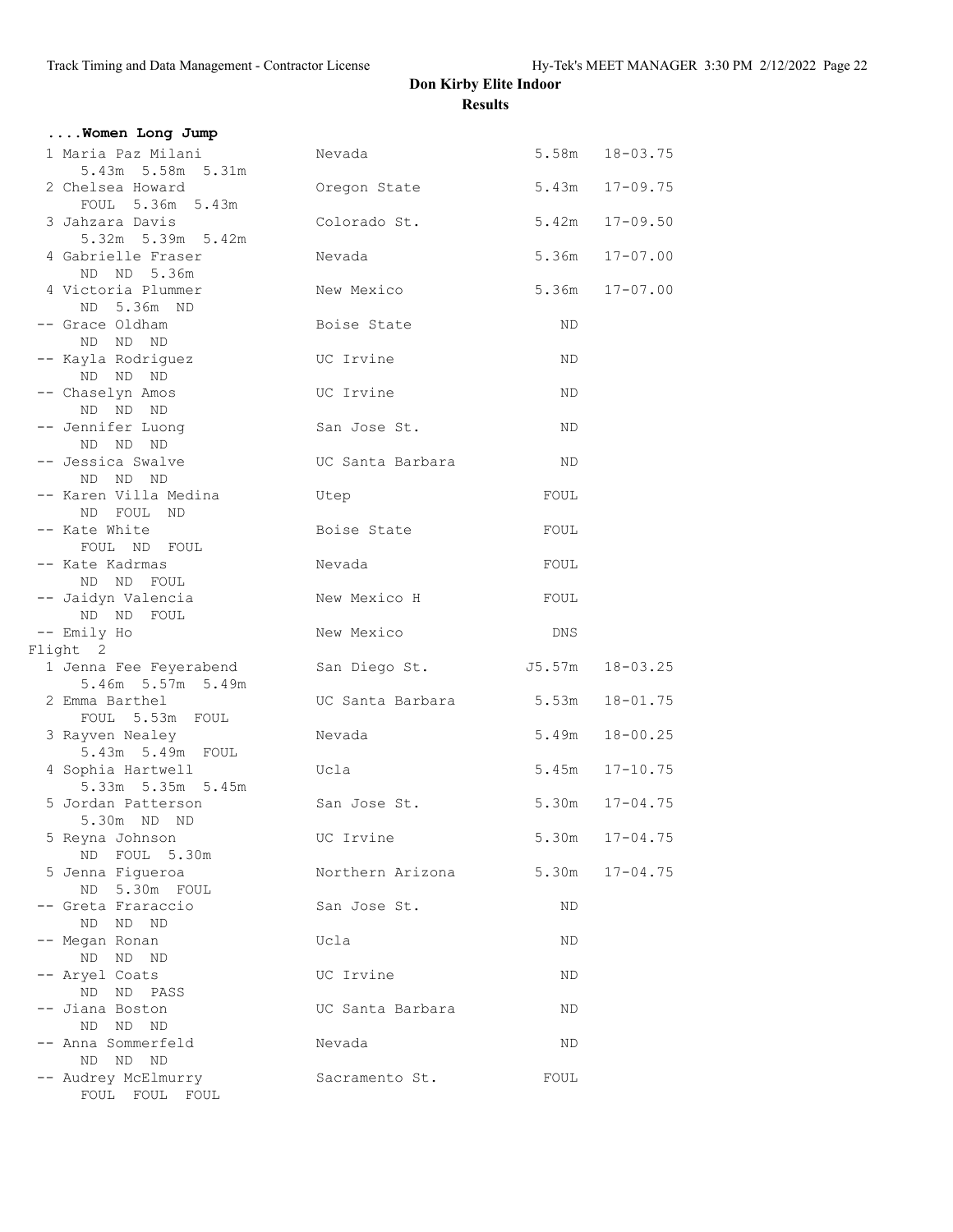| Women Long Jump                                            |                  |                 |                    |
|------------------------------------------------------------|------------------|-----------------|--------------------|
| -- Kailey Paterson<br>ND FOUL FOUL                         | Colorado Mesa    | FOUL            |                    |
| Flight 3                                                   |                  |                 |                    |
| 1 Dejanae Thompson<br>FOUL FOUL 5.83m                      | San Diego St.    | J5.83m 19-01.50 |                    |
| 2 Vanessa Spizewski<br>5.50m 5.47m 5.71m                   | San Diego St.    | 5.71m           | 18-09.00           |
| 3 Xiomara Malone<br>5.65m FOUL 5.35m                       | Utah State       | 5.65m           | $18 - 06.50$       |
| 4 Shaya Chenoweth<br>5.61m 5.63m 5.52m                     | Colorado Mesa    | 5.63m           | $18 - 05.75$       |
| 5 Maggie Larson<br>5.37m 5.57m 5.54m                       | Boise State      | 5.57m           | $18 - 03.25$       |
| 6 Tess Stapleton<br>5.48m 5.52m 5.56m                      | Stanford         | 5.56m           | $18 - 03.00$       |
| 7 Elise Miller<br>5.36m 5.52m 5.50m                        | Stanford         | 5.52m           | $18 - 01.50$       |
| 8 Jordan Lanning<br>5.50m 5.40m 5.44m                      | Colorado St.     | 5.50m           | $18 - 00.50$       |
| 9 Hanah Smrt<br>FOUL 5.47m 5.39m                           | Nevada           | 5.47m           | $17 - 11.50$       |
| 10 Courtney Weisenberger<br>ND ND 5.32m                    | Northern Arizona |                 | $5.32m$ $17-05.50$ |
| -- Kierra Arceneaux<br>ND ND ND                            | Colorado Mesa    | ND              |                    |
| -- Eireann Donohoe<br>ND FOUL ND                           | Western Colorado | FOUL            |                    |
| -- Simone Johnson<br>FOUL FOUL FOUL                        | San Diego St.    | FOUL            |                    |
| -- Jazlynn Shearer                                         | California       | DNS             |                    |
| Flight 4                                                   |                  |                 |                    |
| 1 Aasha Marler<br>5.93m 5.94m 5.94m 6.15m 6.11m ND         | Unattached       | 6.15m           | $20 - 02.25$       |
| 2 Mahkaia Lee<br>5.73m 5.95m 6.13m 5.67m 6.04m FOUL        | San Jose St.     | 6.13m           | $20 - 01.50$       |
| 3 Naiah Boardingham<br>5.84m 5.98m 5.40m 6.00m 5.42m 5.63m | Nevada           | 6.00m           | $19 - 08.25$       |
| 4 Anna Rodgers<br>5.83m 5.92m 5.90m                        | Washington St.   | 5.92m           | $19 - 05.25$       |
| 5 Asjah Atkinson<br>5.88m 5.62m FOUL                       | California       | 5.88m           | $19 - 03.50$       |
| 6 Sara Absten<br>FOUL FOUL 5.60m                           | San Diego St.    | 5.60m           | $18 - 04.50$       |
| 7 Taryn Hankins<br>5.40m ND 5.55m                          | Arizona State    | 5.55m           | $18 - 02.50$       |
| 8 Lexie Keller<br>ND 5.52m FOUL                            | Colorado St.     | J5.52m          | $18 - 01.50$       |
| 9 Lily Margolis<br>5.41m FOUL FOUL                         | Northern Arizona | 5.41m           | $17 - 09.00$       |
| 10 Allie Jones<br>ND ND 5.37m                              | Stanford         | 5.37m           | $17 - 07.50$       |
| 11 Kenashalee Kerr<br>FOUL FOUL 5.35m                      | Northern Arizona | 5.35m           | $17 - 06.75$       |
| 12 Chisom Obioha<br>5.33m FOUL ND                          | New Mexico H     | 5.33m           | $17 - 06.00$       |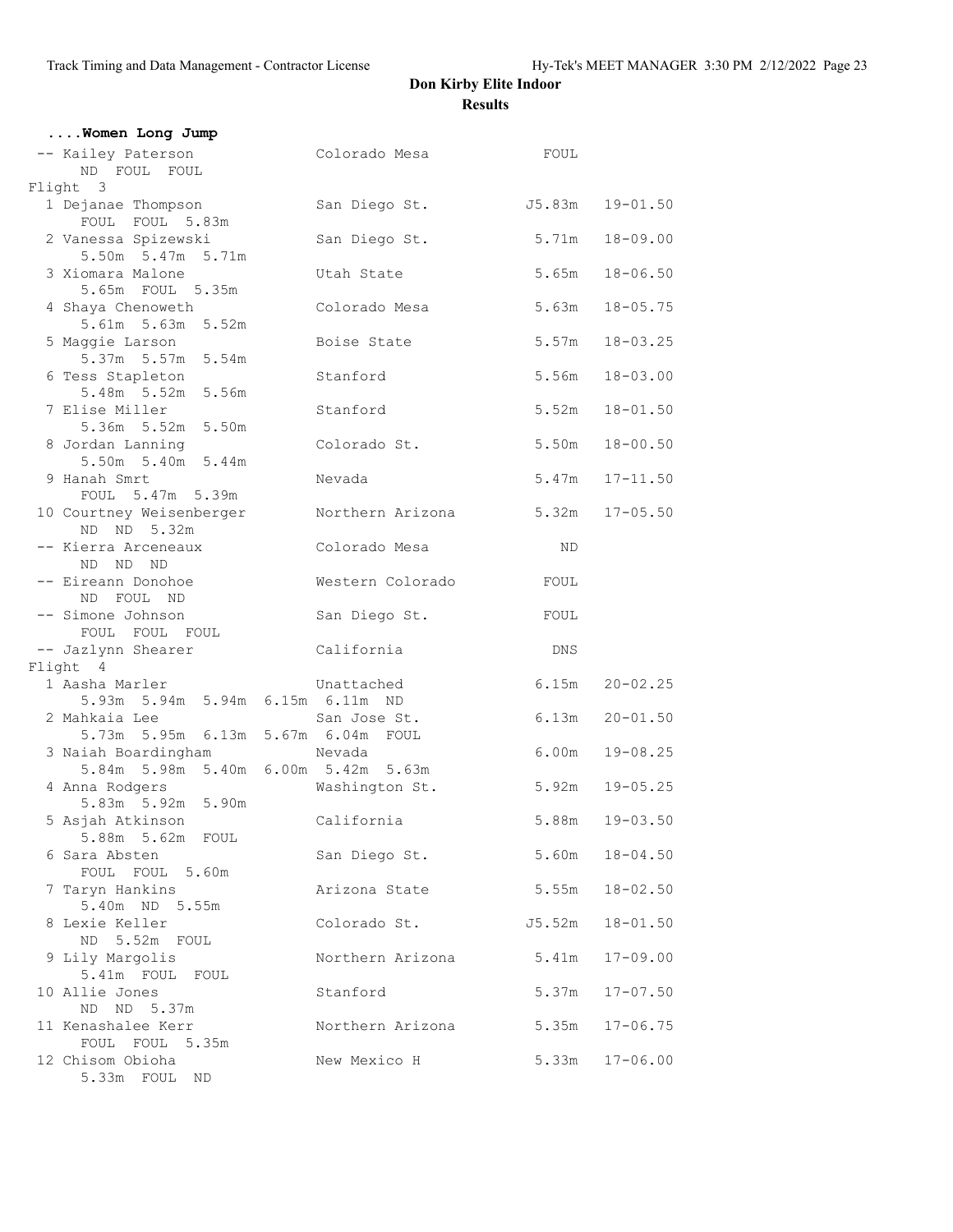|        | Women Long Jump<br>-- Jai Gruenwald                | Ucla             | ND.        |                     |
|--------|----------------------------------------------------|------------------|------------|---------------------|
|        | ND ND ND                                           |                  |            |                     |
|        | -- Makayla Williams<br>ND ND ND                    | Colorado St.     | ND         |                     |
|        | -- Anneke Moersdorf                                | Oregon State     | DNS        |                     |
|        | -- Sydney Johnson                                  | Ucla             | <b>DNS</b> |                     |
|        | Flight 5                                           |                  |            |                     |
|        | Texas A&M<br>1 Deborah Acquah                      |                  |            | $6.61m$ $21-08.25$  |
|        | 6.35m 6.42m 6.37m 6.48m 6.54m 6.61m                |                  |            |                     |
|        | 2 Rhesa Foster<br>FOUL 6.27m 6.36m 6.33m FOUL FOUL | Nike             |            | $6.36m$ $20-10.50$  |
|        | 3 Jasmine Todd                                     | Unattached       |            | $6.31m$ $20-08.50$  |
|        | 6.28m 6.13m 6.31m FOUL 6.02m 5.97m                 |                  |            |                     |
|        | 4 Shayla Howell                                    | Wyoming          |            | $6.28m$ $20-07.25$  |
|        | 6.11m 6.28m FOUL FOUL FOUL 6.19m                   |                  |            |                     |
|        | 5 Jessica Barreira                                 | Unattached       |            | $6.26m$ $20-06.50$  |
|        | 6.22m 6.26m FOUL FOUL 6.16m FOUL                   |                  |            |                     |
|        | 6 Ijeoma Uche                                      | California       | 5.96m      | $19 - 06.75$        |
|        | 5.75m 5.96m 5.59m 5.92m 5.78m 5.76m                |                  |            |                     |
|        | 7 Elizabeth White                                  | Southern Utah    |            | $J5.92m$ $19-05.25$ |
|        | FOUL FOUL 5.92m                                    |                  |            |                     |
|        | 8 Chari Hawkins                                    | Unattached       |            | 5.91m 19-04.75      |
|        | FOUL 5.91m 5.91m                                   |                  |            |                     |
|        | 9 Delaney Bahn                                     | Oregon State     |            | $5.85m$ $19-02.50$  |
|        | 5.85m 5.57m 5.63m                                  |                  |            |                     |
|        | 10 Zhane Smith                                     | Texas A&M        |            | 5.83m 19-01.50      |
|        | 5.83m FOUL 5.57m                                   |                  |            |                     |
|        | 11 Ta'nalya Gordon<br>5.49m 5.77m 5.65m            | Arizona State    | 5.77m      | 18-11.25            |
|        | 12 Erica Bougard                                   | Nike/NYAC        |            | $5.69m$ $18-08.00$  |
|        | 5.54m ND 5.69m                                     |                  |            |                     |
|        | 13 Sadie McMullen                                  | Wyoming          |            | J5.63m 18-05.75     |
|        | FOUL FOUL 5.63m                                    |                  |            |                     |
|        | -- Annie Kunz                                      | Omorpho          | DNS        |                     |
|        |                                                    |                  |            |                     |
|        | Women Triple Jump                                  |                  |            |                     |
|        | Name                                               | Year School      | Finals     |                     |
|        |                                                    |                  |            |                     |
| Flight | -1                                                 |                  |            |                     |
|        | 1 Jayla Flowers                                    | Sacramento St.   | 11.62m     | $38 - 01.50$        |
|        | FOUL 11.62m FOUL                                   |                  |            |                     |
|        | 2 Kate White                                       | Boise State      | 11.57m     | $37 - 11.50$        |
|        | FOUL 11.57m 11.51m                                 |                  |            |                     |
|        | 3 Lily Margolis                                    | Northern Arizona | 11.52m     | $37 - 09.50$        |
|        | 11.52m  11.33m  11.20m                             |                  |            |                     |
|        | 4 Gabrielle Fraser                                 | Nevada           | J11.52m    | $37 - 09.50$        |
|        | FOUL FOUL<br>11.52m                                |                  |            |                     |
|        | 5 Marthe Roee                                      | New Mexico       | 11.38m     | $37 - 04.00$        |
|        | FOUL FOUL<br>11.38m                                |                  |            |                     |
|        | 6 Jade Cany                                        | San Diego St.    | 11.26m     | $36 - 11.50$        |
|        | 11.26m FOUL<br>ND<br>7 Jaaden Steele               |                  | 11.08m     | $36 - 04.25$        |
|        | FOUL 11.08m FOUL                                   | Oregon State     |            |                     |
|        | 8 Makayla Williams                                 | Colorado St.     | 11.05m     | $36 - 03.00$        |
|        | 11.05m ND<br>ND                                    |                  |            |                     |
|        |                                                    |                  |            |                     |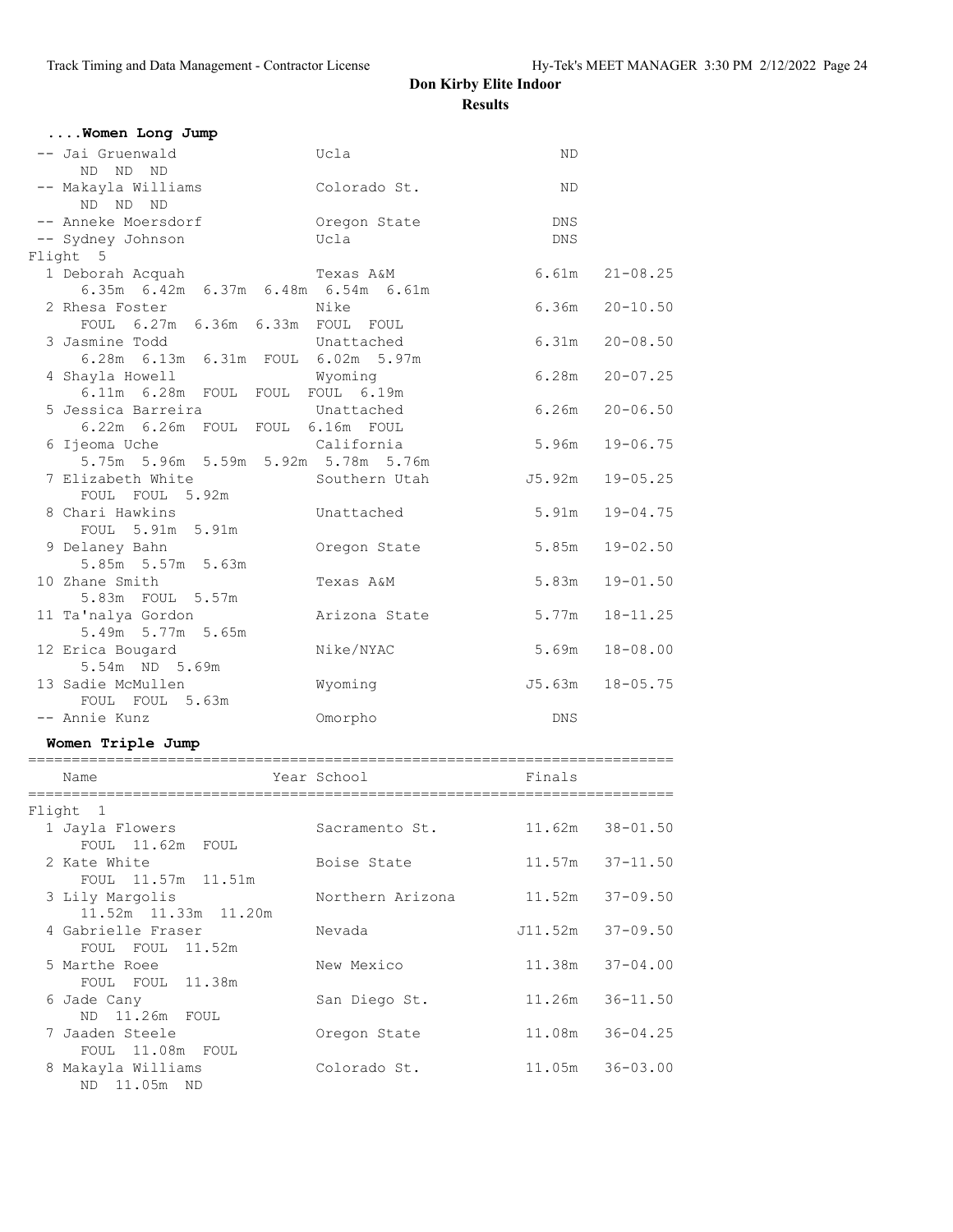| Women Triple Jump                                                 |                   |                 |                   |
|-------------------------------------------------------------------|-------------------|-----------------|-------------------|
| -- Emma Nelson<br>FOUL FOUL FOUL                                  | Oregon State      | FOUL            |                   |
| -- Citlali Pichardo<br>FOUL FOUL FOUL                             | UC Irvine         | FOUL            |                   |
| -- Sidnee Naerebout<br>FOUL FOUL FOUL                             | Utah State        | FOUL            |                   |
| -- Grace Oldham<br>FOUL FOUL FOUL                                 | Boise State       | FOUL            |                   |
| -- Dejanae Thompson<br>ND ND FOUL                                 | San Diego St.     | FOUL            |                   |
| -- Jiana Boston<br>Flight 2                                       | UC Santa Barbara  | DNS             |                   |
| 1 Allyson Weiss<br>FOUL 11.64m 12.12m                             | Stanford          |                 | 12.12m 39-09.25   |
| 2 Kerrington Smith<br>11.76m  11.95m  FOUL                        | UC Davis          |                 | 11.95m 39-02.50   |
| 3 Maria Paz Milani<br>11.75m  11.94m  FOUL                        | Nevada            |                 | 11.94m 39-02.25   |
| 4 Kenashalee Kerr<br>FOUL FOUL 11.71m                             | Northern Arizona  |                 | 11.71m 38-05.00   |
| 5 Eireann Donohoe<br>11.44m 11.69m FOUL                           | Western Colorado  |                 | 11.69m 38-04.25   |
| 6 Courtney Weisenberger<br>FOUL 11.43m 11.66m                     | Northern Arizona  |                 | 11.66m 38-03.25   |
| 7 Chian DeLoach<br>11.29m  11.30m  11.63m                         | Colorado Mesa     |                 | 11.63m 38-02.00   |
| 8 Hawa Kamara<br>FOUL FOUL 11.57m                                 | Ucla              |                 | J11.57m 37-11.50  |
| 9 Mikyla Harkley<br>11.32m  11.44m  FOUL                          | New Mexico        | 11.44m 37-06.50 |                   |
| 10 Sela Pastrana<br>FOUL FOUL 11.39m                              | Cal St. Fullerton |                 | 11.39m 37-04.50   |
| 11 Alexia Croffet<br>11.27m  11.29m  FOUL                         | Sacramento St.    |                 | 11.29m 37-00.50   |
| 12 Sophia Hartwell<br>11.21m  11.27m  11.28m                      | Ucla              | 11.28m          | $37 - 00.25$      |
| 13 Lara Denbow<br>FOUL 11.19m FOUL                                | Oregon State      |                 | 11.19m   36-08.50 |
| 14 Samantha Louie<br>FOUL 11.17m FOUL                             | UC Davis          |                 | 11.17m 36-07.75   |
| -- Greta Fraraccio<br>FOUL FOUL FOUL                              | San Jose St.      | FOUL            |                   |
| -- Anneke Moersdorf                                               | Oregon State      | DNS             |                   |
| Flight 3                                                          |                   |                 |                   |
| 1 Kiana Davis<br>12.72m  12.72m  FOUL  12.27m  FOUL  12.58m       | Unattached        |                 | 12.72m  41-08.75  |
| 2 Felicia Renelus<br>12.64m FOUL FOUL 11.79m FOUL 12.18m          | California        | 12.64m          | $41 - 05.75$      |
| 3 Asha Fletcher<br>12.39m  12.52m  12.58m  12.51m  12.47m  12.56m | California        | 12.58m          | $41 - 03.25$      |
| 4 Ryann Porter<br>12.50m  12.36m  FOUL  FOUL  12.29m  12.26m      | Indiana State     |                 | 12.50m  41-00.25  |
| 5 Elise Miller<br>11.98m  12.14m  12.38m  11.97m  12.31m  FOUL    | Stanford          | 12.38m          | $40 - 07.50$      |
| 6 Emilia Sjostrand<br>FOUL 12.38m FOUL FOUL FOUL FOUL             | San Jose St.      |                 | J12.38m  40-07.50 |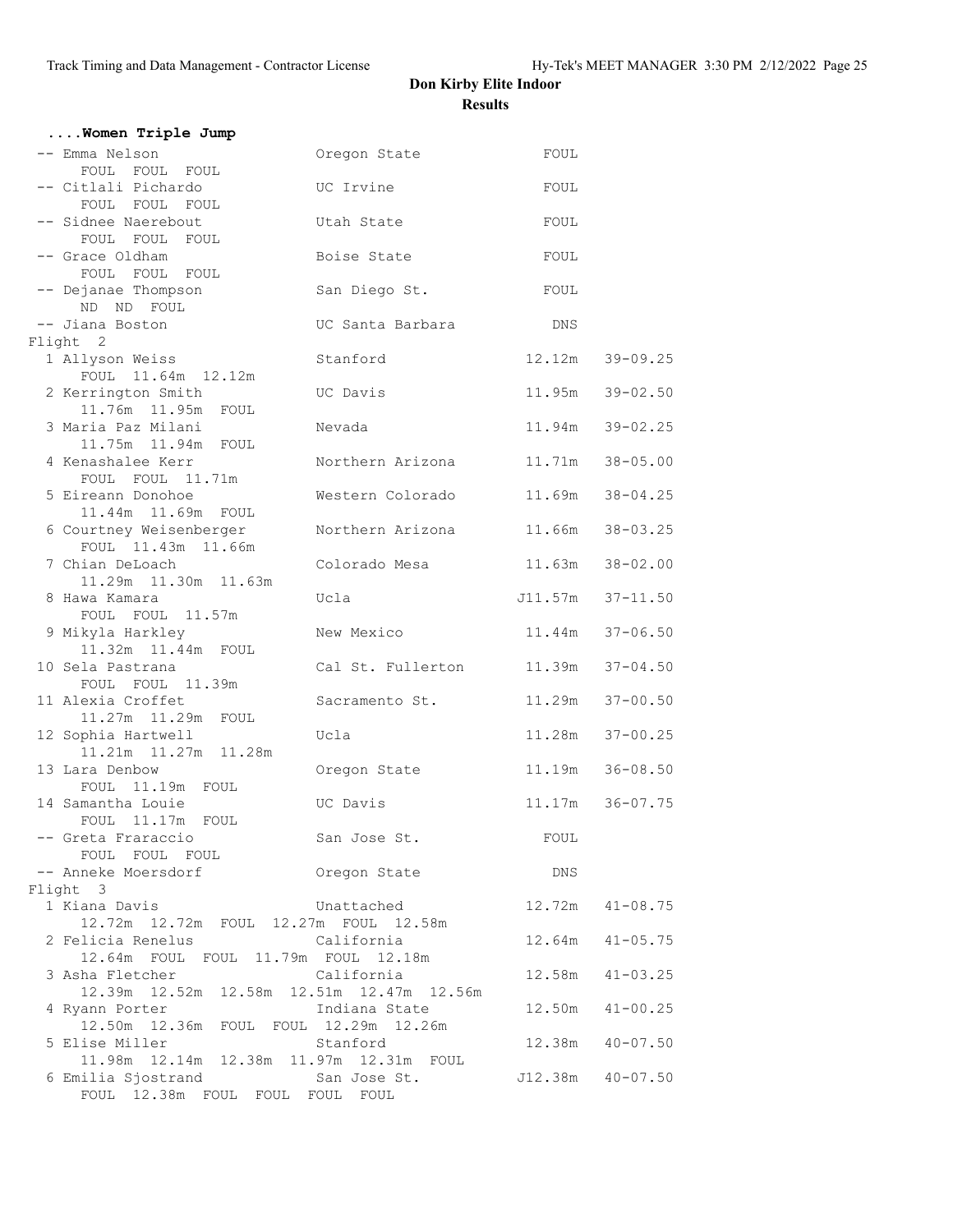| Women Triple Jump                            |                  |        |                     |
|----------------------------------------------|------------------|--------|---------------------|
| 7 Simone Johnson                             | San Diego St.    |        | $12.37m$ $40-07.00$ |
| FOUL FOUL 12.37m FOUL FOUL FOUL              |                  |        |                     |
| 8 Mahkaia Lee                                | San Jose St.     |        | $12.27m$ $40-03.25$ |
| 12.27m FOUL 11.87m FOUL FOUL FOUL            |                  |        |                     |
| 9 Aumni Ashby                                | Wyoming          |        | 12.17m 39-11.25     |
| 12.17m  11.82m  12.06m  FOUL  11.72m  11.93m |                  |        |                     |
| 10 Lamara Distin                             | Texas A&M        | 12.10m | $39 - 08.50$        |
| 12.10m  11.90m  PASS                         |                  |        |                     |
| 11 Jenna Fiqueroa                            | Northern Arizona |        | 12.05m 39-06.50     |
| 12.05m 11.83m 11.95m                         |                  |        |                     |
| 12 Maggie Larson                             | Boise State      |        | $J12.05m$ 39-06.50  |
| 11.88m 12.05m 11.88m                         |                  |        |                     |
| 13 Rayven Nealey                             | Nevada           |        | 11.88m 38-11.75     |
| FOUL 11.68m 11.88m                           |                  |        |                     |
| -- Deborah Acquah                            | Texas A&M        | DNS    |                     |
| -- Annie Topal                               | New Mexico H     | DNS    |                     |

**Women Shot Put**

| Name                                  | Year School                       | Finals |                     |
|---------------------------------------|-----------------------------------|--------|---------------------|
| Flight 1                              |                                   |        |                     |
| 1 Allie Jones                         | Stanford                          |        | 11.79m 38-08.25     |
| 11.79m FOUL FOUL                      |                                   |        |                     |
| 2 Lizbeth Fierro                      | Utep                              | 11.22m | $36 - 09.75$        |
| 11.22m FOUL<br>FOUL                   |                                   |        |                     |
| 3 Natalie Murillo                     | Utep                              |        | 11.18m 36-08.25     |
| FOUL 11.18m<br>FOUL                   |                                   |        |                     |
| 4 Savannah Mbamo                      | UC Santa Barbara 10.57m 34-08.25  |        |                     |
| FOUL 10.57m FOUL                      |                                   |        |                     |
| 5 Karen Villa Medina                  | Utep                              |        | $10.27m$ 33-08.50   |
| $10.27m$ FOUL<br>FOUL                 |                                   |        |                     |
| 6 Teresa Chang                        | Cal St. Fullerton 10.08m 33-01.00 |        |                     |
| 10.08m FOUL FOUL                      |                                   |        |                     |
| 7 Heather Yackey                      | Colorado Mesa                     |        | $9.95m$ $32-07.75$  |
| FOUL FOUL 9.95m                       |                                   |        |                     |
| 8 Kayla Rodriguez                     | UC Irvine                         |        | $9.59m$ $31-05.75$  |
| 9.59m FOUL FOUL                       |                                   |        |                     |
| 9 Chaselyn Amos                       | UC Irvine                         |        | $9.48m$ $31-01.25$  |
| 9.48m FOUL FOUL                       |                                   |        |                     |
| 10 Victoria Plummer                   | New Mexico                        |        | $9.14m$ $30-00.00$  |
| 9.14m FOUL<br>FOUL                    |                                   |        |                     |
| 11 Roosa Yloenen                      | Utep                              |        | $9.12m$ $29-11.25$  |
| 9.12m FOUL FOUL                       |                                   |        |                     |
| -- Emily Ho                           | New Mexico                        | DNS    |                     |
| -- Sofia Bailey                       | UC Santa Barbara                  | DNS    |                     |
| Flight 2                              |                                   |        |                     |
| 1 Deanna Gaines                       | Sacramento St.                    |        | 13.24m  43-05.25    |
| 13.24m FOUL FOUL                      |                                   |        |                     |
| 2 Tori Bailey                         | Utah State                        |        | $12.89m$ $42-03.50$ |
| 12.38m  12.83m  12.89m                |                                   |        |                     |
| 3 Deandra Tyler<br>12.15m FOUL 12.83m | UC Irvine                         |        | 12.83m  42-01.25    |
|                                       |                                   |        |                     |
| 4 Onyi Anigbogu                       | San Diego St.                     |        | $12.74m$ $41-09.75$ |
| 12.06m  12.74m  12.56m                |                                   |        |                     |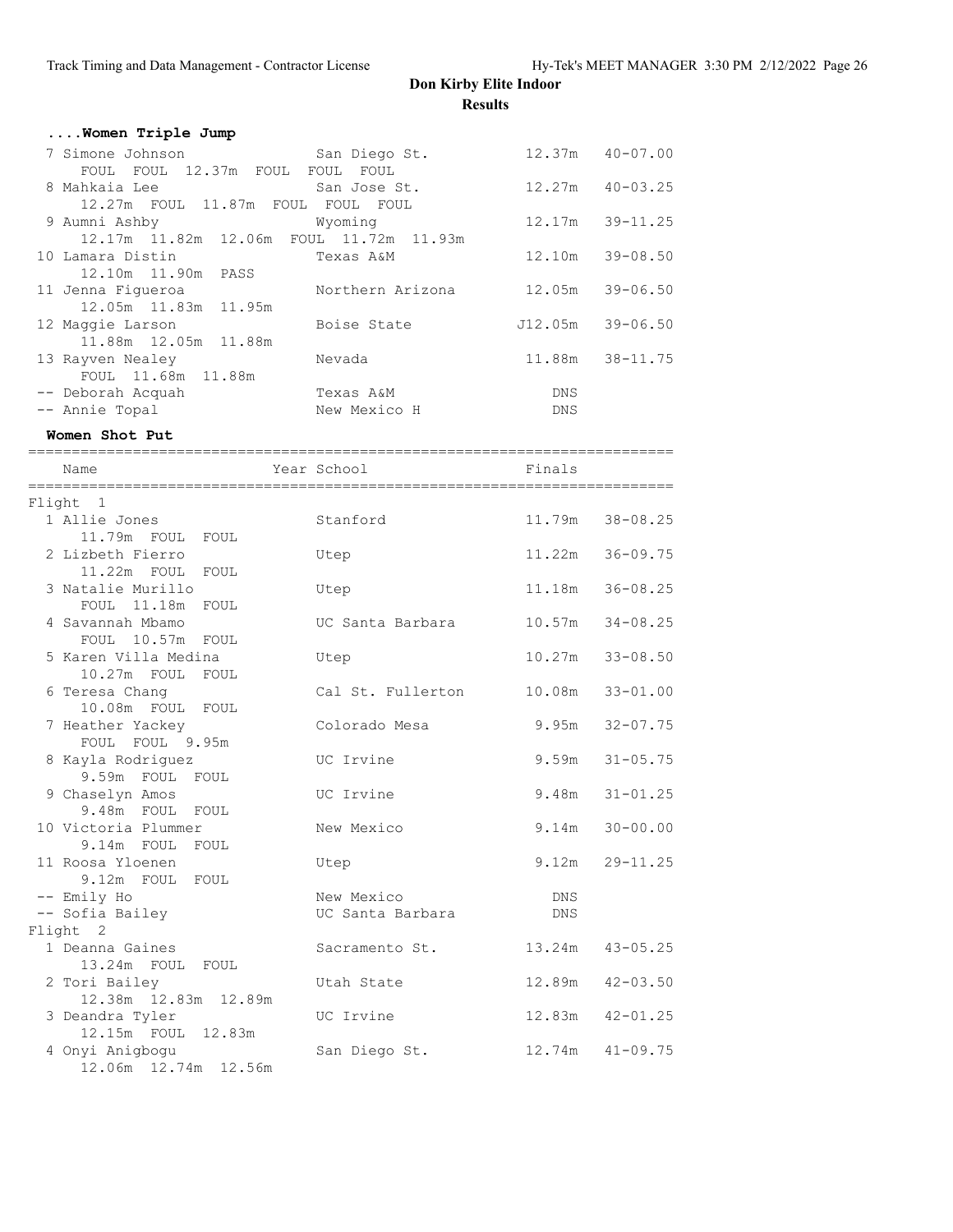| Women Shot Put                                                           |                   |        |                     |
|--------------------------------------------------------------------------|-------------------|--------|---------------------|
| 5 Breanna Espinoza                                                       | Sacramento St.    |        | $12.61m$ $41-04.50$ |
| 10.77m FOUL 12.61m<br>6 Gabriela Sanchez                                 | UC Santa Barbara  | 12.49m | $40 - 11.75$        |
| 11.69m  12.49m  FOUL<br>7 Samantha Cordier<br>FOUL 12.33m FOUL           | Utep              |        | $12.33m$ $40-05.50$ |
| 8 Evalen Garcia<br>11.37m  12.31m  12.24m                                | Cal St. Fullerton |        | $12.31m$ $40-04.75$ |
| 9 Erica Bougard<br>11.98m  12.28m  12.25m                                | Nike/NYAC         |        | 12.28m  40-03.50    |
| 10 Jenna Fee Feyerabend<br>11.67m FOUL FOUL                              | San Diego St.     |        | $11.67m$ $38-03.50$ |
| -- Sinai Fatafehi<br>FOUL FOUL FOUL                                      | Cal St. Fullerton | FOUL   |                     |
| -- Meleeah Holmes-McKown<br>FOUL FOUL FOUL                               | Colorado Mesa     | FOUL   |                     |
| -- Hope Bender                                                           | Unattached        | DNS    |                     |
| Flight 3                                                                 |                   |        |                     |
| 1 Marlene Gutierrez<br>13.99m  14.47m  FOUL                              | UC Davis          |        | 14.47m  47-05.75    |
| 2 Maci Irons<br>12.89m 13.36m 14.21m                                     | Texas A&M         |        | 14.21m  46-07.50    |
| 3 Krishna Jayasankar<br>13.73m  14.20m  13.17m                           | Utep              |        | 14.20m  46-07.25    |
| 4 Rebecca Green<br>FOUL 14.03m FOUL                                      | New Mexico St.    | 14.03m | $46 - 00.50$        |
| 5 Shantel Nnaji<br>13.94m FOUL FOUL                                      | Sacramento St.    | 13.94m | $45 - 09.00$        |
| 6 Abigail Meder<br>12.53m  13.49m  12.56m                                | Sacramento St.    |        | 13.49m  44-03.25    |
| 7 Grace Togiai<br>12.83m FOUL 13.43m                                     | San Jose St.      |        | 13.43m  44-00.75    |
| 8 Matilde Roe<br>12.24m FOUL 13.33m                                      | Northern Arizona  | 13.33m | $43 - 09.00$        |
| 9 Kimberly Buchanan<br>12.35m 13.20m FOUL                                | Northern Arizona  |        | 13.20m  43-03.75    |
| 10 Kyliegh Wilkerson<br>FOUL 13.13m 13.02m                               | Cal St. Fullerton |        | 13.13m  43-01.00    |
| 11 Kristin Smoot<br>12.93m  13.11m  12.97m                               | California        |        | 13.11m  43-00.25    |
| 12 Chari Hawkins<br>FOUL 12.69m FOUL                                     | Unattached        |        | $12.69m$ $41-07.75$ |
| -- Sah-Jay Stevens<br>FOUL FOUL FOUL                                     | Utep              | FOUL   |                     |
| Flight 4                                                                 |                   |        |                     |
| 1 Jessica Woodard<br>Unattached<br>FOUL 18.48m FOUL 18.19m 18.00m 18.15m |                   |        | 18.48m 60-07.75     |
| 2 Jorinde Van Klinken<br>18.22m 18.01m FOUL 18.47m 17.97m FOUL           | Arizona State     |        | 18.47m 60-07.25     |
| 3 Mya Lesnar<br>14.80m FOUL 16.41m 15.23m FOUL FOUL                      | Arizona State     |        | 16.41m 53-10.25     |
| 4 Hannah Ringel<br>15.45m 15.55m 15.15m FOUL 15.25m FOUL                 | Idaho             | 15.55m | $51 - 00.25$        |
| 5 Lyvante Su'emai<br>14.87m FOUL 15.08m 15.43m FOUL 15.50m               | Ucla              |        | 15.50m 50-10.25     |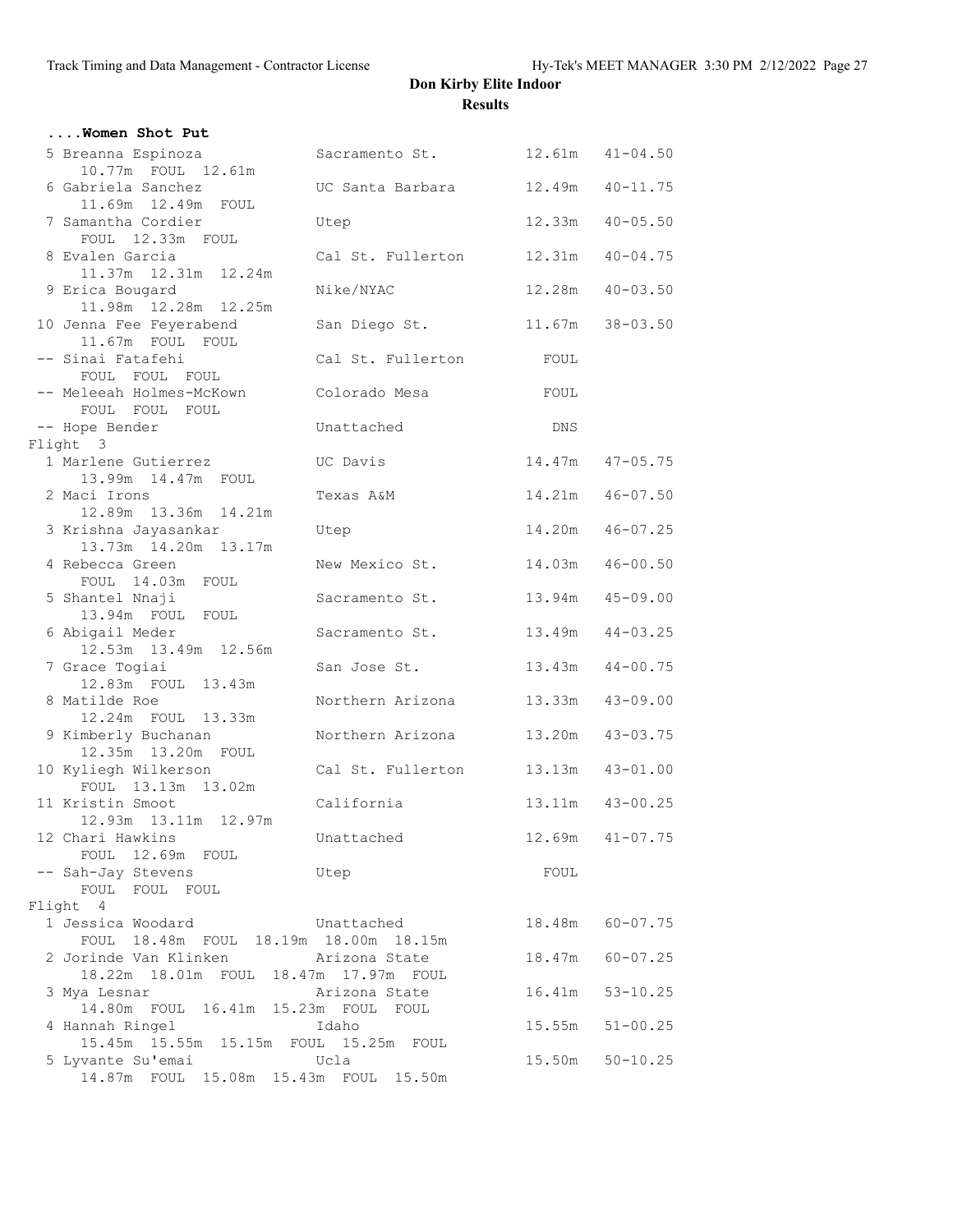| Women Shot Put                      |                  |                     |  |
|-------------------------------------|------------------|---------------------|--|
| Colorado St.<br>6 Gabby McDonald    |                  | $15.35m$ $50-04.50$ |  |
| 15.35m FOUL 15.01m FOUL FOUL 14.89m |                  |                     |  |
| 7 Maia Garren                       | Utah State       | 14.95m 49-00.75     |  |
| 13.81m 14.95m FOUL FOUL FOUL FOUL   |                  |                     |  |
| 8 Carly Watts                       | Northern Arizona | 14.79m 48-06.25     |  |
| 14.52m 14.79m FOUL FOUL FOUL FOUL   |                  |                     |  |
| 9 Tarynn Bown                       | Colorado St.     | 14.66m 48-01.25     |  |
| 14.66m 14.60m FOUL                  |                  |                     |  |
| 10 Natalie Ramirez                  | Ucla             | $14.42m$ $47-03.75$ |  |
| 14.42m FOUL 13.07m                  |                  |                     |  |
| 11 Jordyn Bryant                    | San Diego St.    | 14.24m  46-08.75    |  |
| 14.24m 13.71m 13.90m                |                  |                     |  |
| 12 Michaela Hawkins                 | Colorado St.     | 14.17m 46-06.00     |  |
| 14.10m  14.17m  14.10m              |                  |                     |  |
| -- Annie Kunz                       | Omorpho          | <b>DNS</b>          |  |

**Women Weight Throw**

| Name                                           | ============<br>Year School | Finals          |              |
|------------------------------------------------|-----------------------------|-----------------|--------------|
| Flight 1                                       |                             |                 |              |
| 1 Deandra Tyler<br>15.05m FOUL 15.06m          | UC Irvine                   | 15.06m          | $49 - 05.00$ |
| 2 Amanda Spear<br>13.57m FOUL 14.98m           | UC Santa Barbara            | 14.98m          | $49 - 01.75$ |
| 3 Kaitlyn Ward<br>FOUL FOUL 14.32m             | New Mexico St.              | 14.32m          | $46 - 11.75$ |
| 4 Lizbeth Fierro<br>14.26m FOUL FOUL           | Utep                        | 14.26m          | $46 - 09.50$ |
| 5 Kassidy Sani<br>14.14m FOUL FOUL             | UC Irvine                   | 14.14m          | $46 - 04.75$ |
| 6 Savannah Mbamo<br>12.85m FOUL FOUL           | UC Santa Barbara            | 12.85m          | $42 - 02.00$ |
| 7 Naiylah Shepherd<br>12.20m FOUL FOUL         | San Jose St.                | 12.20m          | $40 - 00.50$ |
| 8 Heather Yackey<br>11.07m FOUL FOUL           | Colorado Mesa               | 11.07m          | $36 - 04.00$ |
| -- Natalie Murillo<br>FOUL FOUL FOUL           | Utep                        | FOUL            |              |
| Flight 2                                       |                             |                 |              |
| 1 Michaela Hawkins<br>17.12m<br>15.66m  16.30m | Colorado St.                | 17.12m 56-02.00 |              |
| 2 Jordyn Bryant<br>16.78m  16.81m<br>FOUL      | San Diego St.               | 16.81m 55-02.00 |              |
| 3 Carly Watts<br>15.59m  15.86m  15.99m        | Northern Arizona            | 15.99m          | $52 - 05.50$ |
| 4 Erin Whelan<br>15.94m 15.48m 15.98m          | Sacramento St.              | 15.98m          | $52 - 05.25$ |
| 5 McKenna Chaney<br>15.77m FOUL 15.26m         | Northern Arizona            | 15.77m          | $51 - 09.00$ |
| 6 Abigail Meder<br>14.43m  14.91m  15.50m      | Sacramento St.              | 15.50m          | $50 - 10.25$ |
| 7 Natalie Ramirez<br>FOUL 14.80m 15.08m        | Ucla                        | 15.08m          | $49 - 05.75$ |
| 8 Ashpreet Kler                                | UC Davis                    | 14.78m          | $48 - 06.00$ |

14.78m FOUL FOUL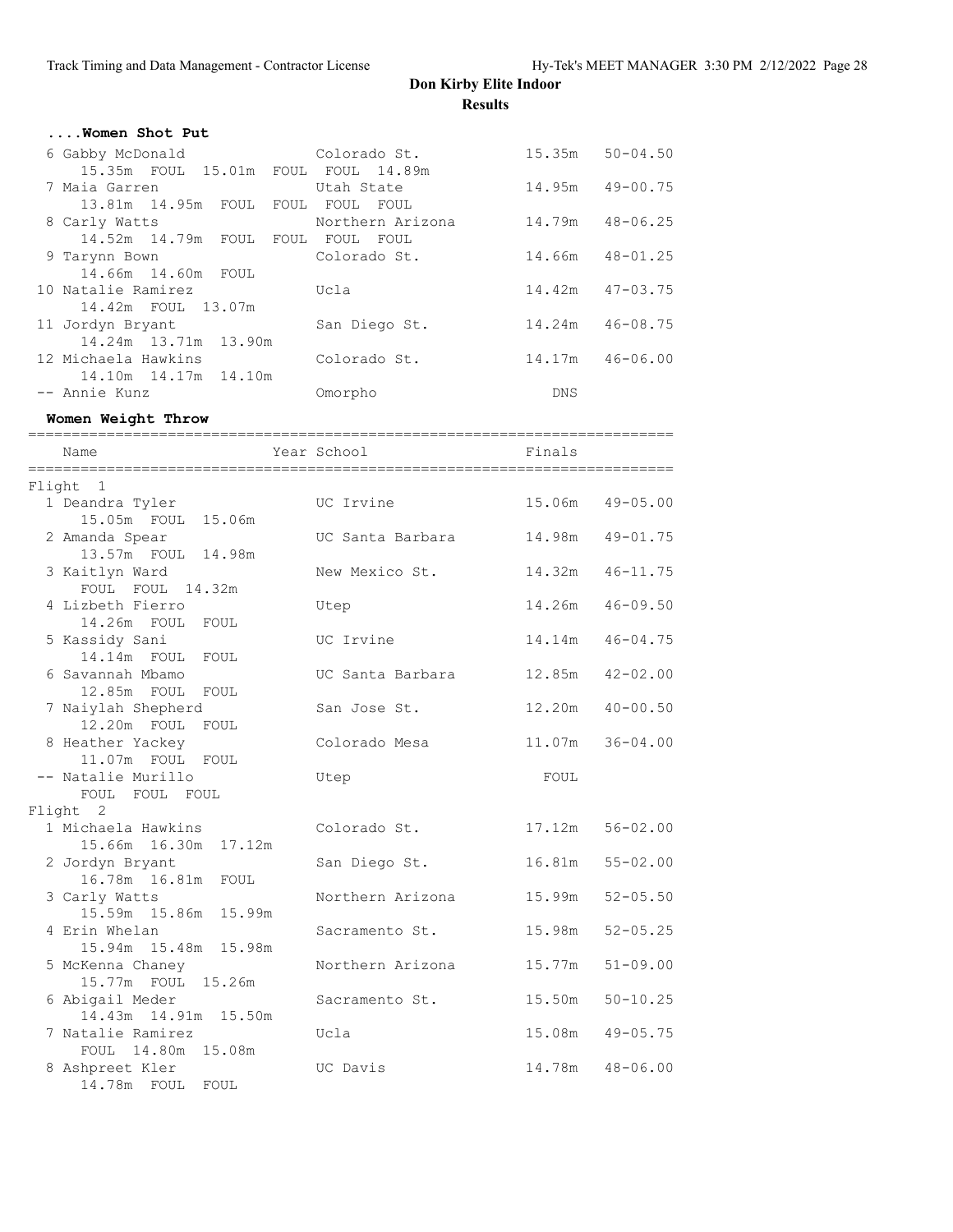| Women Weight Throw                                                                |                                             |                     |              |
|-----------------------------------------------------------------------------------|---------------------------------------------|---------------------|--------------|
| 9 Evalen Garcia<br>13.94m FOUL FOUL                                               | Cal St. Fullerton 13.94m 45-09.00           |                     |              |
| 10 Kyliegh Wilkerson<br>13.56m FOUL<br>FOUL                                       | Cal St. Fullerton                           | $13.56m$ $44-06.00$ |              |
| 11 Teresa Chang<br>FOUL 12.92m FOUL                                               | Cal St. Fullerton 12.92m 42-04.75           |                     |              |
| Flight 3                                                                          |                                             |                     |              |
| 1 Kayla Larry<br>Utep<br>FOUL FOUL 17.78m 17.50m 17.45m 18.00m                    |                                             | 18.00m 59-00.75     |              |
| 2 Jasmine Blair<br>16.06m  17.71m  FOUL  15.82m  FOUL  FOUL                       | California                                  | 17.71m  58-01.25    |              |
| 3 Makiya Moore<br>16.80m  17.22m  16.48m                                          | New Mexico St.                              | 17.22m              | $56 - 06.00$ |
| 4 Jordan Fong<br>16.60m  16.57m  16.89m                                           | Stanford                                    | 16.89m 55-05.00     |              |
| 5 Kimberly Buchanan<br>15.81m  16.84m  FOUL                                       | Northern Arizona                            | $16.84m$ $55-03.00$ |              |
| 6 Grace Togiai<br>16.06m  16.16m  16.52m                                          | San Jose St.                                | 16.52m              | $54 - 02.50$ |
| 7 Gabriela Sanchez<br>16.49m FOUL 16.00m                                          | UC Santa Barbara                            | 16.49m              | $54 - 01.25$ |
| 8 Marlene Gutierrez<br>15.62m  16.32m  14.88m                                     | UC Davis                                    | 16.32m 53-06.50     |              |
| 9 Sinai Fatafehi                                                                  | Cal St. Fullerton                           | 16.09m              | $52 - 09.50$ |
| FOUL 16.09m 16.03m<br>10 Gabby McDonald<br>FOUL 16.04m 16.01m                     | Colorado St.                                | $16.04m$ $52-07.50$ |              |
| 11 Meleeah Holmes-McKown<br>15.90m  15.88m  15.88m                                | Colorado Mesa                               | 15.90m 52-02.00     |              |
| Flight 4                                                                          |                                             |                     |              |
| 1 Emma Nwachukwu<br>17.84m  18.43m  16.76m  17.85m  19.45m  18.30m                | Southern Utah                               | 19.45m 63-09.75     |              |
| 2 Tarynn Bown<br>18.42m FOUL 18.19m FOUL 18.93m FOUL                              | Colorado St.                                | 18.93m 62-01.25     |              |
| 3 Sah-Jay Stevens Utep<br>18.15m  17.66m  18.54m  FOUL  17.90m  17.72m            |                                             | 18.54m 60-10.00     |              |
| 4 Maia Garren<br>17.24m  18.19m  17.70m  17.56m  17.97m  18.35m                   | Utah State                                  | 18.35m 60-02.50     |              |
| 5 Phetisang Makhethe New Mexico St.<br>16.18m  18.06m  FOUL  17.99m  FOUL  17.62m |                                             | 18.06m 59-03.00     |              |
| 6 Lyvante Su'emai<br>17.75m  17.72m  FOUL  18.05m  FOUL  FOUL                     | Ucla                                        | 18.05m              | $59 - 02.75$ |
| 7 Shantel Nnaji<br>16.09m  17.49m                                                 | Sacramento St.                              | 17.72m              | $58 - 01.75$ |
| 8 Jennifer Slater                                                                 | FOUL 17.72m FOUL 16.86m<br>Northern Arizona | 17.04m              | $55 - 11.00$ |
| 17.04m FOUL FOUL<br>9 Samantha Cordier                                            | Utep                                        | 16.63m              | $54 - 06.75$ |
| 16.63m  16.57m  16.42m<br>-- Emily Hernandez                                      | New Mexico St.                              | FOUL                |              |
| FOUL FOUL<br>FOUL<br>Tori Bailey<br>FOUL FOUL FOUL                                | Utah State                                  | FOUL                |              |
|                                                                                   |                                             |                     |              |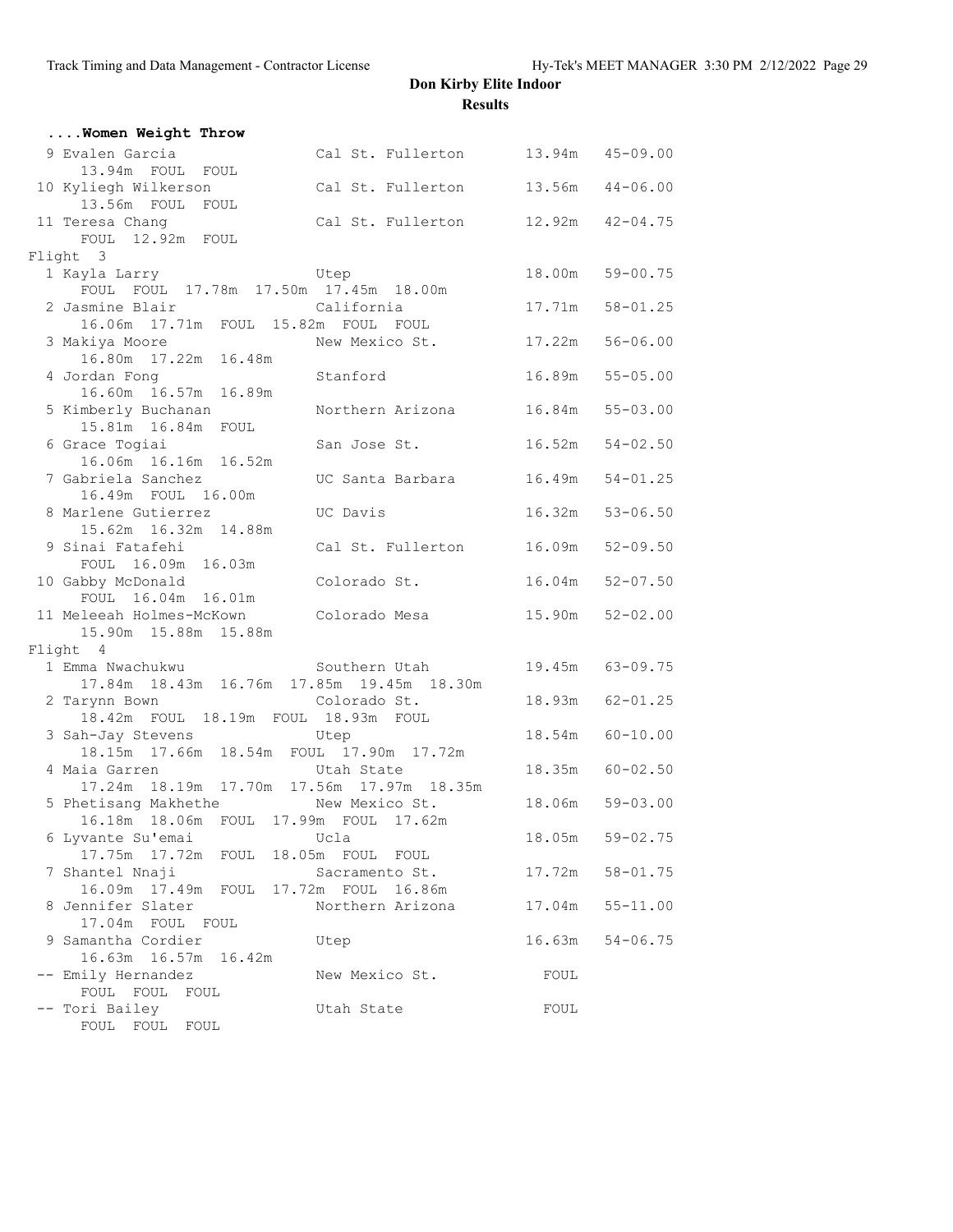#### **Men 60 Meter Dash**

| Name                                     | Year School       | Prelims     |                 |
|------------------------------------------|-------------------|-------------|-----------------|
| Heat 1 Preliminaries                     |                   |             |                 |
| 1 Devon Achane                           | Texas A&M         |             | 6.680 6.675     |
| 2 Jeff Henderson                         | Unattached        | 6.70q       |                 |
| 3 Abdullah Mohammed                      | Unattached        |             | 6.71q 6.708     |
| 4 Roman Johnson                          | San Jose St.      |             | 6.73 6.723      |
| 5 Kevaun Rattray                         | Cptc-Tracksmith   |             | 6.77 6.768      |
| 6 Keanu Jones                            | Texas A&M         | 6.78        |                 |
| 7 Jurrian Hering                         | Idaho             | 6.80        |                 |
| -- Udodi Onwuzurike                      | Stanford          | DNS         |                 |
| Heat 2 Preliminaries                     |                   |             |                 |
| 1 JaVaughn Moore                         | Indiana State     | 6.680 6.672 |                 |
| 2 Daveon Collins                         | Unattached        |             | $6.69q$ $6.684$ |
| 3 Ryan Martin                            | Texas A&M         |             |                 |
| 4 David Foster                           | California        | 6.74        | $6.69q$ $6.689$ |
|                                          |                   |             | 6.77 6.766      |
| 5 Emmanuel Yeboah                        | Texas A&M         |             |                 |
| 6 Drew Hill                              | Everett CC        | 6.84        |                 |
| 7 Bryan Sosoo                            | Central Park      | 6.85        |                 |
| 8 Jermaine Brown<br>Heat 3 Preliminaries | Unattached        | 6.90        |                 |
| 1 Coby Hilton                            | Unattached        |             | 6.690 6.690     |
|                                          |                   |             | 6.71q 6.708     |
| 2 Jeremy Bascom<br>3 Eric Cray           | Guyana            | 6.72        |                 |
| 4 Karon Dean                             | Philippines       | 6.73        | 6.721           |
|                                          | Utep              | 6.76        |                 |
| 5 Luc Andrada                            | Colorado          |             |                 |
| 6 Shomari Rogers-Walton                  | Indiana State     | 6.83        |                 |
| 7 David Dunlap                           | Northern Arizona  | 6.91        |                 |
| -- Dennis Johnson                        | Utep              | DNS         |                 |
|                                          |                   |             |                 |
| Men 60 Meter Dash Qualifying             |                   |             |                 |
| Name                                     | Year School       | Finals      |                 |
| =============<br>======================  |                   |             |                 |
| Section 1                                |                   |             |                 |
| 1 Drew Hill                              | Everett CC        | 6.85        |                 |
| 2 Aiden Lippert                          | California        | 6.93        | 6.927           |
| 3 Jonah Vigil                            | Adams State       | 6.93        | 6.928           |
| 4 Zachary Sutton                         | Northern Arizona  | 6.95        | 6.944           |
| 5 Ja'Warren Smith                        | Western Colorado  | 6.99        | 6.985           |
| 6 Blaize Holland                         | Sacramento St.    |             | 7.03 7.029      |
| 7 Justin Lewis                           | Unattached        |             | 7.25 7.249      |
| -- Kyle Smith                            | Northern Arizona  | DNS         |                 |
| Section <sub>2</sub>                     |                   |             |                 |
| 1 Eldridge Harris                        | Colorado St.      | 7.06        |                 |
| 2 Liam Anderson                          | Ucla              | 7.22        |                 |
| 3 Leroy Elliott                          | Adams State       | 7.24        | 7.235           |
| 4 Andrew Aguilar                         | Cal St. Fullerton | 7.31        |                 |
| 5 Josh Bailey                            | Ucla              | 7.33        |                 |
| 6 Thomas Lujan                           | Adams State       | 7.35        |                 |
| 7 Sage Coventry                          | Wyoming           | 7.37        |                 |
| -- Sean Ayale                            | Cal St. Fullerton | DNS         |                 |
| Section 3                                |                   |             |                 |
| 1 Devonn Johnson                         | Sacramento St.    | 7.01        | 7.004           |
| 2 Jeremiah Reed                          | Colorado Mesa     | 7.09        |                 |
| 3 Ricardo White                          | Southern Utah     | 7.10        |                 |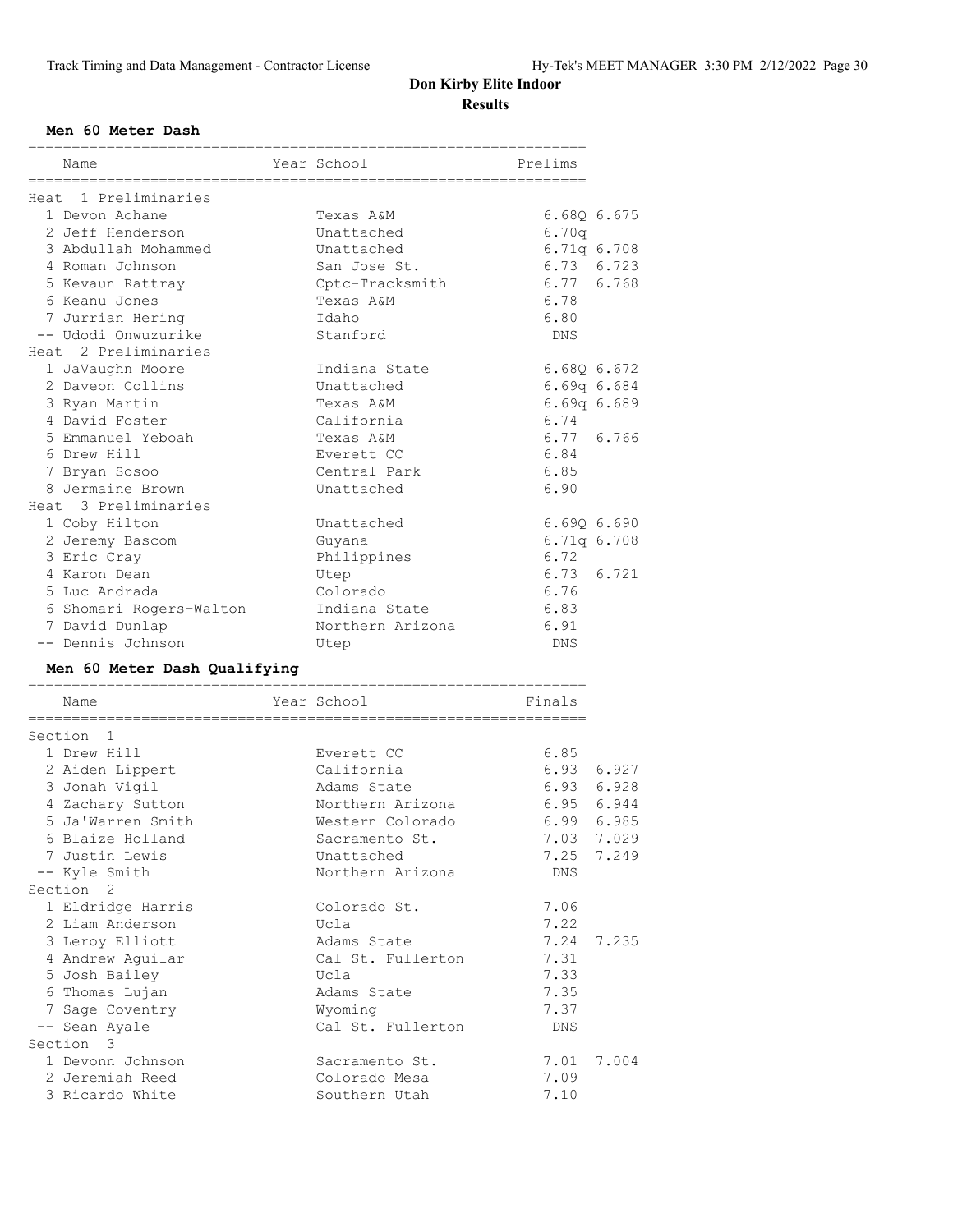| Men 60 Meter Dash Qualifying          |                                |              |            |  |  |
|---------------------------------------|--------------------------------|--------------|------------|--|--|
| 4 Quentin Hartel                      | Colorado Mesa                  |              | 7.24 7.236 |  |  |
| 5 Montez Wright                       | New Mexico                     | 7.32         |            |  |  |
| 6 Mason Mitchell                      | Sacramento St.                 | 7.34         |            |  |  |
| 7 Shaun Dietz                         | Unattached                     | 7.92         |            |  |  |
| -- Patrick Dean                       | Sacramento St.                 | DNS          |            |  |  |
| Section 4                             |                                |              |            |  |  |
| 1 Keanu Jones                         | Texas A&M                      | 6.76         |            |  |  |
| 2 Shomari Rogers-Walton               | Indiana State                  | 6.84         |            |  |  |
| 3 Dorien Simon                        | Stanford                       | 6.86         |            |  |  |
| 4 Sterling Brassfield                 | Colorado Mesa                  | 6.87         |            |  |  |
| 5 Wyatt Murphy                        | Air Force                      |              | 6.95 6.944 |  |  |
| 6 Christian Catlin                    | California                     |              | 6.96 6.953 |  |  |
| 7 Aleigh McIntyre                     | Grenada                        |              | 7.11 7.108 |  |  |
| -- Austin Kratz                       | Arizona State                  | DNS          |            |  |  |
| Section 5                             |                                |              |            |  |  |
| 1 Jack Cauble                         | Colorado St.                   |              | 6.97 6.970 |  |  |
| 2 Kade Christensen                    | Colorado Mesa                  |              | 6.99 6.987 |  |  |
| 3 Jalen Adams                         | San Jose St.                   |              | 7.00 6.998 |  |  |
| 4 Kelley Stephens                     | Colorado St.                   | 7.01         | 7.008      |  |  |
| 5 Jabari Reynolds II<br>6 Eric Fike   | Sacramento St.                 | 7.04         |            |  |  |
|                                       | Western Colorado<br>New Mexico | 7.08         |            |  |  |
| -- Luke Wysong<br>-- Jackson Connelly | Air Force                      | DNS<br>DNS   |            |  |  |
| Section 6                             |                                |              |            |  |  |
| 1 Eric Cray                           | Philippines                    | 6.74         |            |  |  |
| 2 Paul McCants                        | San Jose St.                   |              | 6.97 6.961 |  |  |
| 3 Mason Manqum                        | California                     | 6.98         |            |  |  |
| 4 Jalen Davis                         | Sacramento St.                 | 7.05         |            |  |  |
| 5 Wyatt Moore                         | Wyoming                        | 7.07         | 7.061      |  |  |
| 6 Jeremiah Wilson                     | Colorado Mesa                  | 7.07         | 7.069      |  |  |
| 7 Kyle Dempsey                        | Colorado St.                   | 7.11         | 7.107      |  |  |
| 8 Travon Stevens-Long                 | Air Force                      | 7.16         |            |  |  |
| Section<br>7                          |                                |              |            |  |  |
| 1 Beau Thornton                       | Colorado Mesa                  | 6.96         | 6.952      |  |  |
| 2 Noah Bringhurst                     | Southern Utah                  | 7.00         | 6.997      |  |  |
| 3 Javin Bostic                        | Air Force                      | 7.02         |            |  |  |
| 4 Carter Wilkerson                    | Wyoming                        | 7.03         | 7.021      |  |  |
| 5 Zac Larrier                         | Air Force                      | 7.18         |            |  |  |
| 6 Cameron Browning                    | Unattached                     | 7.38         |            |  |  |
| 7 Garen Earley                        | Utah State                     | 9.88         |            |  |  |
| -- John Fulton                        | Colorado St.                   | <b>DNS</b>   |            |  |  |
| Section 8                             |                                |              |            |  |  |
| 1 Abdullah Mohammed                   | Unattached                     | 6.71         |            |  |  |
| 2 Jurrian Hering                      | Idaho                          | 6.77         |            |  |  |
| 3 David Foster                        | California                     | 6.79         |            |  |  |
| 4 Dennis Johnson                      | Utep                           | 6.82         |            |  |  |
| 5 Caleb Hagan<br>6 Jabriel Smith      | Idaho<br>San Jose St.          | 6.90<br>7.15 |            |  |  |
| -- Miles Lewis                        | elitefeats                     | DNS          |            |  |  |
| -- Jerome Avery                       | Usopc/Para                     | DNS          |            |  |  |
| Section<br>9                          |                                |              |            |  |  |
| 1 Zachary Winger                      | Sacramento St.                 | 7.17         |            |  |  |
| 2 Allan Hunter                        | Stanford                       | 7.25         | 7.248      |  |  |
| 3 Camwrin Harris                      | Adams State                    | 7.30         |            |  |  |
| 4 Bryson Engebretsen                  | Wyoming                        | 7.49         |            |  |  |
| -- Zachary Porter                     | Unat-New Mexico                | DNS          |            |  |  |
|                                       |                                |              |            |  |  |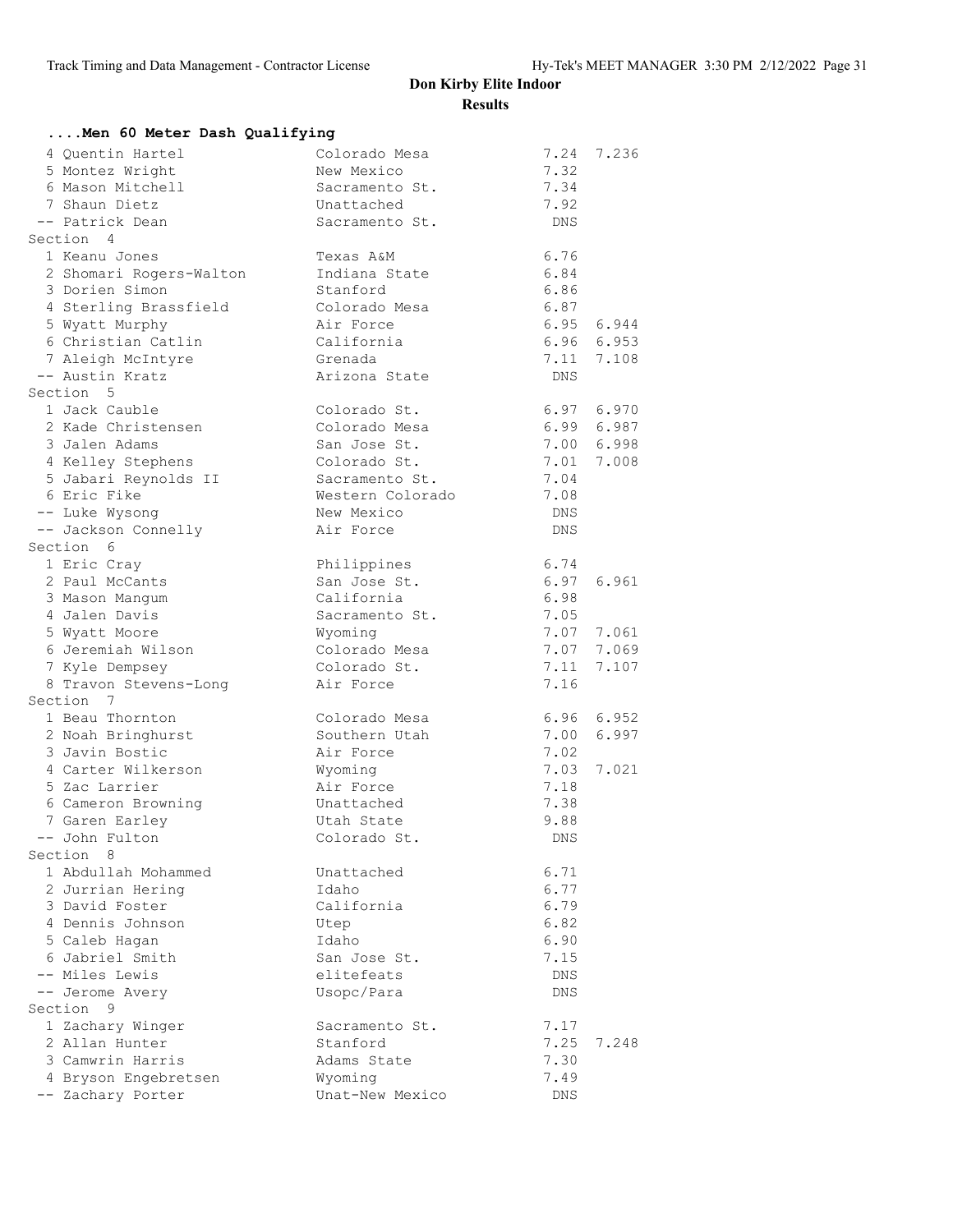#### **Men 60 Meter Dash**

| Name                | Year School   | Finals     |
|---------------------|---------------|------------|
|                     |               |            |
| Section 1 Finals    |               |            |
| 1 Devon Achane      | Texas A&M     | 6.63       |
| 2 Daveon Collins    | Unattached    | 6.64       |
| 3 JaVaughn Moore    | Indiana State | 6.66       |
| 4 Jeremy Bascom     | Guyana        | 6.70       |
| 5 Abdullah Mohammed | Unattached    | 6.73       |
| 6 Ryan Martin       | Texas A&M     | 6.74       |
| 7 Jeff Henderson    | Unattached    | 6.77       |
| -- Coby Hilton      | Unattached    | <b>DNS</b> |
| Men 200 Meter Dash  |               |            |
| Name                | Year School   | Finals     |
| Section<br>-1       |               |            |
| 1 Keanu Jones       | Texas A&M     | 21.16      |
| 2 Mekhi Evans-Bey   | San Jose St.  | 21.76      |
| 3 Justin Lewis      | Unattached    | 22.00      |

| Section 1          |                   |              |              |
|--------------------|-------------------|--------------|--------------|
| 1 Keanu Jones      | Texas A&M         | 21.16        |              |
| 2 Mekhi Evans-Bey  | San Jose St.      | 21.76        |              |
| 3 Justin Lewis     | Unattached        | 22.00        |              |
| 4 Germain Barnes   | Colorado St.      | 23.13        |              |
| Section 2          |                   |              |              |
| 1 George Monroe    | California        | 21.49        |              |
| 2 Eric Cray        | Philippines       | 21.69        |              |
| 3 Nicholas Harper  | San Jose St.      | 21.85        | 21.844       |
| 4 Naythn Scruggs   | Cal St. Fullerton | 22.09        |              |
| Section 3          |                   |              |              |
| 1 Jalen Cadet      | Utep              | 21.71        |              |
| 2 Erick Thompson   | Northern Arizona  | 21.89        |              |
| 3 Bashar Barksdale | San Jose St.      | 21.98        |              |
| 4 Dorien Simon     | Stanford          | 22.05        |              |
| Section 4          |                   |              |              |
| 1 John Fulton      | Colorado St.      | 21.65        |              |
| 2 David Pierce     | Boise State       | 21.70        |              |
| 3 Nelson Douglas   | Southern Utah     |              | 22.16 22.159 |
| 4 Ja'Warren Smith  | Western Colorado  | 22.25 22.242 |              |
| Section 5          |                   |              |              |
| 1 Noah Bringhurst  | Southern Utah     | 21.53        |              |
| 2 Harry Overstreet | San Jose St.      | 22.17 22.167 |              |
| 3 Jackson Connelly | Air Force         | 22.18        |              |
| 4 Devonn Johnson   | Sacramento St.    | 22.33        |              |
| Section 6          |                   |              |              |
| 1 Kyle Dempsey     | Colorado St.      | 21.82        |              |
| 2 Zachary Sutton   | Northern Arizona  | 22.06        |              |
| 3 Ricardo White    | Southern Utah     | 22.62 22.613 |              |
| 4 Montez Wright    | New Mexico        | 22.82        |              |
| Section 7          |                   |              |              |
| 1 Wyatt Murphy     | Air Force         | 21.83        |              |
| 2 Darek Hackett    | Air Force         |              | 22.15 22.150 |
| 3 Alex Alton       | Northern Arizona  | 22.25        | 22.244       |
| -- Kyle Smith      | Northern Arizona  | DNS          |              |
| Section 8          |                   |              |              |
| 1 Jaymison Cox     | Wyoming           | 21.91        |              |
| 2 Kellen Monestime | Colorado          |              | 22.12 22.116 |
| 3 Eric Fike        | Western Colorado  |              | 22.35 22.347 |
| 4 Rovane Williams  | Unattached        | 22.35        | 22.349       |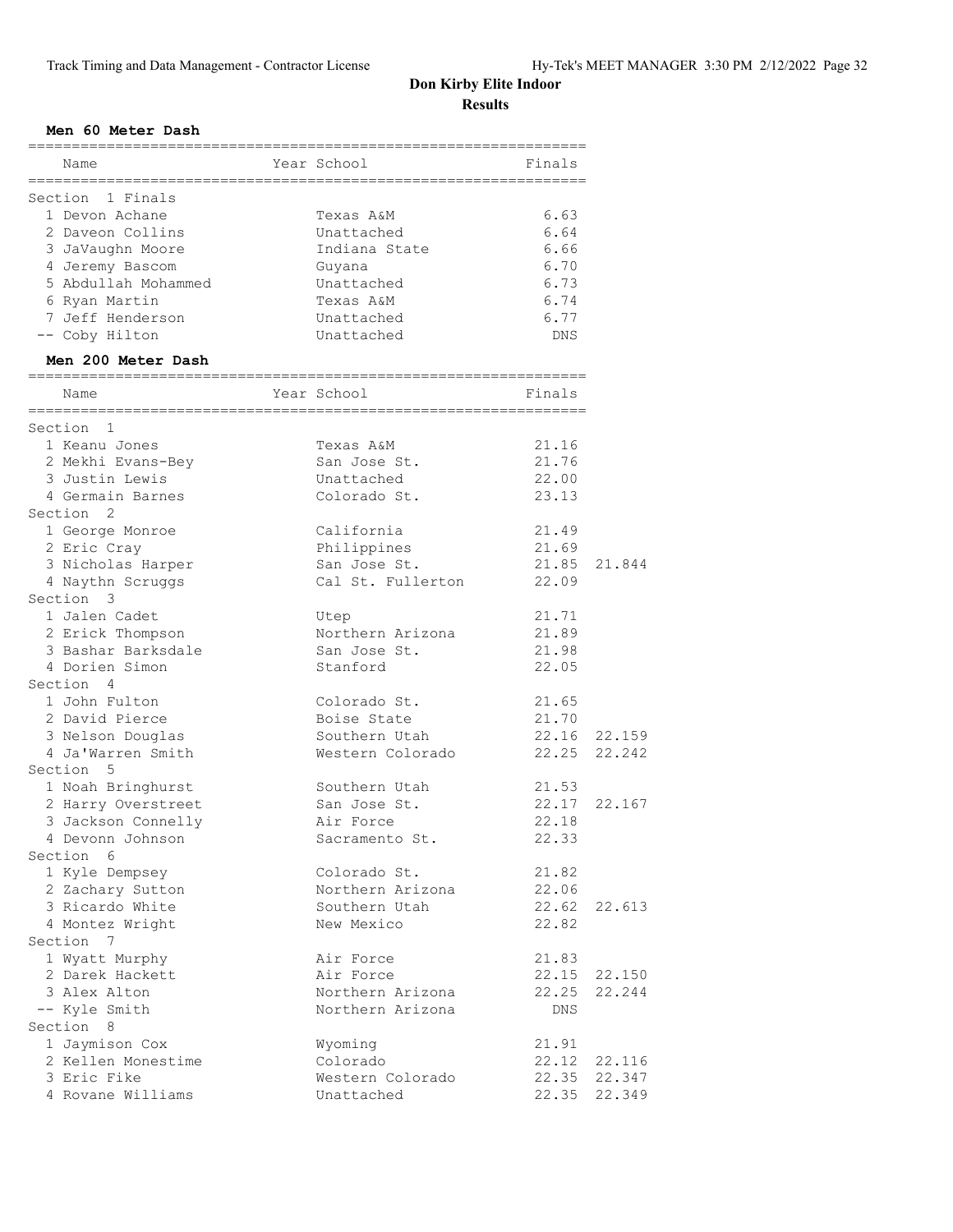#### **....Men 200 Meter Dash**

| Section<br>9                    |                   |        |              |
|---------------------------------|-------------------|--------|--------------|
| 1 Alonzo Floriolli              | Cal St. Fullerton |        | 21.85 21.843 |
| 2 Carter Wilkerson              | Wyoming           | 22.16  | 22.157       |
| 3 Beau Thornton                 | Colorado Mesa     | 22.50  |              |
| 4 Quentin Hartel                | Colorado Mesa     |        | 22.62 22.615 |
| Section 10                      |                   |        |              |
| 1 Dennis Johnson                | Utep              | 22.01  |              |
| 2 Dayne Ortega                  | Colorado Mesa     | 22.17  | 22.161       |
| 3 Javin Bostic                  | Air Force         | 22.49  | 22.490       |
| -- Liam Mather                  | Colorado St.      | DNS    |              |
| Section 11                      |                   |        |              |
| 1 Dominic Bentil                | Utah State        | 21.17  |              |
| 2 Jack Cauble                   | Colorado St.      | 21.68  |              |
| 3 Kade Christensen              | Colorado Mesa     | 22.22  |              |
| 4 Micah Hairston                | San Jose St.      | 22.39  |              |
| Section 12                      |                   |        |              |
| 1 Max Morley                    | Southern Utah     |        | 22.15 22.148 |
| 2 Mikael Tyler                  | San Jose St.      | 22.28  |              |
| 3 Nick Nuhfer                   | Colorado          | 22.51  |              |
| 4 Jalen Davis                   | Sacramento St.    | 22.55  |              |
| Section 13                      |                   |        |              |
| 1 Chris Shiley                  | Cal St. Fullerton |        | 22.12 22.112 |
| 2 Jeremiah Reed                 | Colorado Mesa     | 22.48  |              |
| 3 Aman Verma                    | Utep              |        | 22.49 22.486 |
| 4 Joseph Wilkins                | Western Colorado  | 22.91  |              |
| Section 14                      |                   |        |              |
| 1 Andrew Aguilar                | Cal St. Fullerton | 22.12  | 22.114       |
| 2 Jordan Spencer                | Adams State       | 22.24  |              |
| 3 Darius Wiggins                | Wyoming           | 22.25  | 22.241       |
| 4 Jace Rodgers                  | Southern Utah     | 22.56  |              |
|                                 | Northern Arizona  | 22.98  |              |
| 5 Ethan Seppala<br>Section 15   |                   |        |              |
| 1 Neveh Jones                   |                   | 22.54  |              |
|                                 | Adams State       |        |              |
| 2 Nautus Moore                  | Sacramento St.    |        | 22.74 22.731 |
| 3 Dakota Merritt                | Western Colorado  | 22.83  | 22.74 22.736 |
| 4 Cecil Ebiwok                  | San Jose St.      |        |              |
| 5 Zachary Winger                | Sacramento St.    | 22.88  |              |
| Section 16                      |                   |        |              |
| 1 Jordani Woodley               | Utep              | 22.02  |              |
| 2 Josh Hamilton                 | Western Colorado  | 22.69  |              |
| 3 Khalil Fowlkes                | Sacramento St.    | 22.93  |              |
| 4 Thomas Lujan                  | Adams State       | 23.63  |              |
| 5 Jacob Stroup                  | Western Colorado  | 23.75  |              |
| Men 200 Meter Dash Seeded Men's |                   |        |              |
| Name                            | Year School       | Finals |              |
|                                 |                   |        |              |
| Section<br>-1                   |                   |        |              |
| 1 Lance Broome                  | Texas A&M         | 20.62  |              |
| 2 Devon Achane                  | Texas A&M         | 20.98  |              |
| 3 Jermaine Brown                | Unattached        | 21.34  |              |
| Section <sub>2</sub>            |                   |        |              |
| 1 Jonah Vigil                   | Adams State       | 21.25  |              |
| 2 Victor Akhalu                 | New Mexico        | 21.27  |              |

-- Udodi Onwuzurike Stanford DNF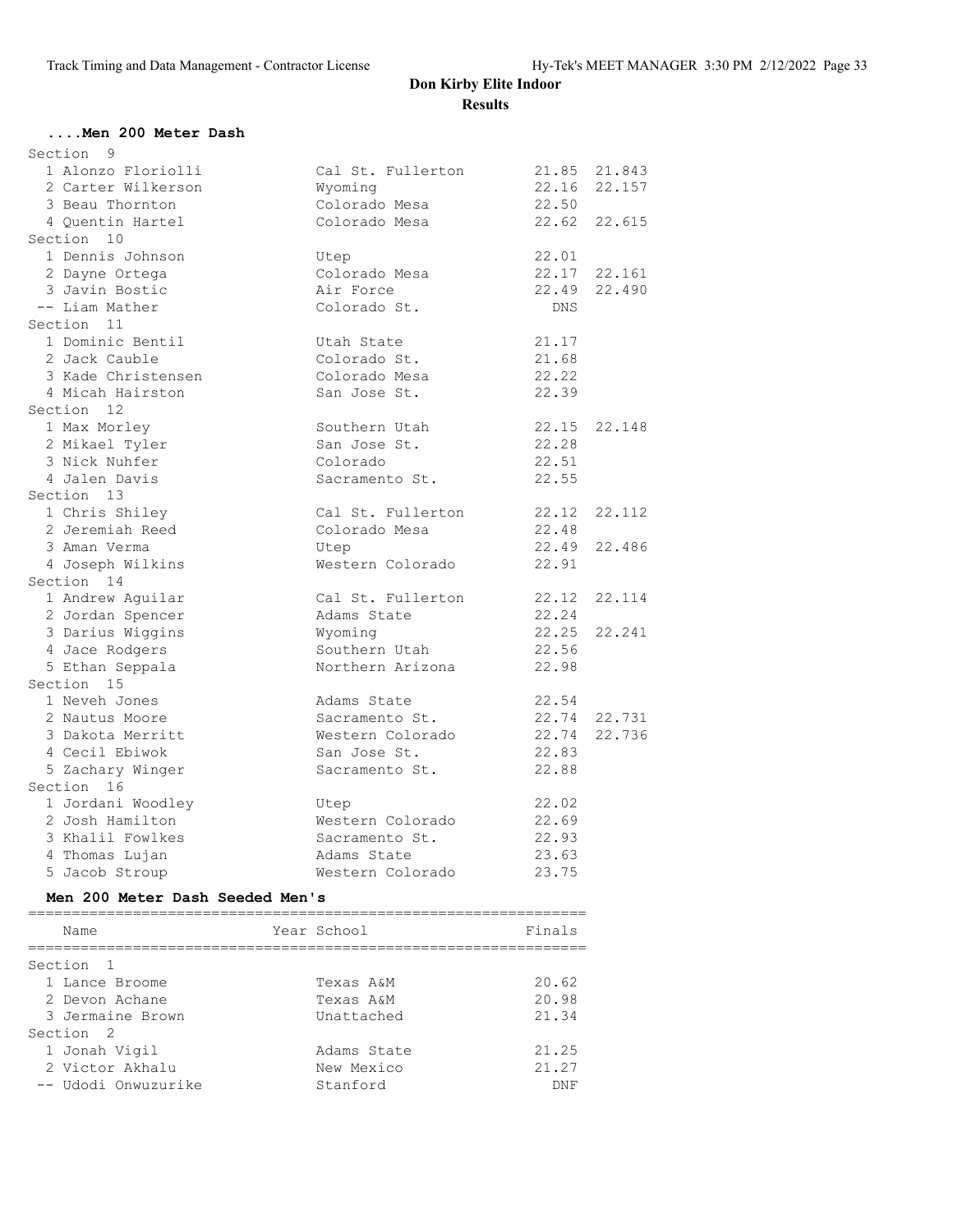## **....Men 200 Meter Dash Seeded Men's**

| Section 3            |                   |              |  |
|----------------------|-------------------|--------------|--|
| 1 David Dunlap       | Northern Arizona  | 20.93        |  |
| 2 Emmanuel Yeboah    | Texas A&M         | 21.26        |  |
| 3 Zac Larrier        | Air Force         | 21.44        |  |
| Section 4            |                   |              |  |
| 1 Tom Willems        | Colorado St.      | 21.16        |  |
| 2 Ryan Martin        | Texas A&M         | 21.17        |  |
| 3 Blaize Holland     | Sacramento St.    | 21.91 21.904 |  |
| Section 5            |                   |              |  |
| 1 Elijah Williams    | Colorado Mesa     | 21.35        |  |
| 2 Andrew Franco      | Stanford          | 21.87        |  |
| 3 Christian Catlin   | California        | 22.19        |  |
| Section 6            |                   |              |  |
| 1 Kelley Stephens    | Colorado St.      | 21.31        |  |
| 2 Skyler Andam       | Utah State        | 21.91 21.901 |  |
| 3 Rasaun House       | Cal St. Fullerton | 22.21        |  |
| Section 7            |                   |              |  |
| 1 Jabari Reynolds II | Sacramento St.    | 21.79        |  |
| 2 CJ Dimnwaobi       | Air Force         | 22.02        |  |
| -- Justin Lowe       | Cal St. Fullerton | DNF          |  |
| Section 8            |                   |              |  |
| 1 Luc Andrada        | Colorado          | 21.42        |  |
| 2 Gabe Navarro       | Stanford          | 21.86        |  |
| 3 Luke Wysong        | New Mexico        | 22.14        |  |

#### **Men 400 Meter Dash Seeded Men's**

| Name                 | Year School                     | Finals     |
|----------------------|---------------------------------|------------|
| Section 1            |                                 |            |
| 1 Chevannie Hanson   | Texas A&M                       | 45.89      |
|                      | 21.184 (21.184) 45.887 (24.703) |            |
| 2 Jevon O'Bryant     | New Mexico                      | 46.63      |
| 21.785 (21.785)      | 46.623 (24.838)                 |            |
| 3 Omajuwa Etiwe      | Texas A&M                       | 46.75      |
| 21.500 (21.500)      | 46.749 (25.249)                 |            |
| 4 Ismail Turner      | Ucla                            | 46.85      |
| 21.324 (21.324)      | 46.849 (25.525)                 |            |
| Section 2            |                                 |            |
| 1 Tom Willems        | Colorado St.                    | 46.51      |
| 22.003 (22.003)      | 46.503 (24.501)                 |            |
| 2 Jevaughn Powell    | Utep                            | 47.16      |
| 21.923 (21.923)      | 47.156 (25.234)                 |            |
| 3 Henry Larkin       | California                      | 47.66      |
|                      | 22.211 (22.211) 47.657 (25.447) |            |
| -- Jovahn Williamson | Unat-New Mexico                 | <b>DNS</b> |
| Section 3            |                                 |            |
| 1 Aaron McCoy        | Colorado                        | 47.60      |
| 22.819 (22.819)      | 47.594 (24.776)                 |            |
| 2 Tyler Williams     | Colorado                        | 47.75      |
| 22.467 (22.467)      | 47.743 (25.276)                 |            |
| 3 Spencer Barrera    | Idaho                           | 47.84      |
| 22.117 (22.117)      | 47.831 (25.714)                 |            |
| 4 DeVon Washington   | Colorado St.                    | 48.23      |
| 22.335 (22.335)      | 48.225 (25.890)                 |            |

Section 4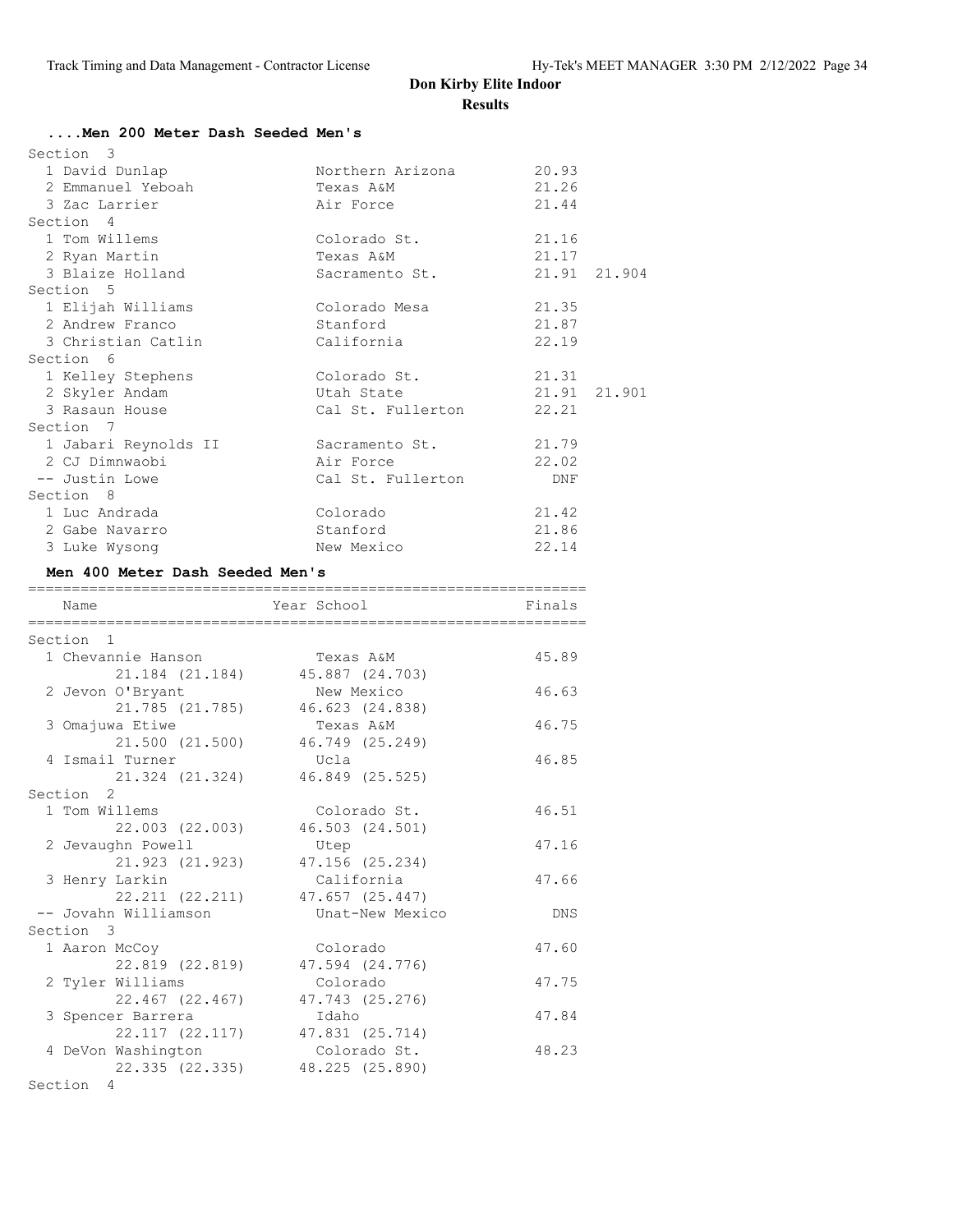| Men 400 Meter Dash Seeded Men's  |                                 |       |              |
|----------------------------------|---------------------------------|-------|--------------|
| 1 Jake Lanier                    | Texas A&M                       | 47.54 |              |
|                                  | 21.972 (21.972) 47.534 (25.563) |       |              |
| 2 Rivaldo Leacock                | New Mexico                      | 47.88 |              |
|                                  | 21.972 (21.972) 47.880 (25.908) |       |              |
| 3 Ian Gilmore                    | Colorado                        | 47.97 |              |
|                                  | 22.157 (22.157) 47.970 (25.813) |       |              |
| 4 Adam Stark                     | Colorado St.                    | 48.95 |              |
|                                  | 22.228 (22.228) 48.947 (26.720) |       |              |
| Section 5                        |                                 |       |              |
| 1 Sean Geither                   | Air Force                       | 48.29 |              |
|                                  | 22.571 (22.571) 48.284 (25.714) |       |              |
| 2 Max Morley                     | Southern Utah                   | 48.64 |              |
|                                  | 23.193 (23.193) 48.638 (25.445) |       |              |
| 3 Charles Kelly                  | Cal St. Fullerton 48.72         |       |              |
|                                  | 23.403 (23.403) 48.716 (25.314) |       |              |
| -- Gabe Navarro                  | Stanford                        | DNS   |              |
| Section 6                        |                                 |       |              |
| 1 Chase Wells                    | Ucla                            | 47.65 |              |
|                                  | 21.905 (21.905) 47.643 (25.739) |       |              |
| 2 Arinze Chance                  | Unattached                      |       | 47.89 47.885 |
|                                  | 21.747 (21.747) 47.885 (26.138) |       |              |
| 3 Garrett Nelson                 | <b>Colorado</b>                 |       | 47.89 47.890 |
|                                  | 22.265 (22.265) 47.890 (25.625) |       |              |
| 4 Spencer Eldridge by Utah State |                                 | 48.18 |              |
|                                  | 22.495 (22.495) 48.175 (25.680) |       |              |
| 5 Mark Haywood                   | Unattached                      | 49.22 |              |
|                                  | 22.857 (22.857) 49.218 (26.361) |       |              |

#### **Men 400 Meter Dash**

| Name                                | Year School                     | Finals       |              |
|-------------------------------------|---------------------------------|--------------|--------------|
|                                     |                                 |              |              |
| Section 1                           |                                 |              |              |
| 1 Andrew Franco                     | Stanford                        | 49.44        |              |
| 22.771 (22.771)                     |                                 |              |              |
| 2 Erick Thompson<br>23.163 (23.163) | Northern Arizona                | 49.47 49.466 |              |
| -- Rovane Williams                  | Unattached                      | <b>DNS</b>   |              |
| -- Samuel Herenton                  | Ucla                            | DNS          |              |
| Section <sub>2</sub>                |                                 |              |              |
| 1 Reyte Rash                        | Cal St. Fullerton               | 48.15        |              |
|                                     | 22.705 (22.705) 48.150 (25.445) |              |              |
| 2 Jabari Reynolds II                | Sacramento St.                  | 48.37        |              |
|                                     | 22.320 (22.320) 48.368 (26.048) |              |              |
| 3 Nicholas Harper                   | San Jose St.                    | 48.60        |              |
|                                     | 22.953 (22.953) 48.600 (25.647) |              |              |
| 4 Harry Overstreet                  | San Jose St.                    |              | 49.23 49.223 |
|                                     | 23.408 (23.408) 49.223 (25.815) |              |              |
| Section 3                           |                                 |              |              |
| 1 Ned Azemia                        | Utep                            | 48.41        |              |
|                                     | 22.343 (22.343) 48.404 (26.062) |              |              |
| 2 Felipe Medrado                    | Texas A&M                       | 48.86        |              |
|                                     | 22.698 (22.698) 48.852 (26.154) |              |              |
| 3 Kellen Monestime                  | Colorado                        | 48.95        |              |
|                                     | 22.147 (22.147) 48.944 (26.798) |              |              |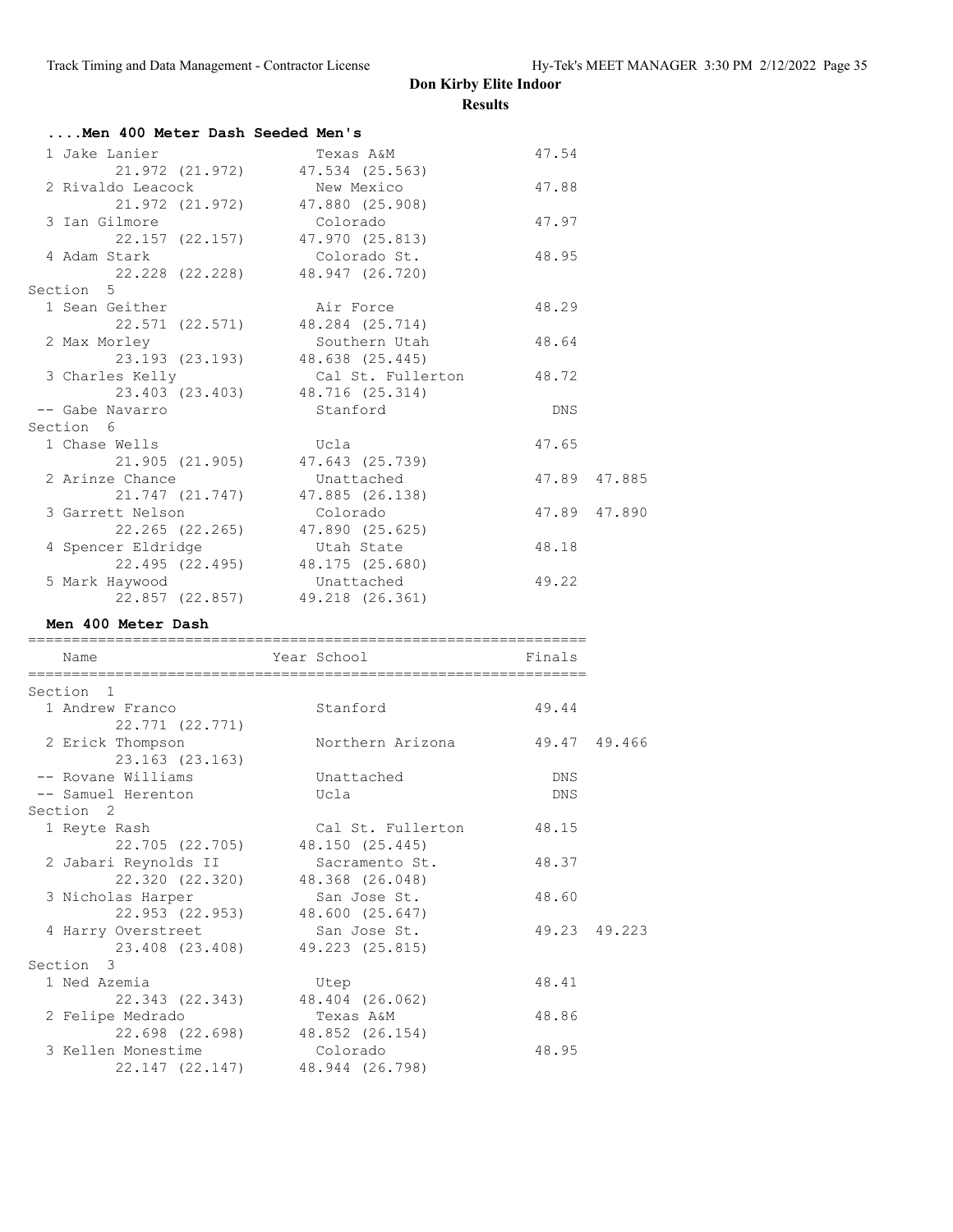| Men 400 Meter Dash                                                                    |                                             |       |              |
|---------------------------------------------------------------------------------------|---------------------------------------------|-------|--------------|
| 4 Alonzo Floriolli (al St. Fullerton 49.47 49.465)<br>22.880 (22.880) 49.465 (26.585) |                                             |       |              |
|                                                                                       |                                             |       |              |
| Section 4                                                                             |                                             |       |              |
| 1 Chris Shiley<br>$22.670$ (22.670) 48.586 (25.916)                                   | Cal St. Fullerton                           | 48.59 |              |
| 2 Jaymison Cox                                                                        | Wyoming                                     | 48.63 |              |
|                                                                                       | 23.124 (23.124) 48.627 (25.503)             |       |              |
| 3 Zack Bell                                                                           | Utah State                                  | 48.69 |              |
| 22.907 (22.907) 48.687 (25.780)                                                       |                                             |       |              |
| -- Bashar Barksdale                                                                   | San Jose St.                                | DNS   |              |
| Section 5                                                                             |                                             |       |              |
| 1 Cutler Zamzow                                                                       | Texas A&M                                   | 48.32 |              |
| 22.450 (22.450) 48.314 (25.865)                                                       |                                             |       |              |
| 2 La'a Aiu                                                                            | Air Force                                   | 48.68 |              |
|                                                                                       | 22.818 (22.818) 48.679 (25.861)             |       |              |
| 3 Dylan Gibson                                                                        | Southern Utah                               |       | 49.23 49.230 |
| 23.391 (23.391) 49.230 (25.839)                                                       |                                             |       |              |
| 4 Bryce Kizewski<br>23.386 (23.386) 49.732 (26.346)                                   | Western Colorado                            | 49.74 |              |
| Section 6                                                                             |                                             |       |              |
|                                                                                       | Utah State                                  | 49.39 |              |
| 1 Johnny Cruz                                                                         | $\frac{1}{23.074}$ (23.074) 49.385 (26.311) |       |              |
| 2 Nick Nuhfer                                                                         | Colorado                                    | 49.73 |              |
|                                                                                       | 23.449 (23.449) 49.724 (26.275)             |       |              |
| 3 Kelsey Montague                                                                     | Colorado Mesa                               | 50.70 |              |
| $23.731$ (23.731) $50.698$ (26.968)                                                   |                                             |       |              |
| 4 Rasaun House                                                                        | Cal St. Fullerton                           | 51.21 |              |
| 23.476 (23.476) 51.205 (27.730)                                                       |                                             |       |              |
| 5 Naythn Scruggs                                                                      | Cal St. Fullerton                           | 52.22 |              |
| 23.639 (23.639)                                                                       | 52.215 (28.576)                             |       |              |
| Section 7                                                                             |                                             |       |              |
| 1 Mikael Tyler                                                                        |                                             | 49.76 |              |
| 1 Tyler 5an Jose St.<br>23.306 (23.306) 49.759 (26.453)                               |                                             |       |              |
| 2 Josh Hamilton                                                                       | Western Colorado 49.77                      |       |              |
|                                                                                       | 23.785 (23.785) 49.763 (25.978)             |       |              |
| 3 Carter Lamb                                                                         | Utah State                                  | 49.86 |              |
|                                                                                       | 23.135 (23.135) 49.856 (26.722)             |       |              |
| -- Nautus Moore                                                                       | Sacramento St.<br>Boise State               | DNS   |              |
| -- David Pierce                                                                       | Boise State                                 | DNS   |              |
| Section 8                                                                             |                                             |       |              |
| 1 Ethan Seppala                                                                       | Northern Arizona                            | 50.90 |              |
| 24.150 (24.150)                                                                       | 50.891 (26.741)                             |       |              |
| 2 Austin Reese                                                                        | Colorado Mesa                               | 51.16 | 51.153       |
| 23.776 (23.776)                                                                       | 51.153 (27.378)                             |       |              |
| 3 Cole Jaquette                                                                       | Western Colorado                            | 51.48 |              |
| 23.988 (23.988)                                                                       | 51.471 (27.483)                             |       |              |
| -- Dakota Merritt                                                                     | Western Colorado                            | DNS   |              |
| -- Jose Rubio                                                                         | Boise State                                 | DNS   |              |
| Section 9                                                                             |                                             |       |              |
| 1 Darius Wiggins                                                                      | Wyoming                                     | 50.91 |              |
| 23.865 (23.865)                                                                       | $50.904$ $(27.040)$                         |       |              |
| 2 Alex Alton                                                                          | Northern Arizona                            | 51.16 | 51.160       |
| 23.589 (23.589)                                                                       | 51.160 (27.572)                             |       |              |
| 3 Jace Rodgers                                                                        | Southern Utah                               | 51.26 | 51.256       |
| 24.369 (24.369)                                                                       | 51.256 (26.888)                             |       |              |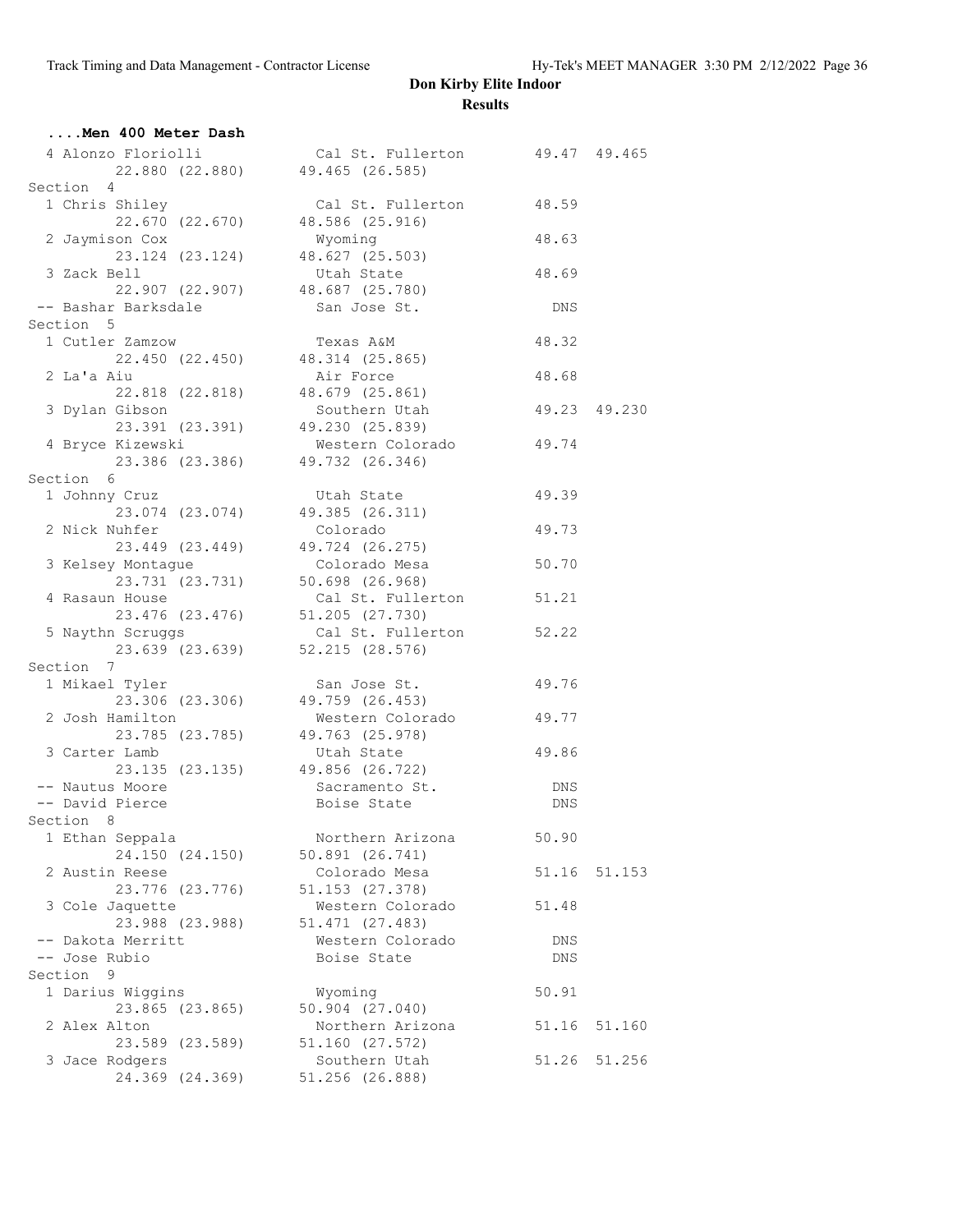| Men 400 Meter Dash |                  |       |              |
|--------------------|------------------|-------|--------------|
| 4 Joseph Wilkins   | Western Colorado | 51.36 |              |
| 24.112 (24.112)    | 51.359 (27.248)  |       |              |
| 5 Casey McDaniel   | Colorado Mesa    | 51.79 |              |
| 51.781 (51.781)    |                  |       |              |
| Section 10         |                  |       |              |
| 1 Cecil Ebiwok     | San Jose St.     |       | 51.16 51.158 |
| 23.008 (23.008)    | 51.158 (28.150)  |       |              |
| 2 Aman Verma       | Utep             |       | 51.26 51.256 |
| 23.473 (23.473)    | 51.256 (27.783)  |       |              |
| 3 Khalil Fowlkes   | Sacramento St.   | 51.27 |              |
| 23.681 (23.681)    | 51.270 (27.589)  |       |              |
| 4 Nelson Douglas   | Southern Utah    | 51.87 |              |
| 23.720 (23.720)    | 51.863 (28.144)  |       |              |
| 5 Zach Blackwood   | Sacramento St.   | 52.14 |              |
| 25.230 (25.230)    | 52.134 (26.904)  |       |              |

#### **Men 800 Meter Run**

================================================================ Name Year School Finals ================================================================ Section 1 1 Ryan Birkmeier Colorado St. 1:50.80 25.736 (25.736) 52.882 (27.146) 1:21.604 (28.723) 1:50.794 (29.190) 2 Tony Torres Colorado Mesa 1:51.30 26.304 (26.304) 54.616 (28.313) 1:22.751 (28.135) 1:51.300 (28.550) 3 Chris Kauffman Utah State 1:52.47 25.899 (25.899) 53.132 (27.233) 1:22.336 (29.205) 1:52.461 (30.125) 4 Christian Rodriguez San Jose St. 1:53.01 25.882 (25.882) 53.675 (27.793) 1:23.114 (29.440) 1:53.001 (29.887) 5 Garrett Blenkush Air Force 1:53.31 25.940 (25.940) 53.551 (27.612) 1:22.248 (28.697) 1:53.301 (31.054) 6 Osaze Williams Utep 1:54.11 26.156 (26.156) 54.162 (28.007) 1:23.740 (29.578) 1:54.106 (30.367) -- Josh Wintch Utah State DNF 25.466 (25.466) 52.635 (27.169) -- Joseph Rogers Wyoming DNS Section 2 1 Kenneth Talavera Utep 1:52.86 28.529 (28.529) 57.207 (28.679) 1:25.270 (28.063) 1:52.852 (27.583) 2 Alex Patton **Air Force** 1:54.20 28.449 (28.449) 56.725 (28.277) 1:25.369 (28.644) 1:54.194 (28.826) 3 Keaton Heisterman Ucla 1:54.38 28.127 (28.127) 57.483 (29.356) 1:25.900 (28.418) 1:54.376 (28.476) 4 Yusuf Mohamud Utep 1:57.99 28.370 (28.370) 57.915 (29.545) 1:27.854 (29.939) 1:57.986 (30.133) 5 Jacob Valdez Colorado Mesa 1:58.28 28.299 (28.299) 57.657 (29.359) 1:28.049 (30.392) 1:58.275 (30.227) 6 Zach Blackwood Sacramento St. 1:58.61 28.641 (28.641) 58.126 (29.485) 1:29.181 (31.056) 1:58.601 (29.420) 7 Michael Chadwick San Jose St. 1:58.87 27.231 (27.231) 56.545 (29.314) 1:27.136 (30.591) 1:58.869 (31.734) -- Iolo Hughes New Mexico DNS Section 3<br>1 Michael Sims 1 Michael Sims Utep 1:59.07 29.178 (29.178) 59.971 (30.793) 1:30.522 (30.551) 1:59.070 (28.548)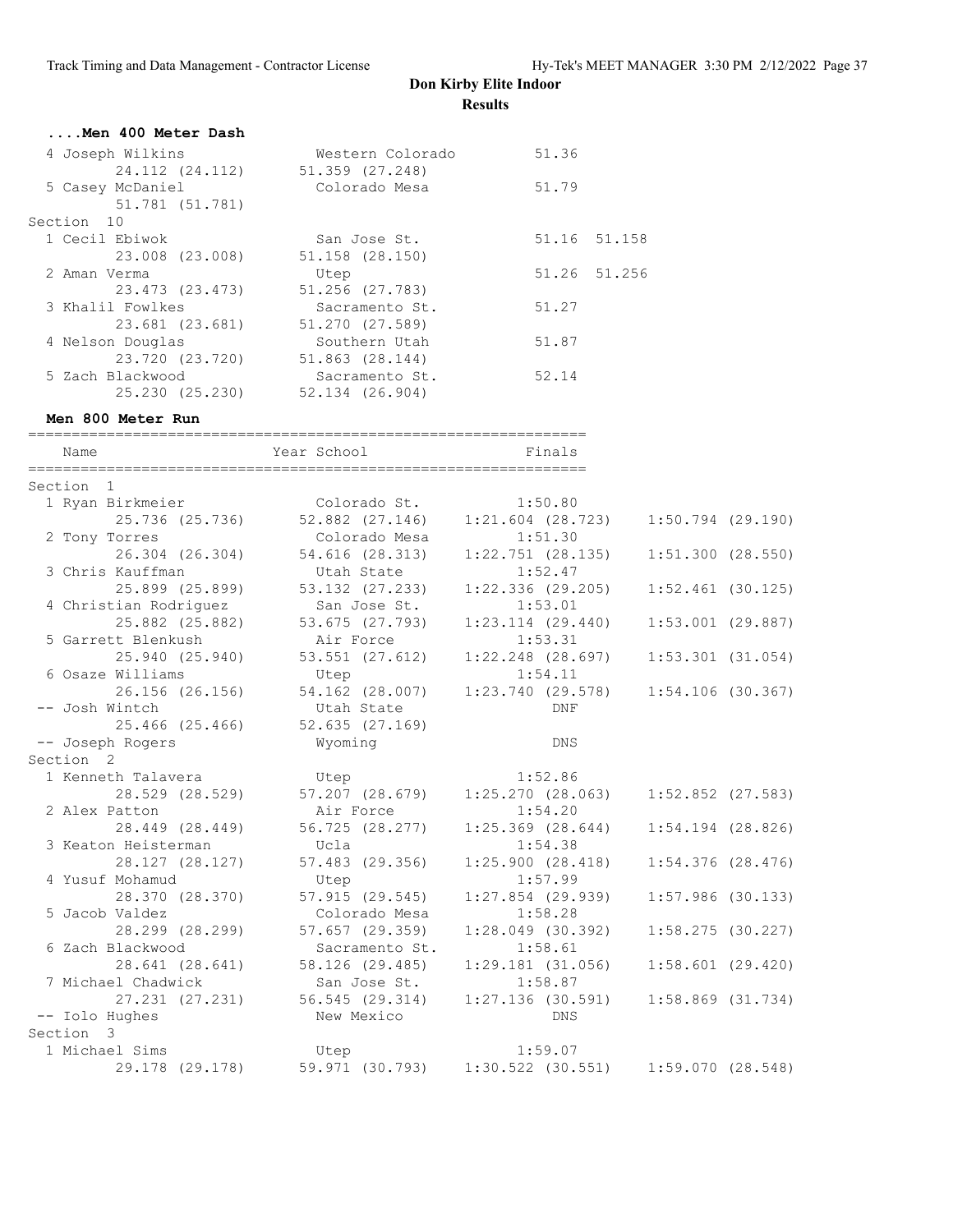#### **....Men 800 Meter Run**

| 2 Jeremy Killoy        |                 |                       |               | Western Colorado 1:59.67          |         |                     |  |
|------------------------|-----------------|-----------------------|---------------|-----------------------------------|---------|---------------------|--|
|                        | 28.884 (28.884) |                       |               | 59.852 (30.968) 1:30.634 (30.783) |         | $1:59.668$ (29.034) |  |
| 3 Massimiliano Swenson |                 |                       |               | Teamosqueda Elite 2:01.32         |         |                     |  |
|                        | 29.343 (29.343) | $1:00.509$ (31.166)   |               | $1:31.451$ (30.942)               |         | 2:01.318 (29.868)   |  |
| 4 Jerrick Maldonado    |                 |                       | Unattached    |                                   | 2:03.51 |                     |  |
|                        | 29.709 (29.709) | 1:00.673(30.965)      |               | 1:32.411(31.738)                  |         | 2:03.503 (31.093)   |  |
| -- Joshua Bell         |                 |                       | Unattached    |                                   | DNF     |                     |  |
|                        | 29.001 (29.001) | $1:00.718$ $(31.718)$ |               | 1:36.149(35.431)                  |         |                     |  |
| -- Mark Haywood        |                 | Unattached            |               |                                   | DNS     |                     |  |
| -- Dawson Heide        |                 |                       | Colorado Mesa |                                   | DNS     |                     |  |

#### **Men 800 Meter Run Elite**

| Name                 |                  | Year School     | Finals                |                     |  |
|----------------------|------------------|-----------------|-----------------------|---------------------|--|
| Section <sub>1</sub> |                  |                 |                       |                     |  |
|                      | 1 Matthew Larkin | New Mexico      | 1:49.24               |                     |  |
|                      | 26.406 (26.406)  | 54.636 (28.230) | 1:22.303 (27.668)     | $1:49.238$ (26.935) |  |
| 2 Cameron Ross       |                  | Colorado St.    | 1:50.05               |                     |  |
|                      | 26.302 (26.302)  | 54.396 (28.094) | $1:22.382$ $(27.986)$ | $1:50.049$ (27.668) |  |
| 3 Frank Rossi        |                  | Air Force       | 1:51.98               |                     |  |
|                      | 26.517 (26.517)  | 55.021 (28.505) | 1:23.100(28.079)      | 1:51.975(28.875)    |  |
|                      | 4 Dawson LaRance | Colorado St.    | 1:53.19               |                     |  |
|                      | 26.700 (26.700)  | 55.382 (28.683) | $1:23.997$ (28.615)   | $1:53.182$ (29.186) |  |
| -- Ethan Brouw       |                  | New Mexico      | DNF                   |                     |  |
|                      | 25.863 (25.863)  |                 |                       |                     |  |
| -- Gavin Sleeter     |                  | New Mexico      | DNF                   |                     |  |
|                      | 26.585 (26.585)  | 55.200 (28.615) |                       |                     |  |

#### **Men 1 Mile Run**

| Name                                                                                             | Year School                                            | Finals                                              |
|--------------------------------------------------------------------------------------------------|--------------------------------------------------------|-----------------------------------------------------|
| 1 Kenneth Talavera<br>2 Brennan Benson<br>3 Victor Kibiego<br>4 Iolo Hughes<br>5 Caleb Armstrong | Utep<br>Utah State<br>Utep<br>New Mexico<br>Utah State | 4:08.75<br>4:11.36<br>4:13.87<br>4:14.07<br>4:14.68 |
| 6 Josh Wintch<br>-- Bridger Altice                                                               | Utah State<br>Utah State                               | 4:25.98<br>DNF                                      |
| -- Matthew Larkin<br>Section <sub>2</sub><br>1 Michael Sims                                      | New Mexico<br>Utep                                     | DNF<br>4:17.99                                      |
| 2 Michael Mooney<br>3 Mark Testa                                                                 | Colorado St.<br>Colorado Mesa                          | 4:18.73<br>4:18.75                                  |
| 4 Triston Charles<br>5 Nehemiah Cionelo                                                          | Colorado Mesa<br>New Mexico                            | 4:20.30<br>4:20.35                                  |
| 6 Aidan Scott<br>7 Yusuf Mohamud<br>8 Ethan Abbs                                                 | Western Colorado<br>Utep<br>Colorado Mesa              | 4:21.94<br>4:23.26<br>4:27.83                       |
| 9 Massimiliano Swenson<br>10 Patrick Jirele                                                      | Teamosqueda Elite<br>Western Colorado                  | 4:31.78<br>4:33.74                                  |
| Section 3<br>1 William Johnson                                                                   | Western Colorado                                       | 4:16.89                                             |
| 2 Maxwell Kipkosgei<br>3 Juan Olmos                                                              | Utep<br>Utep                                           | 4:19.59<br>4:19.94                                  |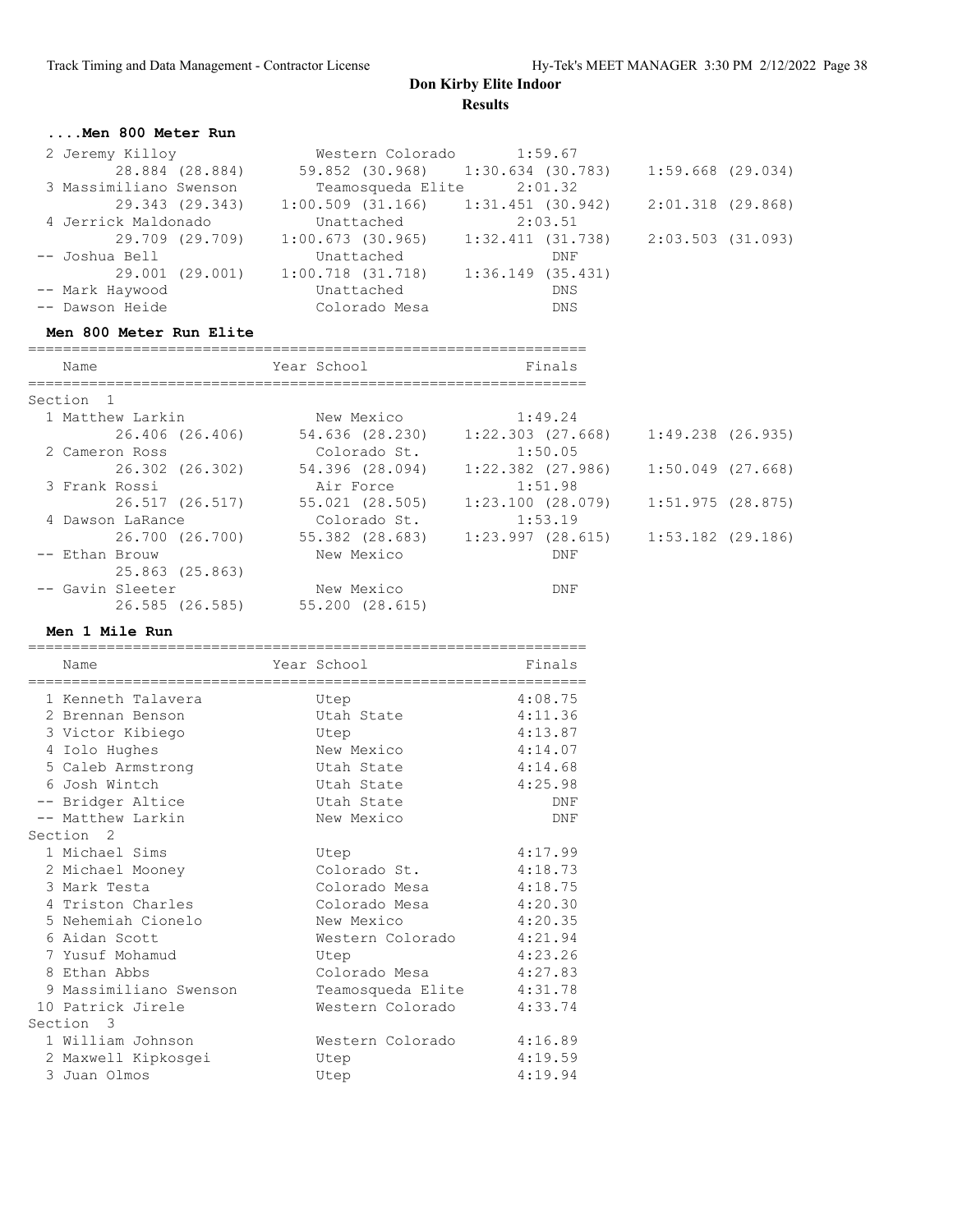| Men 1 Mile Run        |                  |            |
|-----------------------|------------------|------------|
| 4 Joshua Galindo      | Unat-New Mexico  | 4:23.04    |
| 5 Gabriel Armijo      | Utep             | 4:29.19    |
| 6 Sean McCauley       | Western Colorado | 4:30.83    |
| 7 Joaquin Ortega      | Unattached       | 4:45.17    |
| 8 Nathan Sanches      | Colorado Mesa    | 4:46.20    |
| 9 Carlos Perez        | Unattached       | 4:49.07    |
| -- Keaton Heisterman  | Ucla             | <b>DNS</b> |
| Men 3000 Meter Run    |                  |            |
|                       |                  |            |
| Name<br>============= | Year School      | Finals     |
| Section<br>1          |                  |            |
| 1 Caleb Garnica       | Utah State       | 8:17.76    |
| 2 Tony Torres         | Colorado Mesa    | 8:22.17    |
| 3 Victor Kibiego      | Utep             | 8:24.11    |
| 4 Chase Leach         | Utah State       | 8:30.65    |
| 5 Roberto Porras      | Utah State       | 8:31.33    |
| 6 Nehemiah Cionelo    | New Mexico       | 8:33.31    |
| 7 Joshua Galindo      | Unat-New Mexico  | 8:36.29    |
| 8 Bridger Altice      | Utah State       | 8:41.20    |
| 9 Jared Putney        | Colorado St.     | 8:46.68    |
| 10 Rodgers Korir      | Utep             | 9:00.57    |
| 11 Aidan Scott        | Western Colorado | 9:03.16    |
| 12 Garrett Woodhouse  | Utah State       | 9:05.56    |
| 13 Titus Cheruiyot    | Utep             | 9:06.25    |
| -- Spencer Nelson     | Utah State       | DNF        |
| -- Awet Yohannes      | New Mexico       | DNF        |
| Section <sub>2</sub>  |                  |            |
| 1 Mark Testa          | Colorado Mesa    | 8:38.26    |
| 2 Juan Olmos          | Utep             | 8:38.69    |
| 3 Triston Charles     | Colorado Mesa    | 8:41.54    |
| 4 Ethan Abbs          | Colorado Mesa    | 8:45.66    |
| 5 William Johnson     | Western Colorado | 8:48.95    |
| 6 Gabriel Armijo      | Utep             | 8:58.37    |
| 7 Maxwell Kipkosgei   | Utep             | 9:03.09    |
| 8 Sean McCauley       | Western Colorado | 9:09.88    |
| 9 Nathan Sanches      | Colorado Mesa    | 9:26.84    |
| -- Harrison Smith III | New Mexico       | DNF        |
| Men 60 Meter Hurdles  |                  |            |
| Name                  | Year School      | Prelims    |
| ================      |                  |            |
| Heat 1 Preliminaries  |                  |            |
| 1 Connor Schulman     | Texas A&M        | 7.940      |
| 2 Dawson Heide        | Colorado Mesa    | 8.11q      |
| 3 Micah Hairston      | San Jose St.     | 8.22       |

 4 Zayden Davis Colorado Mesa 8.25 5 Nathan Hanson Colorado Mesa 8.26 6 Darek Hackett Air Force 8.33 7 Andrew Simonsen Utah State 8.50 -- Germain Barnes Colorado St. DNS

 1 Jordani Woodley Utep 7.99Q 2 Leroy Elliott Adams State 8.03q

Heat 2 Preliminaries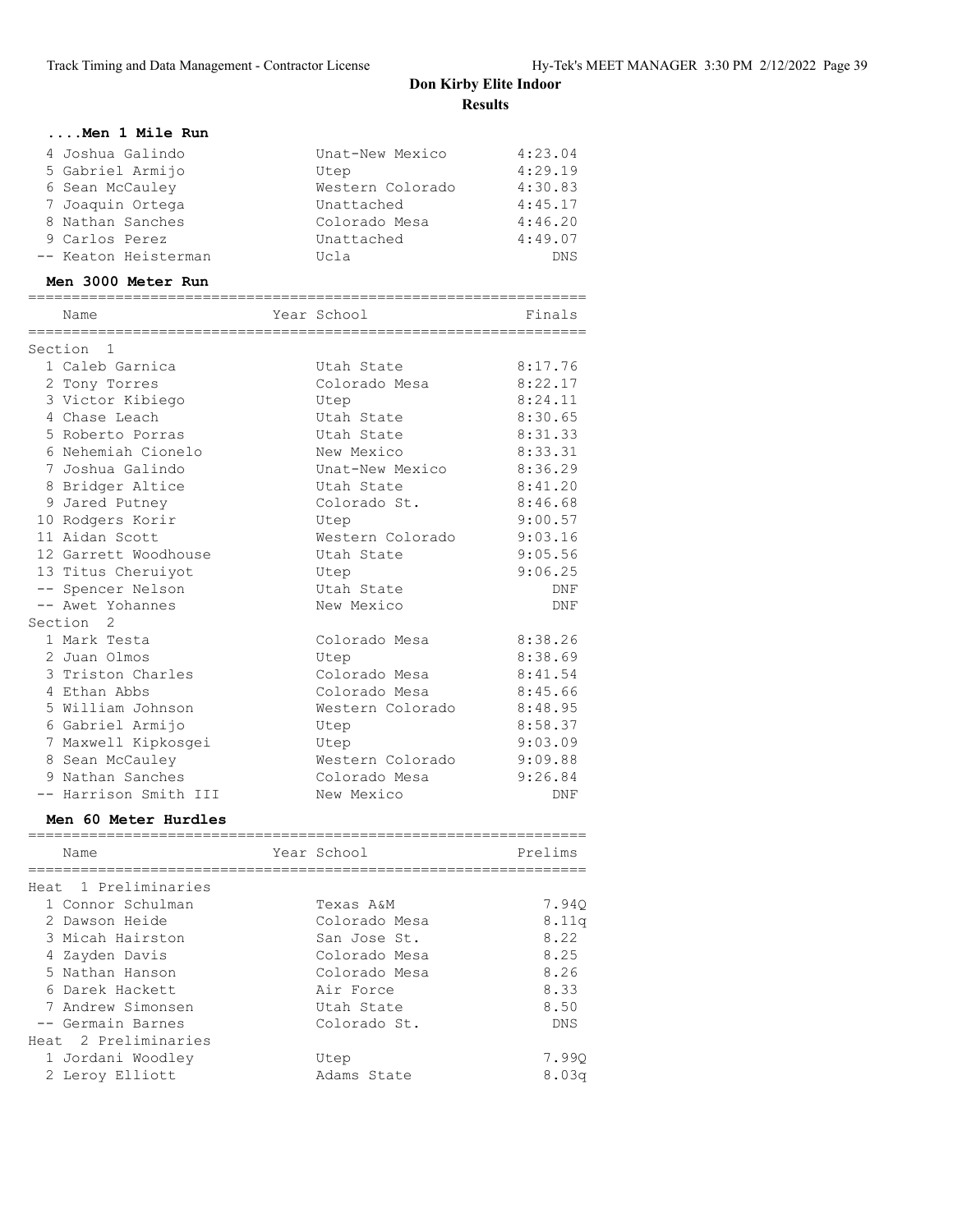| Men 60 Meter Hurdles  |                  |                   |
|-----------------------|------------------|-------------------|
| 3 Andrew Doctor       | Colorado St.     | 8.23 8.221        |
| 4 Liam Anderson       | Ucla             | 8.23 8.229        |
| 5 Jordan Spencer      | Adams State      | 8.30              |
| 6 Wil Peralta         | Northern Arizona | 8.40              |
| 7 Trenton Givens      | Northern Arizona | 9.96              |
| -- Zachary Winger     | Sacramento St.   | DNS               |
| Heat 3 Preliminaries  |                  |                   |
| 1 Cameron Harris      | Air Force        | 8.140             |
| 2 Zach Meyer          | Utah State       | 8.15q             |
| 3 Liam Mather         | Colorado St.     | 8.17 <sub>q</sub> |
| 4 Philip Hundl        | Air Force        | $8.20q$ $8.197$   |
| 5 Kamal-Craig Golaube | Colorado St.     | 8.20 8.200        |
| 6 Tyson Givens        | Northern Arizona | 8.36              |
| 7 Braeden Holcombe    | Air Force        | 8.41              |
| -- Di'Niko Bates      | California       | DNF               |

#### **Men 60 Meter Hurdles**

| Finals<br>Year School<br>Name               |  |
|---------------------------------------------|--|
|                                             |  |
| Section 1 Finals                            |  |
| 7.93<br>1 Jordani Woodley<br>Utep           |  |
| 7.99<br>2 Connor Schulman<br>Texas A&M      |  |
| 8.07<br>3 Leroy Elliott<br>Adams State      |  |
| 8.095<br>8.10<br>4 Zach Meyer<br>Utah State |  |
| 8.10 8.100<br>5 Liam Mather<br>Colorado St. |  |
| 8.13<br>6 Cameron Harris<br>Air Force       |  |
| 7 Philip Hundl<br>Air Force<br>8.14         |  |
| 8.24<br>8 Dawson Heide<br>Colorado Mesa     |  |

#### **Men 60 Meter Hurdles Qualifying**

| Name                      |                      | Year School      | Finals     |       |
|---------------------------|----------------------|------------------|------------|-------|
| Section<br>$\blacksquare$ |                      |                  |            |       |
| 1 Zachary Winger          |                      | Sacramento St.   | 8.43       |       |
| 2 Jack Charlton           |                      | Sacramento St.   | 8.76       |       |
| 3 Eric Lundgren           |                      | Colorado St.     | 9.13       |       |
| 4 Neveh Jones             |                      | Adams State      | 9.20       |       |
| 5 Gabriel Maille          |                      | Azpva            | 10.09      |       |
| Section <sub>2</sub>      |                      |                  |            |       |
| 1 Andrew Simonsen         |                      | Utah State       | 8.46       |       |
| 2 Gannon Christman        |                      | New Mexico       | 8.49       |       |
| 3 Jacob Stroup            |                      | Western Colorado | 8.52       |       |
| 4 Caige McComb            |                      | Wyoming          | 8.56       |       |
| 5 Josh Bailey             |                      | Ucla             | 8.58       |       |
| 6 Cole Jaquette           |                      | Western Colorado | 8.60       |       |
| 7 Sage Coventry           |                      | Wyoming          | 8.80       |       |
|                           | 8 Bryson Engebretsen | Wyoming          | 8.82       |       |
| Section 3                 |                      |                  |            |       |
| 1 Dawson Heide            |                      | Colorado Mesa    | 8.14       |       |
| 2 Zayden Davis            |                      | Colorado Mesa    | 8.21       |       |
| 3 Nathan Hanson           |                      | Colorado Mesa    | 8.25       |       |
| 4 Jordan Spencer          |                      | Adams State      | 8.29       |       |
| 5 Braeden Holcombe        |                      | Air Force        | 8.32 8.312 |       |
| 6 Tyson Givens            |                      | Northern Arizona | 8.32       | 8.316 |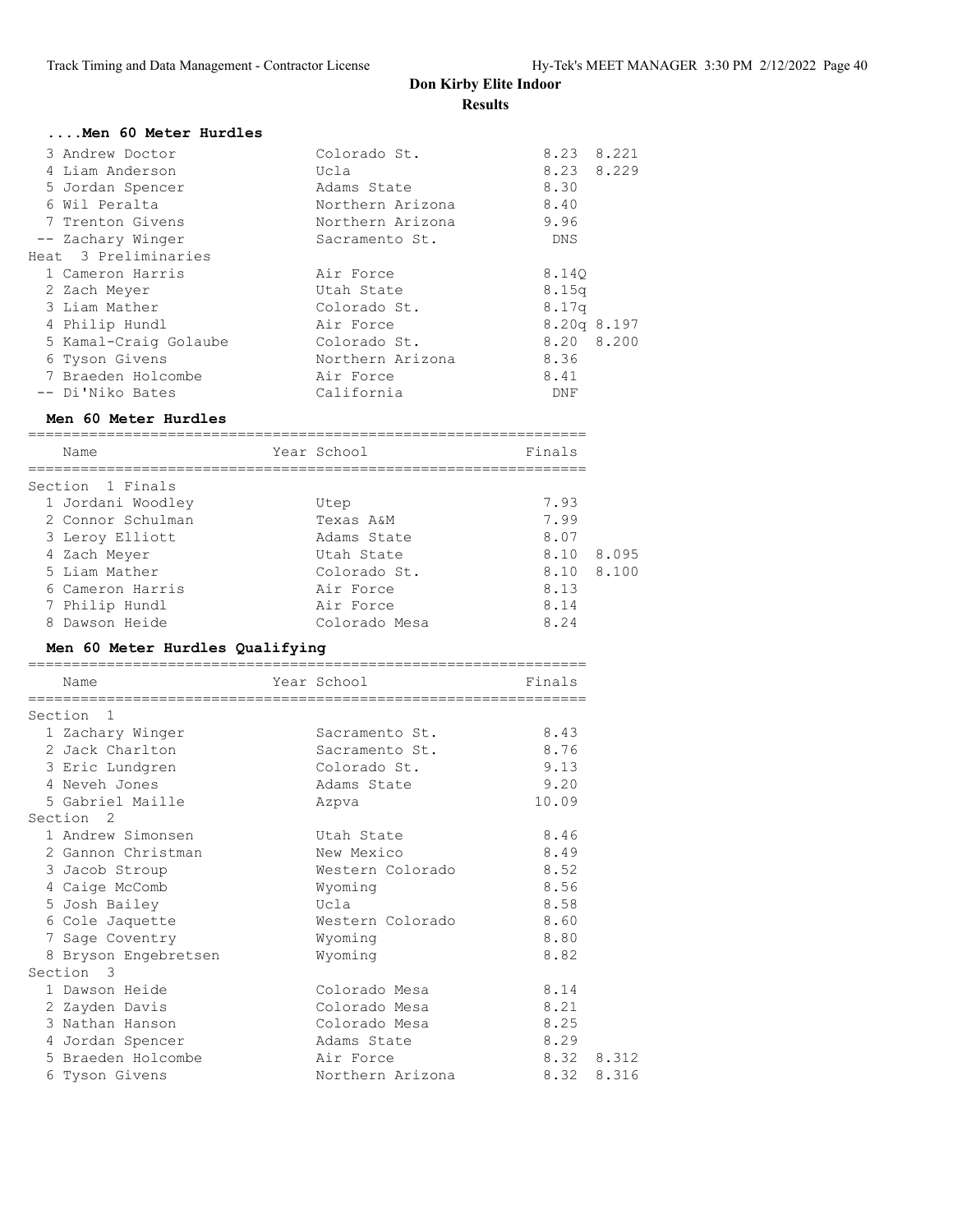|                      | Men 60 Meter Hurdles Qualifying                             |                  |                                      |                                   |                     |  |
|----------------------|-------------------------------------------------------------|------------------|--------------------------------------|-----------------------------------|---------------------|--|
|                      | 7 Seth Meador                                               | Air Force        |                                      | 8.47                              |                     |  |
|                      | 8 Karsen Burke                                              | Northern Arizona |                                      | 8.51                              |                     |  |
|                      | Men 4x400 Meter Relay                                       |                  |                                      |                                   |                     |  |
|                      | School                                                      |                  |                                      | Finals                            |                     |  |
|                      | -- Colorado St. 'A'                                         |                  |                                      | SCR                               |                     |  |
|                      | 1) Germain Barnes                                           |                  | 2) Jack Cauble                       |                                   |                     |  |
| Section 1            | 3) DeVon Washington                                         |                  | 4) Tom Willems                       |                                   |                     |  |
|                      | 1 Colorado<br>'' A '                                        |                  |                                      | 3:08.98                           |                     |  |
|                      | 1) Tyler Williams                                           |                  | 2) Ian Gilmore                       |                                   |                     |  |
|                      | 3) Garrett Nelson                                           |                  | 4) Aaron McCoy                       |                                   |                     |  |
|                      | 2 Texas A&M 'A'                                             |                  |                                      | 3:09.29                           |                     |  |
|                      | 1) Cutler Zamzow<br>3) Ashton Schwartzman                   |                  | 2) Lance Broome<br>4) Moitalel Mpoke |                                   |                     |  |
|                      | 3 New Mexico 'A'                                            |                  |                                      | 3:10.80                           |                     |  |
|                      | 1) Victor Akhalu                                            |                  | 2) Jevon O'Bryant                    |                                   |                     |  |
|                      | 3) Rivaldo Leacock                                          |                  | 4) Matthew Larkin                    |                                   |                     |  |
|                      | 22.080 (22.080)                                             |                  |                                      | 47.837 (25.758) 1:10.595 (22.758) | 1:35.451(24.856)    |  |
|                      | $1:57.019$ (21.568) $2:22.452$ (25.434) $2:45.475$ (23.023) |                  |                                      |                                   | $3:10.794$ (25.320) |  |
|                      | 4 Ucla 'A'                                                  |                  |                                      | 3:14.00                           |                     |  |
|                      | 1) Chase Wells                                              |                  | 2) Zaylon Thomas                     |                                   |                     |  |
|                      | 3) Liam Anderson                                            |                  | 4) Samuel Herenton                   |                                   |                     |  |
| Section <sub>2</sub> |                                                             |                  |                                      |                                   |                     |  |
|                      | 1 Air Force 'A'<br>1) La'a Aiu                              |                  | 2) Zac Larrier                       | 3:13.60                           |                     |  |
|                      | 3) CJ Dimnwaobi                                             |                  | 4) Sean Geither                      |                                   |                     |  |
|                      | 2 San Jose St. 'A'                                          |                  |                                      | 3:15.00                           |                     |  |
|                      | 1) Mekhi Evans-Bey                                          |                  | 2) Nicholas Harper                   |                                   |                     |  |
|                      | 3) Mikael Tyler                                             |                  |                                      | 4) Bashar Barksdale               |                     |  |
|                      | 3 Utep 'A'                                                  |                  |                                      | 3:15.03                           |                     |  |
|                      | 1) Ned Azemia                                               |                  | 2) Jevaughn Powell                   |                                   |                     |  |
|                      | 3) Aman Verma                                               |                  | 4) Karon Dean                        |                                   |                     |  |
|                      | -- Cal St. Fullerton<br>' A'                                |                  |                                      | DNS                               |                     |  |
|                      | 1) Chris Shiley                                             |                  | 2) Justin Lowe                       |                                   |                     |  |
| Section 3            | 3) Rasaun House                                             |                  | 4) Charles Kelly                     |                                   |                     |  |
|                      | 1 Northern Arizona<br>' A'                                  |                  |                                      | 3:15.95                           |                     |  |
|                      | 1) Tyson Givens                                             |                  | 2) David Dunlap                      |                                   |                     |  |
|                      | 3) Erick Thompson                                           |                  | 4) Trenton Givens                    |                                   |                     |  |
|                      | 2 Southern Utah 'A'                                         |                  |                                      | 3:16.92                           |                     |  |
|                      | 1) Dylan Gibson                                             |                  | 2) Noah Bringhurst                   |                                   |                     |  |
|                      | 3) Jace Rodgers                                             |                  | 4) Max Morley                        |                                   |                     |  |
|                      | 3 Wyoming 'A'                                               |                  |                                      | 3:22.40                           |                     |  |
|                      | 1) Jaymison Cox                                             |                  | 2) Darius Wiggins                    |                                   |                     |  |
|                      | 3) Caige McComb<br>-- Utah State 'A'                        |                  |                                      | 4) Carter Wilkerson               |                     |  |
|                      | 1) Skyler Andam                                             |                  | 2) Johnny Cruz                       | DNF                               |                     |  |
|                      | 3) Zack Bell                                                |                  |                                      | 4) Spencer Eldridge               |                     |  |
| Section              | $\overline{4}$                                              |                  |                                      |                                   |                     |  |
|                      | 1 Air Force<br>"B"                                          |                  |                                      | 3:17.42                           |                     |  |
|                      | 1) Cameron Harris                                           |                  |                                      | 2) Braeden Holcombe               |                     |  |
|                      | 3) Philip Hundl                                             | 4)               |                                      |                                   |                     |  |
|                      |                                                             |                  |                                      |                                   |                     |  |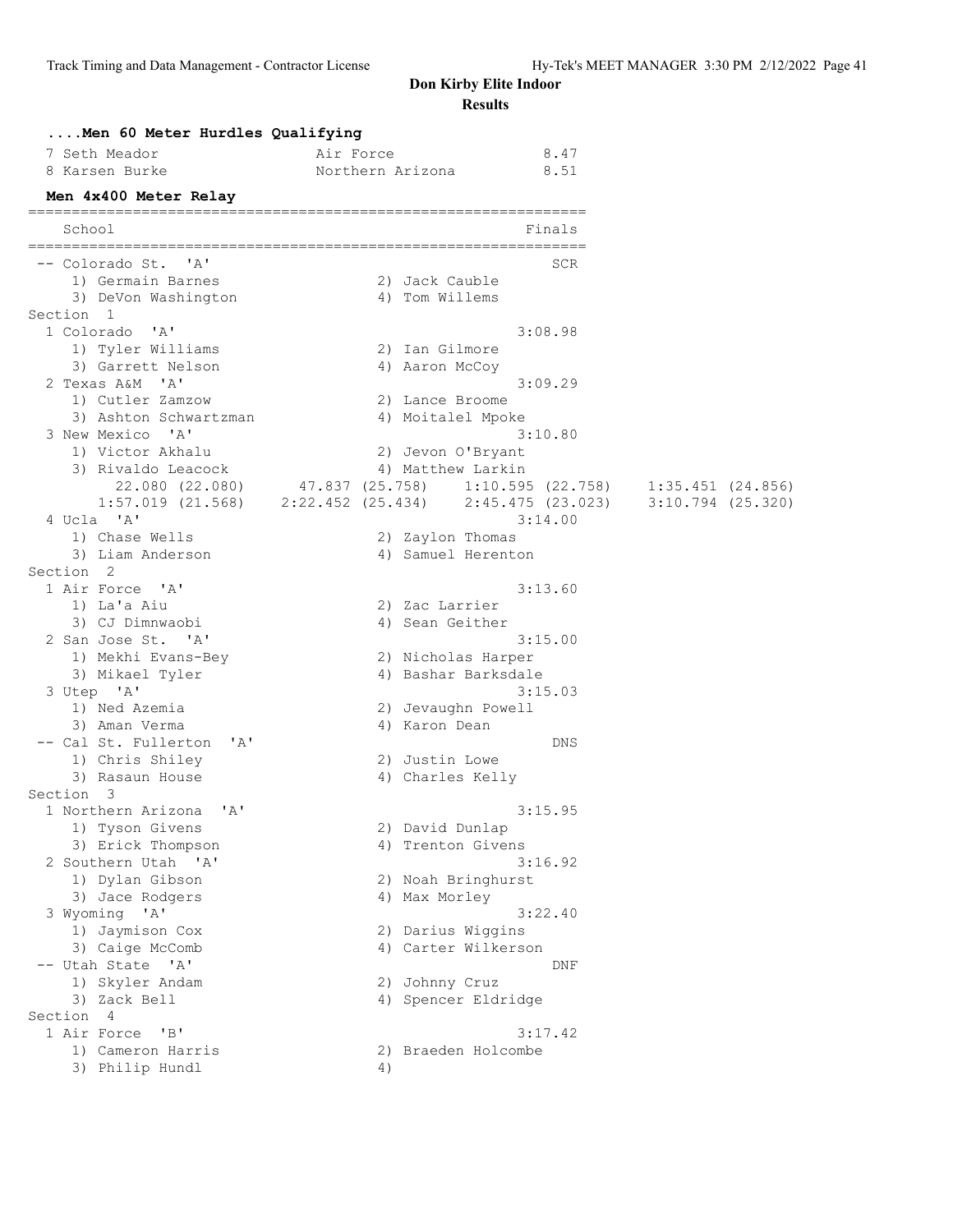#### **....Men 4x400 Meter Relay**

| 2 Sacramento St. 'A'   | 3:18.17               |
|------------------------|-----------------------|
| 1) Blaize Holland      | 2) Khalil Fowlkes     |
| 3) Devonn Johnson      | 4) Jabari Reynolds II |
| 3 Colorado Mesa 'A'    | 3:19.29               |
| 1) Dayne Ortega        | 2) Kelsey Montaque    |
| 3) Austin Reese        | 4) Elijah Williams    |
| 4 Western Colorado 'A' | 3:19.94               |
| 1) Josh Hamilton       | 2) Joseph Wilkins     |
| 3) Bryce Kizewski      | 4) Ja'Warren Smith    |
| 5 San Jose St. 'B'     | 3:31.65               |
| 1) Micah Hairston      | 2) Cecil Ebiwok       |
| Paul McCants<br>3)     | Jalen Adams<br>4)     |

#### **Men High Jump**

| Name                                                                        |        | Year School         | Finals             |  |
|-----------------------------------------------------------------------------|--------|---------------------|--------------------|--|
| Flight 1                                                                    |        |                     |                    |  |
| 1 Ben Hoffman<br>1.92 1.97 2.02 2.07 2.12 2.15 2.17<br>O O XXO XO XXO       |        | Utah State<br>P XXX | $J2.12m$ $6-11.50$ |  |
| 2 Aaron Kim<br>1.92 1.97 2.02 2.07 2.12                                     |        | Ucla                | $2.07m$ 6-09.50    |  |
| $\circ$ $\circ$<br>3 Jalan Rivers<br>1.92 1.97 2.02 2.07<br>$O$ $O$ $O$ XXX | O OXXX | Air Force           | $2.02m$ 6-07.50    |  |
| 4 Miles Grant<br>1.97 2.02                                                  |        | Sacramento St.      | $1.97m$ 6-05.50    |  |
| XO XXX<br>4 Philip Hundl<br>1.92 1.97 2.02                                  |        | Air Force           | $1.97m$ 6-05.50    |  |
| O XO XXX<br>6 Samuel Schneider<br>1.92 1.97 2.02                            |        | Wyoming             | J1.97m 6-05.50     |  |
| O XXO XXX<br>7 Ryan Blake<br>1.92 1.97                                      |        | Colorado St.        | $1.92m$ $6-03.50$  |  |
| O XXX<br>7 James Stevens<br>1.92 1.97                                       |        | Stanford            | $1.92m$ $6-03.50$  |  |
| O XXX<br>7 Wyatt Murphy<br>1.92 1.97                                        |        | Air Force           | $1.92m$ $6-03.50$  |  |
| O XXX<br>10 Hunter Brown<br>1.92 1.97                                       |        | Wyoming             | $J1.92m$ 6-03.50   |  |
| XO XXX<br>10 Pete Mead<br>1.92 1.97                                         |        | Wyoming             | J1.92m 6-03.50     |  |
| XO XXX<br>12 Sage Coventry<br>1.92 1.97<br>XXO<br>XXX                       |        | Wyoming             | $J1.92m$ 6-03.50   |  |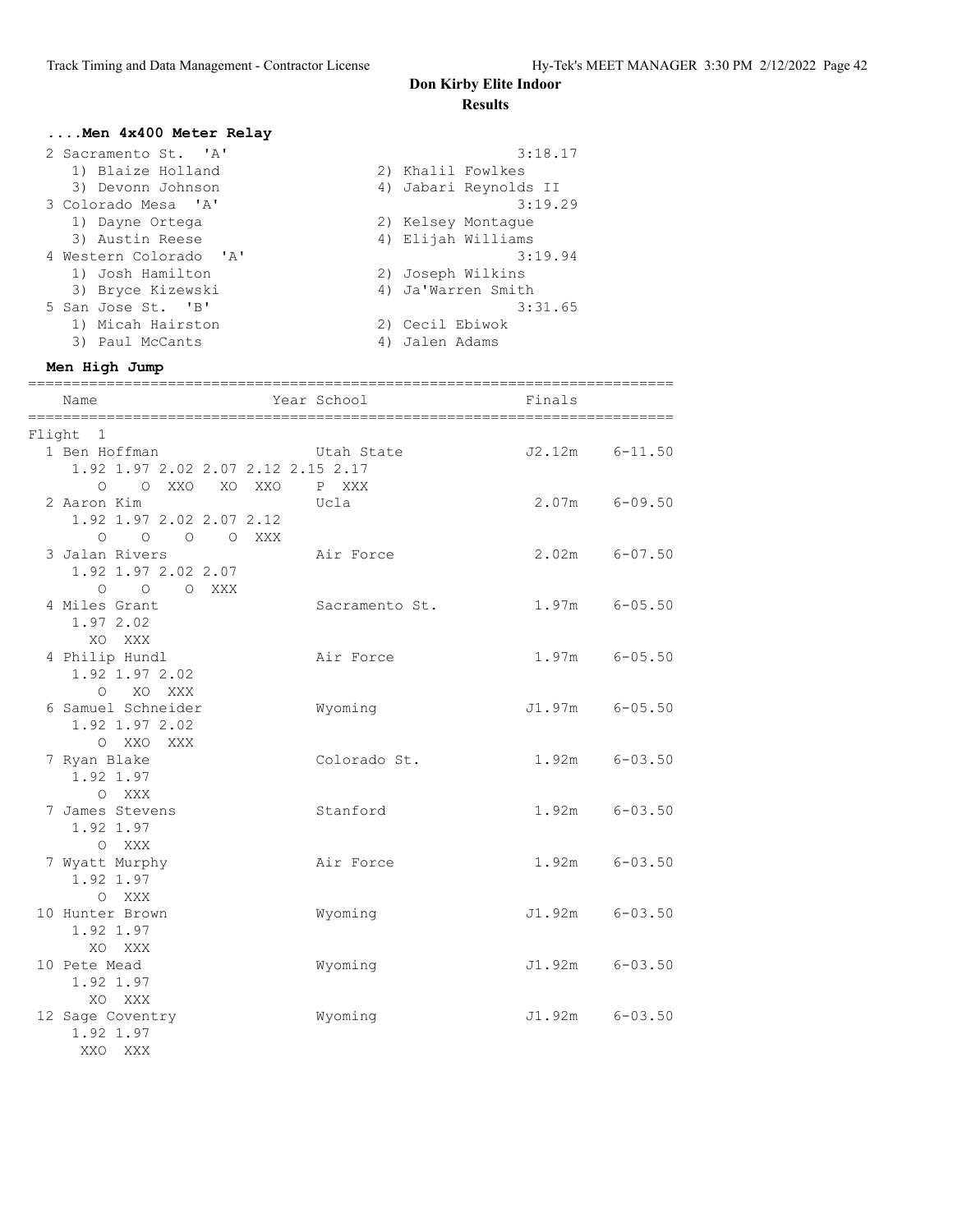| Men High Jump                                                             |                 |                    |  |
|---------------------------------------------------------------------------|-----------------|--------------------|--|
| 12 Braeden Holcombe<br>1.92 1.97<br>XXO XXX                               | Air Force       | $J1.92m$ $6-03.50$ |  |
| -- Adam Giron<br>1.92<br>XXX                                              | New Mexico      | NH                 |  |
| -- Zachary Porter<br>1.92<br>XXX                                          | Unat-New Mexico | NH                 |  |
| -- Jai Williams                                                           | California      | DNS                |  |
| Flight 2                                                                  |                 |                    |  |
| 1 Mitch Jacobson<br>2.02 2.07 2.12 2.15 2.17 2.19<br>XO XO XXO XO PPP XXX | Washington St.  | $2.15m$ $7-00.50$  |  |
| 2 Jake Lamberth<br>2.02 2.07 2.12 2.15<br>O O O XXX                       | Texas A&M       | $2.12m$ $6-11.50$  |  |
| 3 Joseph Ruddell<br>2.02 2.07 2.12 2.15<br>O XO XXX<br>$\circ$            | Idaho           | $J2.12m$ $6-11.50$ |  |
| 4 Kyle Jankans<br>2.02 2.07 2.12<br>$O$ $O$ XXX                           | San Jose St.    | $2.07m$ 6-09.50    |  |
| 4 Carter Bajoit<br>2.02 2.07 2.12<br>O O XXX                              | Texas A&M       | $2.07m$ 6-09.50    |  |
| 4 Jeremy Cody<br>2.07 2.12<br>O XXX                                       | Arizona State   | $2.07m$ 6-09.50    |  |
| 7 Joren McKeever<br>2.02 2.07 2.12<br>XO XO XXX                           | Southern Utah   | J2.07m 6-09.50     |  |
| 8 Sean Lee<br>2.02 2.07 2.12<br>O XXO XXP                                 | Ucla            | $J2.07m$ 6-09.50   |  |
| 9 Jakub Belik<br>2.02 2.07 2.12<br>XO XXO XXX                             | Utep            | J2.07m 6-09.50     |  |
| 9 Jake Hall<br>2.02 2.07 2.12<br>XO XXO XXX                               | Air Force       | J2.07m 6-09.50     |  |
| 11 Collin Schulz<br>2.02<br>XXO                                           | Air Force       | $J2.02m$ 6-07.50   |  |
| 12 Kelton Chenworth<br>1.92 1.97<br>XXO XXX                               | Utah State      | $J1.92m$ 6-03.50   |  |
| -- Emilio Rios<br>2.02<br>XXX                                             | Utep            | ΝH                 |  |
| -- Ishmel Williams                                                        | Texas A&M       | DNS                |  |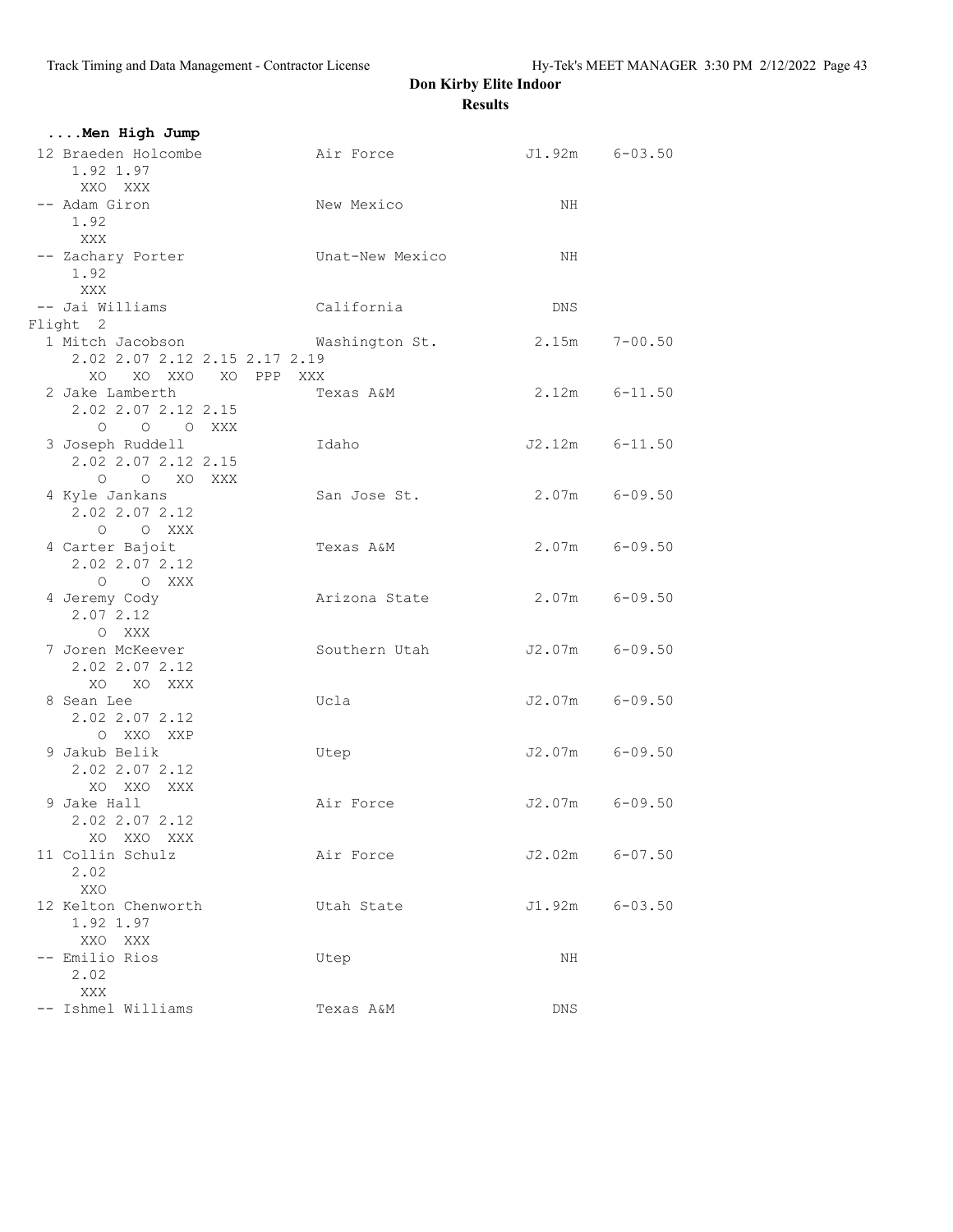#### **Men Pole Vault**

| Name                                                                 | Year School              | Finals |                     |
|----------------------------------------------------------------------|--------------------------|--------|---------------------|
| Flight 1                                                             |                          |        |                     |
| 1 Robert Postell<br>4.68 4.83 4.98 5.13                              | Air Force                | 4.98m  | $16 - 04.00$        |
| O O O XXX<br>2 Ernesto Collazo<br>4.68 4.83 4.98 5.13<br>O XO XO XXX | Cal St. Fullerton J4.98m |        | $16 - 04.00$        |
| 3 Samuel Heinrichs<br>4.68 4.83 4.98 5.13<br>O OXXOXXX               | Cal St. Fullerton J4.98m |        | $16 - 04.00$        |
| 4 Tyler Burns<br>4.68 4.83 4.98 5.13<br>XXO XXO XXO XXX              | California               | J4.98m | $16 - 04.00$        |
| 5 Kyle Yonker<br>4.53 4.68 4.83 4.98<br>O O O XXX                    | Western Colorado         | 4.83m  | $15 - 10.00$        |
| 6 Marshall Rasmussen<br>4.53 4.68 4.83<br>O XO XXX                   | Utah State               | 4.68m  | $15 - 04.25$        |
| 6 Calvin Ciganik<br>4.68 4.83<br>XO XXX                              | Air Force                |        | $4.68m$ $15-04.25$  |
| 8 Gabe Brown<br>4.53 4.68 4.83<br>O XXO XXX                          | Unattached               |        | $J4.68m$ $15-04.25$ |
| 8 Andrew Jorgenson<br>4.68 4.83<br>XXO XXX                           | Western Colorado         | J4.68m | $15 - 04.25$        |
| 10 Mason Adams<br>4.38 4.53 4.68<br>O O XXX                          | Colorado St.             | 4.53m  | $14 - 10.25$        |
| 11 Ben Charlebois<br>4.53 4.68<br>XO XXX                             | Air Force                | J4.53m | $14 - 10.25$        |
| 12 Gabriel Maille<br>4.23 4.38 4.53 4.68<br>0 0 XXO XXX              | Azpva                    | J4.53m | $14 - 10.25$        |
| 12 Becker Ell<br>4.23 4.38 4.53 4.68<br>$\Omega$<br>O XXO XXX        | Colorado Mesa            | J4.53m | $14 - 10.25$        |
| 14 Bryson Engebretsen<br>4.23 4.38 4.53<br>XO<br>O XXX               | Wyoming                  | 4.38m  | $14 - 04.50$        |
| 15 Andrew Aquilar<br>4.23 4.38<br>XO XXX                             | Cal St. Fullerton        | 4.23m  | $13 - 10.50$        |
| -- Hunter Kasprzyk<br>4.53<br>XXX                                    | Arizona State            | NH     |                     |
| -- Collin Scheuring<br>4.68<br>XXX                                   | Western Colorado         | NH     |                     |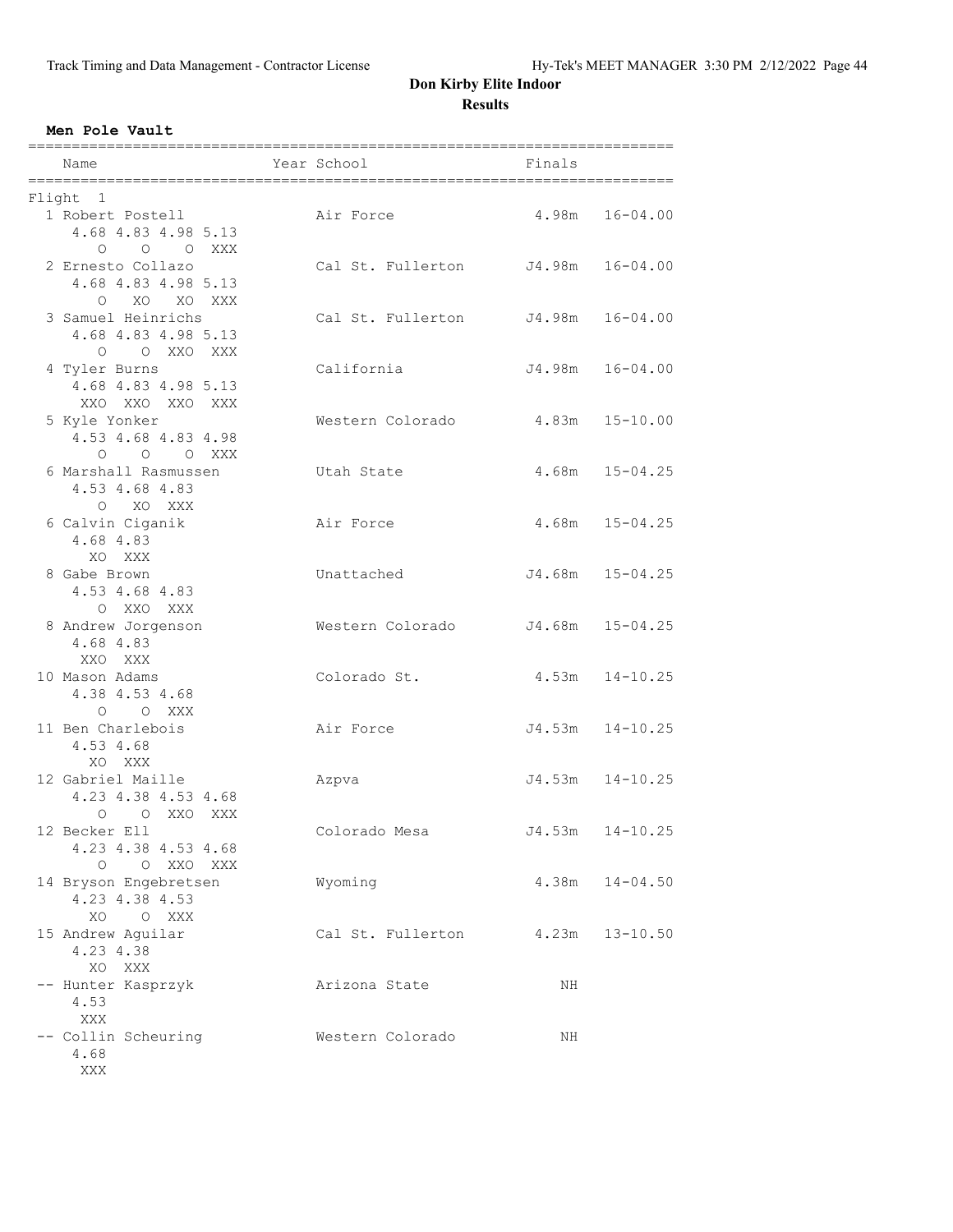| Men Pole Vault                             |       |                               |  |                                  |     |                     |
|--------------------------------------------|-------|-------------------------------|--|----------------------------------|-----|---------------------|
| -- Skyler Magula<br>4.53                   |       |                               |  | California                       | ΝH  |                     |
| XXX<br>4.23                                |       |                               |  | -- Garrett Searls Colorado Mesa  | NH  |                     |
| XXX<br>-- Austin Cox                       |       |                               |  | Arizona State                    | DNS |                     |
| Flight 2                                   |       |                               |  |                                  |     |                     |
| 1 Tray Oates                               |       |                               |  | Azpva                            |     | $5.73m$ $18-09.50$  |
|                                            |       | 5.38 5.48 5.58 5.68 5.73 5.81 |  |                                  |     |                     |
|                                            |       | O PPP 0 0 0 XXX               |  |                                  |     |                     |
| 2 Audie Wyatt                              |       |                               |  | Unattached                       |     | $5.68m$ $18-07.50$  |
|                                            |       | 5.38 5.48 5.58 5.68 5.73      |  |                                  |     |                     |
|                                            |       | O XXO XXO O XXX               |  |                                  |     |                     |
| 3 Jorge Luna                               |       |                               |  | Risen Performance 5.58m 18-03.75 |     |                     |
|                                            |       | 5.13 5.28 5.38 5.48 5.58 5.68 |  |                                  |     |                     |
|                                            |       | O O O XXO XXO XXX             |  |                                  |     |                     |
| 4 Max Manson                               |       |                               |  | Stanford                         |     | 5.38m 17-07.75      |
|                                            |       | 4.98 5.13 5.28 5.38 5.48      |  |                                  |     |                     |
|                                            |       | O XO O XO XXX                 |  |                                  |     |                     |
| 5 Garrett Starkey                          |       |                               |  | Azpva                            |     | 5.28m 17-03.75      |
| 5.13 5.28 5.38                             |       |                               |  |                                  |     |                     |
|                                            |       | O O XXX                       |  |                                  |     |                     |
| 6 Jacob Englar                             |       |                               |  | Washington St.                   |     | J5.28m 17-03.75     |
|                                            |       | 4.98 5.13 5.28 5.38           |  |                                  |     |                     |
|                                            |       | O O XXO XXX                   |  |                                  |     |                     |
| 7 Garrett Brown                            |       |                               |  | Stanford                         |     | $5.13m$ $16-10.00$  |
|                                            |       | 4.83 4.98 5.13 5.28           |  |                                  |     |                     |
|                                            |       | O O O XXX                     |  |                                  |     |                     |
| 7 Nathan Filipek                           |       |                               |  | Unattached                       |     | $5.13m$ $16-10.00$  |
| 4.98 5.13 5.28                             |       |                               |  |                                  |     |                     |
|                                            |       | O O XXX                       |  |                                  |     |                     |
| 9 Zach Davis                               |       |                               |  | Texas A&M                        |     | J5.13m  16-10.00    |
| 4.98 5.13 5.28                             |       |                               |  |                                  |     |                     |
|                                            |       | O XO XXX                      |  |                                  |     | J5.13m  16-10.00    |
| 10 Michael Chadwick<br>4.83 4.98 5.13 5.28 |       |                               |  | Arizona State                    |     |                     |
|                                            |       | O XO XO XXX                   |  |                                  |     |                     |
| 11 Connor Gregston                         |       |                               |  | Texas A&M                        |     | $J5.13m$ $16-10.00$ |
|                                            |       | 4.83 4.98 5.13 5.28           |  |                                  |     |                     |
|                                            |       | O OXXOXXX                     |  |                                  |     |                     |
| 12 Tate Curran                             |       |                               |  | Ucla                             |     | $J5.13m$ $16-10.00$ |
|                                            |       | 4.83 4.98 5.13 5.28           |  |                                  |     |                     |
|                                            |       | O XXO XXO XXX                 |  |                                  |     |                     |
| 13 Tim Ellis                               |       |                               |  | Western Colorado                 |     | J4.98m 16-04.00     |
| 4.83 4.98 5.13                             |       |                               |  |                                  |     |                     |
|                                            |       | O XXO XXX                     |  |                                  |     |                     |
| 14 Caiden Macktinger                       |       |                               |  | Air Force                        |     | J4.98m  16-04.00    |
| 4.83 4.98 5.13                             |       |                               |  |                                  |     |                     |
| XXO XXO XXX                                |       |                               |  |                                  |     |                     |
| 15 Daniel Palacio                          |       |                               |  | Cal St. Fullerton 4.83m 15-10.00 |     |                     |
| 4.83 4.98                                  |       |                               |  |                                  |     |                     |
|                                            | O XXX |                               |  |                                  |     |                     |
| 15 Ethan Gardner                           |       |                               |  | Air Force                        |     | $4.83m$ $15-10.00$  |
| 4.83 4.98                                  |       |                               |  |                                  |     |                     |
|                                            | O XXX |                               |  |                                  |     |                     |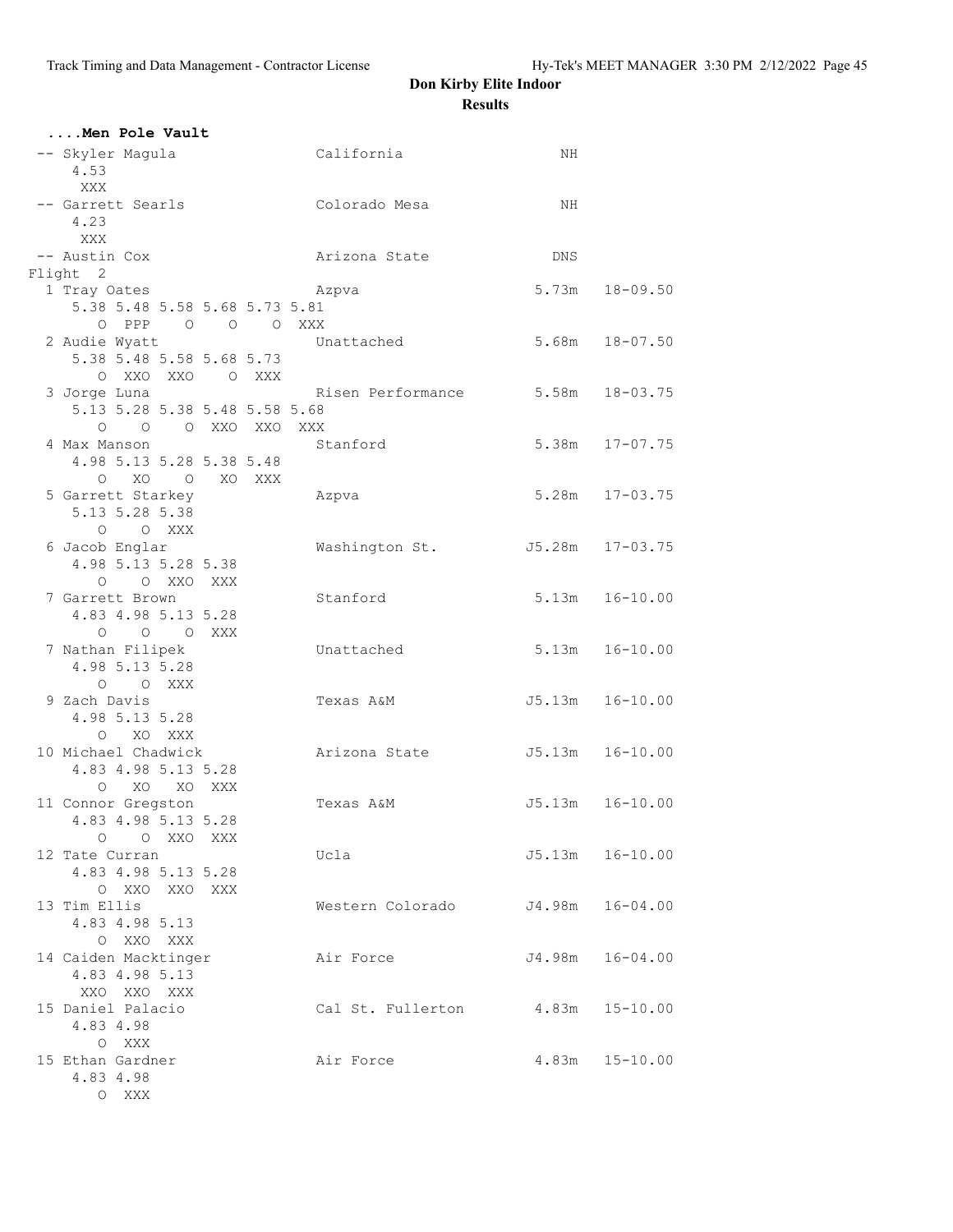|                                                                                             | results           |                    |                    |
|---------------------------------------------------------------------------------------------|-------------------|--------------------|--------------------|
| Men Pole Vault                                                                              |                   |                    |                    |
| 17 Michael Schmuhl<br>4.83 4.98<br>XO XXX                                                   | Texas A&M         |                    | J4.83m 15-10.00    |
| -- Caleb Murdock<br>4.83<br>XXX                                                             | Texas A&M         | NH                 |                    |
| -- Eldridge Harris<br>4.98<br>XXX                                                           | Colorado St.      | NH                 |                    |
| -- Kyle Brown<br>4.83<br>XXX                                                                | Ucla              | NH                 |                    |
| -- Ryan Brown<br>4.83<br><b>XXX</b>                                                         | Air Force         | NH                 |                    |
| -- Nathan Hiett                                                                             | Azpva             | DNS                |                    |
| -- Victor Castillero                                                                        | Unattached        | DNS                |                    |
| Men Long Jump                                                                               |                   |                    |                    |
| Name                                                                                        | Year School       | Finals             |                    |
| Flight 1                                                                                    |                   |                    |                    |
| 1 Camwrin Harris<br>6.50m 6.79m 6.93m                                                       | Adams State       |                    | $6.93m$ $22-09.00$ |
| 2 Josh Hartvigsen<br>6.87m 6.73m 6.77m                                                      | Utah State        |                    | $6.87m$ $22-06.50$ |
| 3 Mason Mitchell<br>$6.70m$ $6.83m$ $6.84m$                                                 | Sacramento St.    |                    | 6.84m 22-05.25     |
| 4 Allam Bushara<br>FOUL FOUL 6.84m                                                          | Colorado St.      |                    | J6.84m 22-05.25    |
| 5 Sage Coventry<br>6.76m FOUL 6.62m                                                         | Wyoming           |                    | $6.76m$ $22-02.25$ |
| 6 Tucker Myers<br>6.49m 6.48m 6.61m                                                         | Colorado St.      |                    | $6.61m$ $21-08.25$ |
| 7 Sirr Butler<br>6.51m FOUL 6.47m                                                           | Northern Arizona  | $6.51m$ $21-04.25$ |                    |
| 8 Zachary Porter<br>6.48m 6.36m 6.30m                                                       | Unat-New Mexico   | 6.48m 21-03.25     |                    |
| 9 Jaren Johnson<br>FOUL FOUL 6.42m                                                          | Sacramento St.    |                    | $6.42m$ $21-00.75$ |
| 10 Kamal-Craig Golaube<br>6.39m 6.40m 6.38m                                                 | Colorado St.      | 6.40m              | $21 - 00.00$       |
| 11 Eric Lundgren<br>6.40m ND ND                                                             | Colorado St.      | J6.40m             | $21 - 00.00$       |
| -- Bryson Engebretsen<br>ND ND ND                                                           | Wyoming           | ND.                |                    |
| -- Andrew Aguilar                                                                           | Cal St. Fullerton | DNS                |                    |
| Flight 2<br>1 Travon Stevens-Long                                                           | Air Force         | 7.30m              | $23 - 11.50$       |
| 6.97m 6.92m 7.06m 7.30m 7.20m FOUL<br>2 Malcolm Wesley<br>6.98m 7.27m FOUL 7.15m FOUL 7.12m | Western Colorado  | 7.27m              | $23 - 10.25$       |
| 3 Jack Normand<br>FOUL FOUL 7.05m                                                           | Northern Arizona  | 7.05m              | $23 - 01.75$       |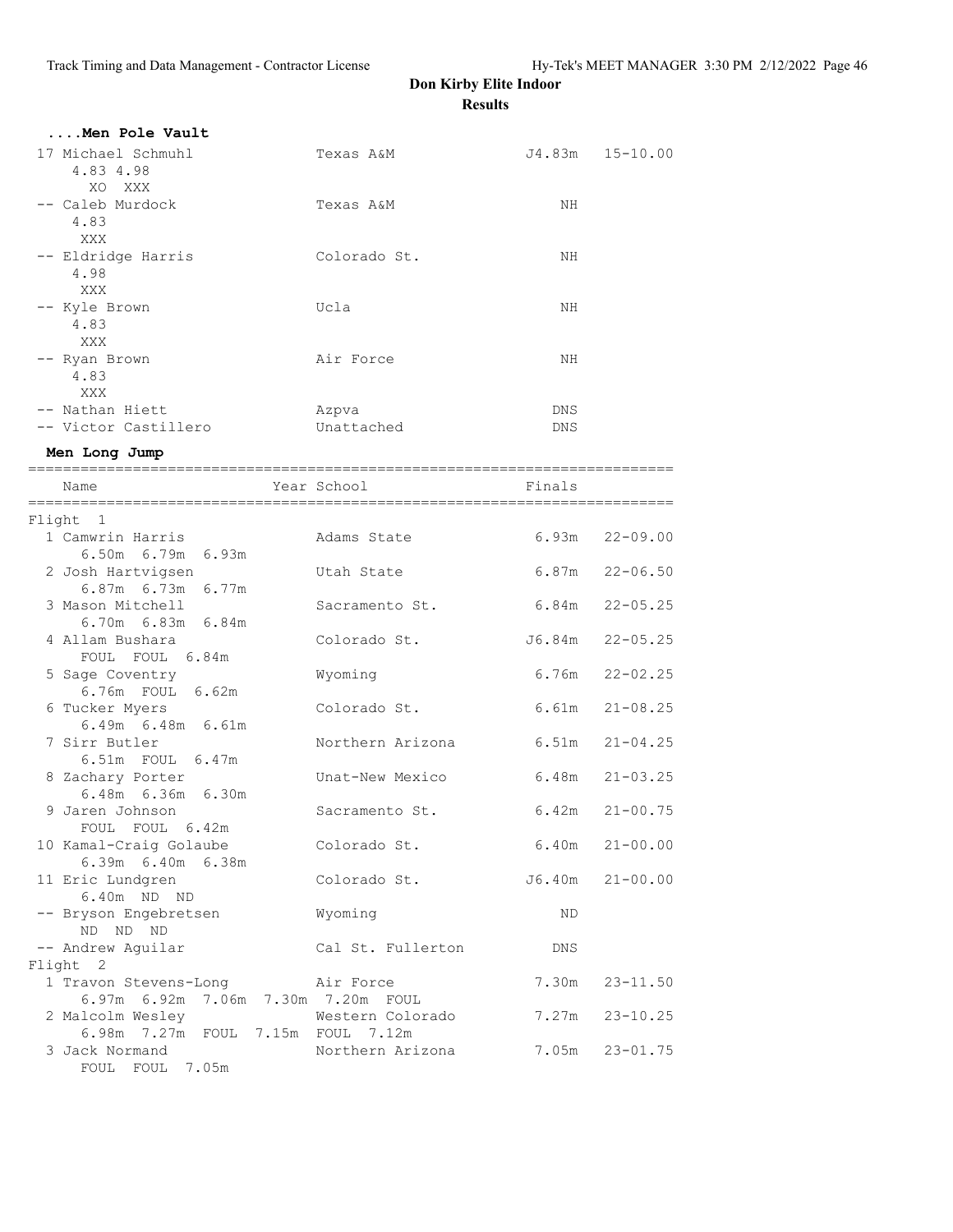| Men Long Jump                                      |                   |                    |                     |
|----------------------------------------------------|-------------------|--------------------|---------------------|
| 4 Jalen Cadet                                      | Utep              |                    | $6.97m$ $22-10.50$  |
| 6.59m 6.80m 6.97m                                  |                   |                    |                     |
| 5 John Colizzi                                     | Air Force         |                    | $6.88m$ $22-07.00$  |
| 6.88m  6.67m  FOUL<br>6 Braeden Holcombe           | Air Force         |                    | $J6.87m$ $22-06.50$ |
| 6.87m 6.71m 6.61m                                  |                   |                    |                     |
| 7 Cory Taylor                                      | Colorado St.      | $6.86m$ 22-06.25   |                     |
| 6.84m 6.86m 6.68m                                  |                   |                    |                     |
| 8 Isa Bynum                                        | Colorado St.      |                    | $6.81m$ $22-04.25$  |
| 6.73m 6.81m 6.48m<br>9 LaShawn Taylor              | Air Force         |                    | $6.75m$ $22-01.75$  |
| 6.66m 6.75m 6.71m                                  |                   |                    |                     |
| 10 Cameron Harris                                  | Air Force         |                    | $6.73m$ $22-01.00$  |
| 6.68m 6.73m 6.33m                                  |                   |                    |                     |
| 11 Darryl Thomas                                   | New Mexico        |                    | $6.72m$ $22-00.75$  |
| 6.72m FOUL FOUL                                    |                   |                    |                     |
| 12 Wyatt Murphy<br>FOUL 6.71m 6.41m                | Air Force         |                    | $6.71m$ $22-00.25$  |
| 13 Skyler Andam                                    | Utah State        |                    | $6.66m$ $21-10.25$  |
| 6.66m 6.59m FOUL                                   |                   |                    |                     |
| 14 Sean Ayale                                      | Cal St. Fullerton | 6.38m              | $20 - 11.25$        |
| FOUL 6.38m FOUL                                    |                   |                    |                     |
| Flight 3                                           |                   |                    |                     |
| 1 Dhanushka Sandaruwan Munattached                 |                   |                    | $7.58m$ $24-10.50$  |
| 7.50m FOUL 7.58m FOUL PASS FOUL<br>2 Zach Nunis    | Idaho             |                    | $7.51m$ $24-07.75$  |
| 7.39m FOUL FOUL 7.51m FOUL FOUL                    |                   |                    |                     |
| 3 Mason Mangum                                     | California        |                    | $7.45m$ $24-05.50$  |
| FOUL 7.30m FOUL FOUL 7.45m 7.43m                   |                   |                    |                     |
| 4 Allan Hunter                                     | Stanford          |                    | $7.44m$ $24-05.00$  |
| 6.61m 7.22m 7.09m 7.27m 7.30m 7.44m                |                   |                    |                     |
| 5 Mitchell Effing Morthern Arizona                 |                   | 7.37m              | $24 - 02.25$        |
| 7.29m FOUL 7.37m 7.15m FOUL 7.36m<br>6 Dylan James | Arizona State     | 7.36m              | $24 - 01.75$        |
| 6.98m 7.12m 7.29m FOUL 7.36m 7.34m                 |                   |                    |                     |
| 7 Justin Thompson                                  | Colorado Mesa     |                    | 7.24m 23-09.00      |
| 6.98m FOUL 7.24m FOUL 6.90m FOUL                   |                   |                    |                     |
| 8 Frankie Young III                                | Indiana State     |                    | $J6.97m$ $22-10.50$ |
| FOUL FOUL 6.97m                                    |                   |                    |                     |
| 9 Hunter Brown<br>6.84m FOUL 6.94m                 | Wyoming           | $6.94m$ $22-09.25$ |                     |
| 10 Shomari Rogers-Walton                           | Indiana State     |                    | $6.83m$ $22-05.00$  |
| 6.55m FOUL 6.83m                                   |                   |                    |                     |
| 11 Kareem Mersal                                   | Wyoming           |                    | $6.78m$ $22-03.00$  |
| FOUL FOUL 6.78m                                    |                   |                    |                     |
| -- Kamau Carlisle                                  | California        | DNS                |                     |
| -- Jeff Henderson                                  | Unattached        | DNS                |                     |
| Men Triple Jump                                    |                   |                    |                     |
| Name                                               | Year School       | Finals             |                     |
|                                                    |                   |                    |                     |
| Flight 1                                           |                   |                    |                     |
| 1 Sirr Butler                                      | Northern Arizona  | 14.45m             | $47 - 05.00$        |

ND 14.22m 14.45m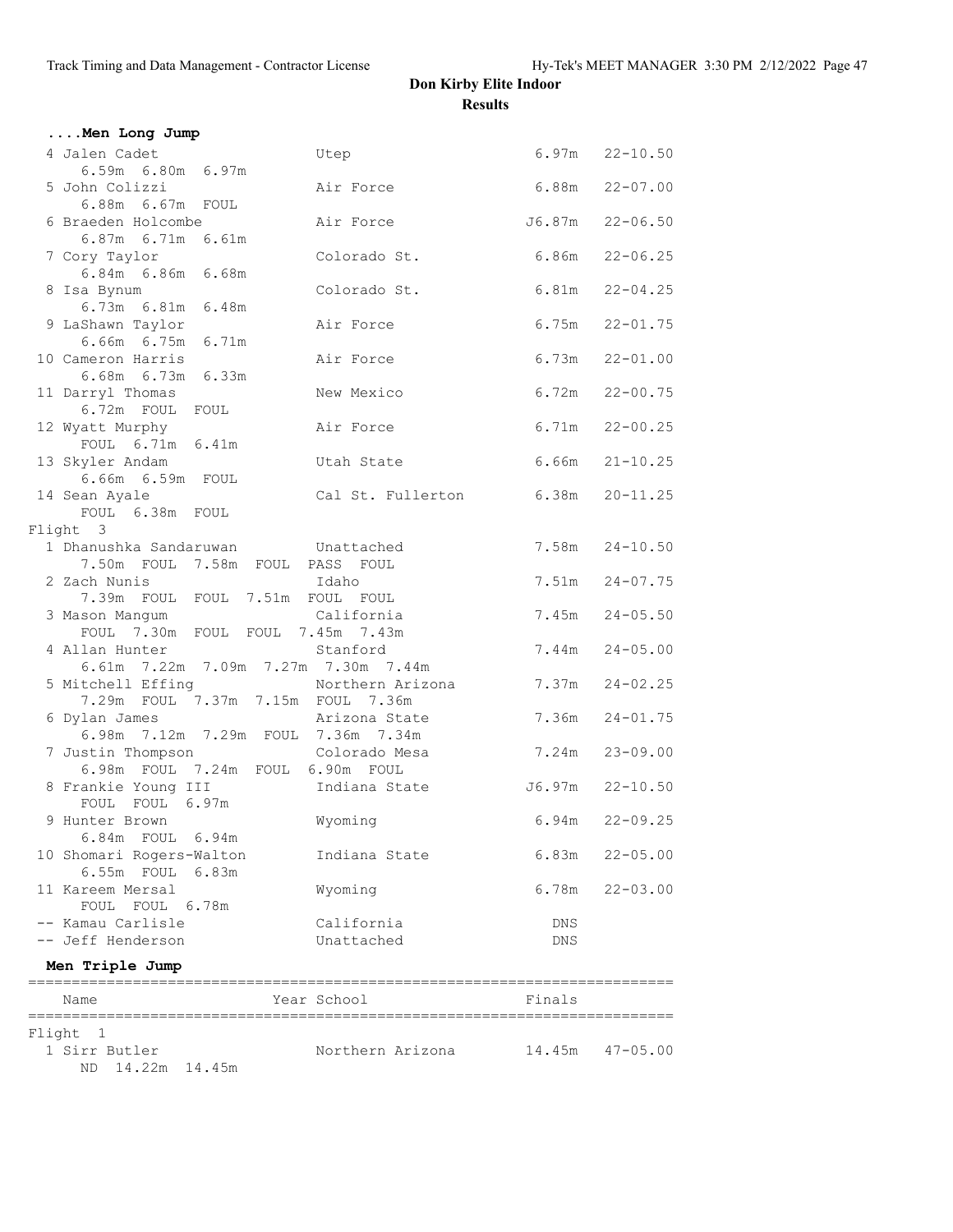| Men Triple Jump                                        |                                  |                  |                     |
|--------------------------------------------------------|----------------------------------|------------------|---------------------|
| 2 Jefferson Danso                                      | Wyoming                          |                  | $14.44m$ $47-04.50$ |
| 14.44m FOUL FOUL                                       |                                  |                  |                     |
| 3 Ismael Dembele                                       | Western Colorado 14.39m 47-02.50 |                  |                     |
| 14.33m ND 14.39m                                       |                                  |                  |                     |
| 4 Kaliff Guevara                                       | Wyoming                          | 14.25m  46-09.00 |                     |
| FOUL 14.03m 14.25m                                     |                                  |                  |                     |
| -- Ryan Blake                                          | Colorado St.                     | FOUL             |                     |
| FOUL FOUL FOUL                                         |                                  |                  |                     |
| -- Tucker Myers<br>FOUL ND ND                          | Colorado St.                     | FOUL             |                     |
| -- Zace Buckhold                                       | Colorado Mesa                    | FOUL             |                     |
| FOUL ND ND                                             |                                  |                  |                     |
| -- Jaren Johnson                                       | Sacramento St.                   | FOUL             |                     |
| FOUL FOUL ND                                           |                                  |                  |                     |
| -- John Gibbs                                          | Sacramento St.                   | FOUL             |                     |
| FOUL ND ND                                             |                                  |                  |                     |
| -- Sean Ayale                                          | Cal St. Fullerton                | FOUL             |                     |
| FOUL FOUL ND                                           |                                  |                  |                     |
| -- Camwrin Harris                                      | Adams State                      | FOUL             |                     |
| FOUL ND ND                                             |                                  |                  |                     |
| -- Hunter Brown                                        | Wyoming                          | <b>DNS</b>       |                     |
| Flight 2                                               |                                  |                  |                     |
|                                                        |                                  | 15.95m           | $52 - 04.00$        |
| FOUL 15.65m 15.38m 15.58m 15.95m 15.77m                | Arizona State                    |                  | $51 - 09.00$        |
| 2 Dylan James<br>15.48m FOUL 15.12m FOUL 15.01m 15.77m |                                  | 15.77m           |                     |
| 3 Aidan Quinn                                          | New Mexico                       | 15.58m           | $51 - 01.50$        |
| ND 14.97m 15.46m FOUL 15.58m FOUL                      |                                  |                  |                     |
| 4 Allam Bushara (Colorado St.                          |                                  | 15.55m           | $51 - 00.25$        |
| FOUL 14.18m 14.90m 15.26m 15.55m 15.45m                |                                  |                  |                     |
| 5 Zach Nunis                                           | Idaho                            | 15.37m           | $50 - 05.25$        |
| FOUL 14.40m 14.55m 14.63m 15.37m 15.26m                |                                  |                  |                     |
| 6 Mitchell Effing                                      | Northern Arizona                 | 15.32m           | $50 - 03.25$        |
| 15.01m  15.16m  15.28m  FOUL  15.32m  FOUL             |                                  |                  |                     |
| 7 Kevin Yang                                           | Stanford                         | 14.64m           | $48 - 00.50$        |
| FOUL 14.64m 14.30m FOUL FOUL 14.49m                    |                                  |                  |                     |
| 8 Spencer Purnell                                      | Colorado Mesa                    |                  | 14.60m  47-11.00    |
| 14.12m FOUL 14.60m 14.37m FOUL 14.55m                  |                                  |                  |                     |
| 9 Jack Normand                                         | Northern Arizona 14.52m 47-07.75 |                  |                     |
| 14.52m FOUL FOUL 14.18m FOUL FOUL<br>10 Isaiah Shaw    | California                       | 14.34m           | $47 - 00.75$        |
| 14.34m FOUL 14.17m                                     |                                  |                  |                     |
| 11 LaShawn Taylor                                      | Air Force                        | 14.23m           | $46 - 08.25$        |
| ND 14.09m 14.23m                                       |                                  |                  |                     |
| 12 Isa Bynum                                           | Colorado St.                     | 14.06m           | $46 - 01.50$        |
| 14.02m  14.06m  FOUL                                   |                                  |                  |                     |
| -- Gunner Rigsby                                       | Colorado Mesa                    | FOUL             |                     |
| FOUL FOUL FOUL                                         |                                  |                  |                     |
| -- John Colizzi                                        | Air Force                        | FOUL             |                     |
| FOUL FOUL FOUL                                         |                                  |                  |                     |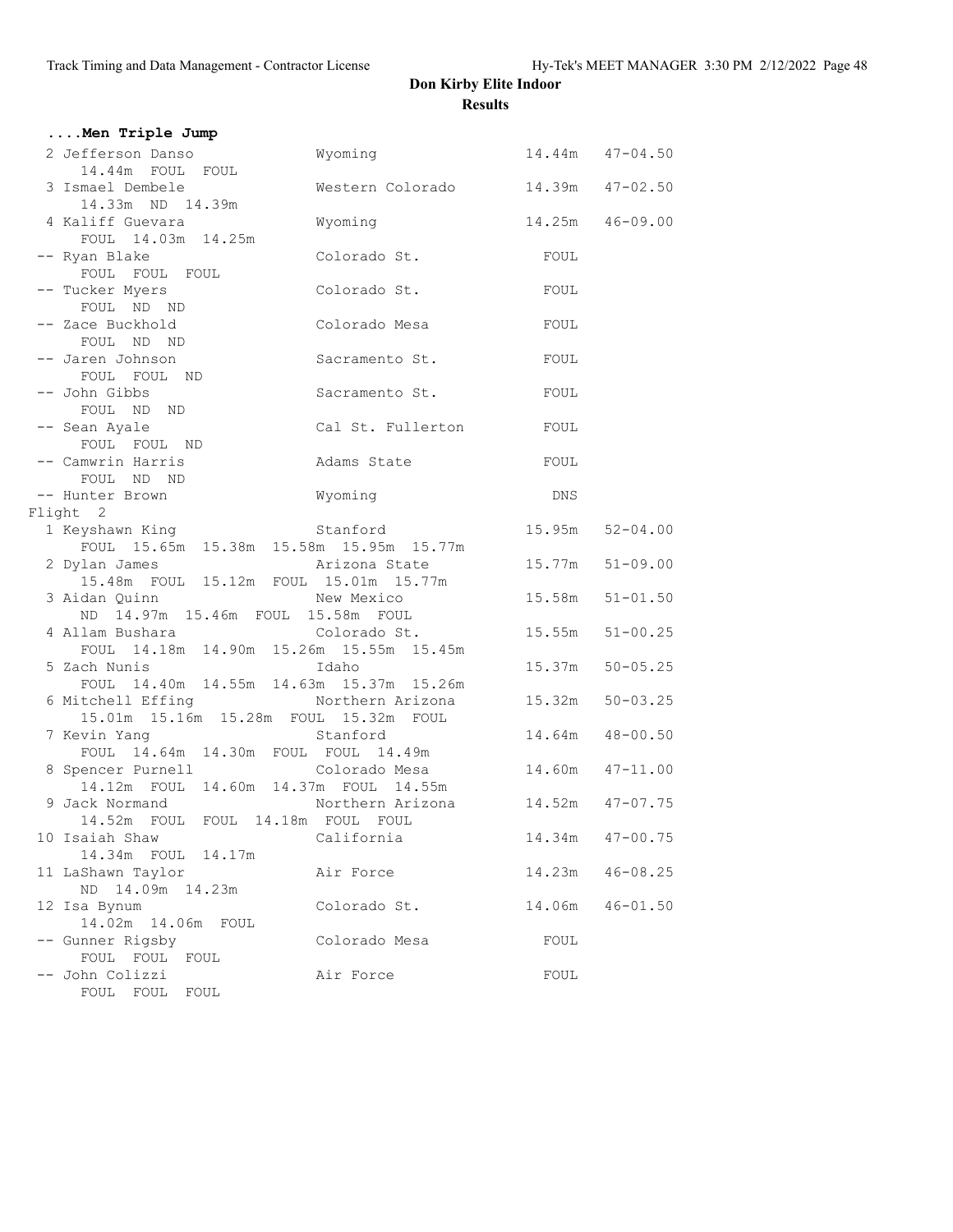#### **Men Shot Put**

| Name                                        | Year School                    | Finals            |                     |
|---------------------------------------------|--------------------------------|-------------------|---------------------|
| Flight 1                                    |                                |                   |                     |
| 1 John Hochanadel<br>15.02m  16.30m  FOUL   | Adams State                    |                   | 16.30m 53-05.75     |
| 2 Rudy Tapia<br>15.89m FOUL 15.54m          | Northern Arizona               | 15.89m            | $52 - 01.75$        |
| 3 James Hochanadel<br>14.47m 15.05m ND      | Adams State                    | 15.05m            | $49 - 04.50$        |
| 4 Adam Leiva<br>FOUL 14.83m 14.95m          | Cal St. Fullerton              | 14.95m            | $49 - 00.75$        |
| 5 Misael Ortiz<br>14.55m FOUL<br>14.89m     | Utep                           | 14.89m            | $48 - 10.25$        |
| 6 Garin Gross<br>14.77m FOUL 14.61m         | Stanford                       | 14.77m            | $48 - 05.50$        |
| 7 Hunter Morganson<br>14.73m FOUL ND        | Southern Utah                  | 14.73m            | $48 - 04.00$        |
| 8 Nate Franz<br>14.60m FOUL FOUL            | Utah State                     | 14.60m            | $47 - 11.00$        |
| 9 Joshua Tan<br>14.41m ND<br>ND.            | Cal St. Fullerton              | 14 <b>.</b> 41m   | $47 - 03.50$        |
| 10 Jace Pittman<br>14.01m  14.26m  14.19m   | Air Force                      | 14.26m            | $46 - 09.50$        |
| 11 Dillon Petty<br>13.67m ND ND             | Southern Utah                  | 13.67m            | $44 - 10.25$        |
| 12 Dominick Vasquez<br>13.25m FOUL FOUL     | Southern Utah                  | 13.25m            | $43 - 05.75$        |
| -- Karter Evans<br>-- Camillo Dunninger     | Western Colorado<br>New Mexico | DNS<br><b>DNS</b> |                     |
| Flight 2                                    |                                |                   |                     |
| 1 Justin Wirtz<br>FOUL FOUL 16.58m          | California                     |                   | $16.58m$ $54-04.75$ |
| 2 Jackson Morris<br>16.41m 15.69m 16.25m    | Colorado St.                   | 16.41m            | $53 - 10.25$        |
| 3 Will Broadus<br>14.58m FOUL 15.90m        | Air Force                      | 15.90m            | $52 - 02.00$        |
| 4 Aidan Elbettar<br>FOUL 15.77m 15.75m      | Ucla                           | 15.77m            | $51 - 09.00$        |
| 5 Jake Tucker<br>15.31m 15.02m 15.16m       | Northern Arizona               | 15.31m            | $50 - 02.75$        |
| 6 Eric Lundgren<br>15.23m FOUL<br>14.97m    | Colorado St.                   | 15.23m            | $49 - 11.75$        |
| 7 George Harris<br>14.97m FOUL FOUL         | Sacramento St.                 | 14.97m            | $49 - 01.50$        |
| 8 Brandon Ovington<br>14.63m  14.96m  FOUL  | Utah State                     | 14.96m            | $49 - 01.00$        |
| 9 Patrick Thompson<br>14.25m FOUL<br>14.42m | Utah State                     | 14.42m            | $47 - 03.75$        |
| 10 Jaret Prete<br>FOUL 14.41m<br>FOUL       | Air Force                      | 14.41m            | $47 - 03.50$        |
| -- Hayden Bullock<br>FOUL FOUL FOUL         | Air Force                      | FOUL              |                     |
| -- Aleks Hristov<br>FOUL FOUL<br>FOUL       | Utep                           | FOUL              |                     |
| -- Sawyer Howard<br>FOUL FOUL<br>FOUL       | Sacramento St.                 | FOUL              |                     |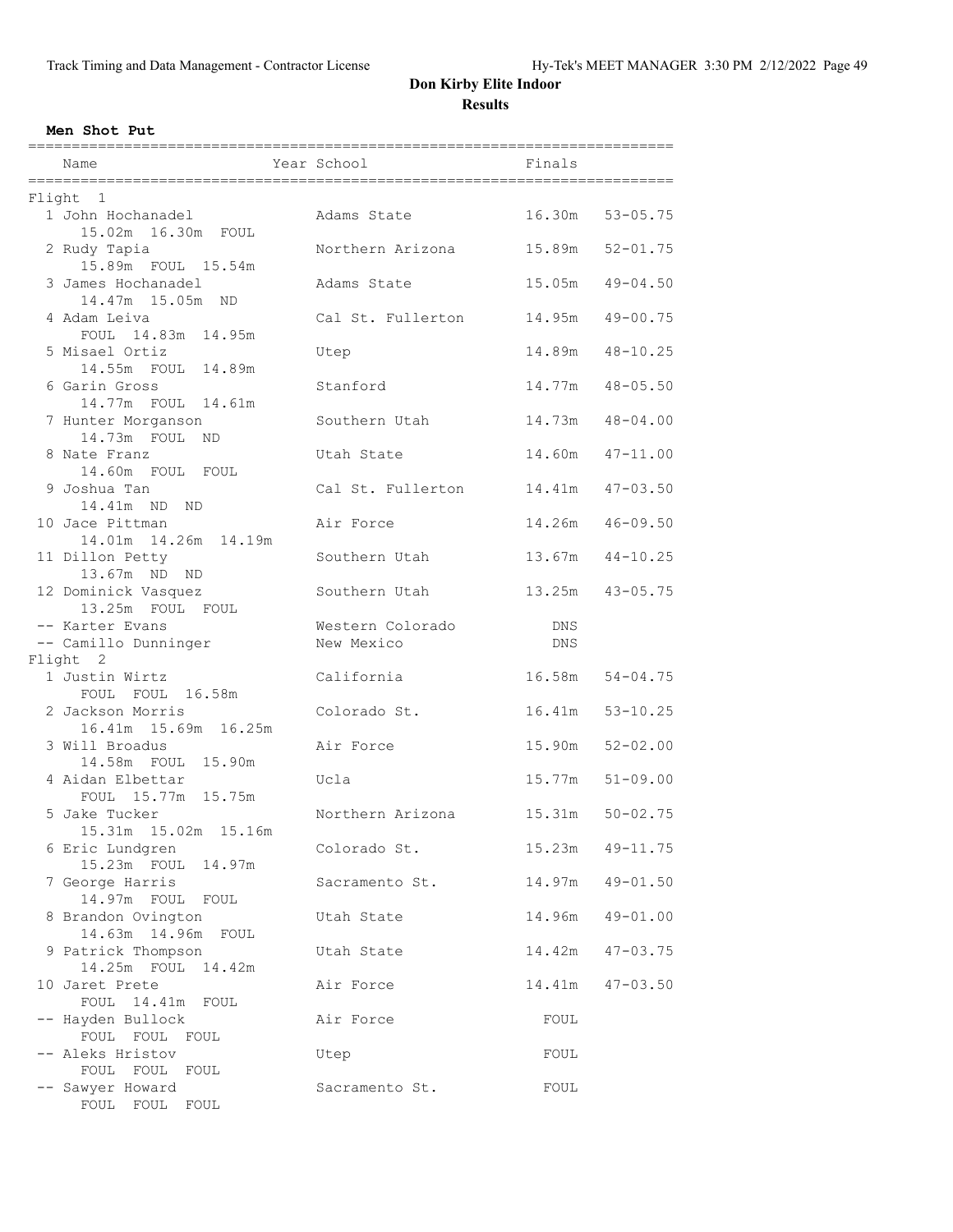| Men Shot Put                                    |                                                |             |                  |
|-------------------------------------------------|------------------------------------------------|-------------|------------------|
| -- Gerrit Tamminga Mair Force<br>FOUL FOUL FOUL |                                                | FOUL        |                  |
| Flight 3                                        |                                                |             |                  |
| 1 Turner Washington Marizona State              |                                                |             | 20.69m 67-10.75  |
| 18.75m  20.29m  FOUL  20.69m  20.28m  FOUL      |                                                |             |                  |
| 2 Bryce Foster                                  | Texas A&M                                      |             | 18.43m 60-05.75  |
|                                                 | 17.24m  17.65m  18.18m  FOUL  18.11m  18.43m   |             |                  |
| 3 Sam Liokumovich Stanford                      |                                                | 18.20m      | $59 - 08.50$     |
|                                                 | 17.10m  16.70m  17.46m  17.48m  18.20m  17.26m |             |                  |
| 4 Ian Schulz                                    | Arizona State                                  |             | 18.12m  59-05.50 |
|                                                 | 17.65m FOUL 17.64m 17.78m 17.22m 18.12m        |             |                  |
| 5 Grady Leonard                                 | Idaho                                          | 18.11m      | $59 - 05.00$     |
|                                                 | 16.89m FOUL 17.10m 18.11m 17.37m 17.69m        |             |                  |
|                                                 |                                                | 18.04m      | $59 - 02.25$     |
| FOUL FOUL 16.99m FOUL FOUL 18.04m               |                                                |             |                  |
| 7 Mariano Kis <b>Bandary Colorado St.</b>       |                                                |             | 17.31m  56-09.50 |
| 17.31m FOUL 16.44m FOUL FOUL FOUL               |                                                |             |                  |
|                                                 | 8 Ralford Mullings The Arizona State           | 17.26m      | $56 - 07.50$     |
|                                                 | 16.87m  17.26m  FOUL  16.81m  16.77m  16.74m   |             |                  |
|                                                 | 9 Jake Arnold Morthern Arizona                 |             | 17.18m 56-04.50  |
| 17.18m FOUL 17.02m FOUL 16.71m FOUL             |                                                |             |                  |
| 10 Gavin Beierle                                | Utah State                                     |             | 16.74m 54-11.25  |
| FOUL FOUL 16.74m                                |                                                |             |                  |
| 11 Sam Dirkes                                   | Adams State                                    | 16.71m      | $54 - 10.00$     |
| 16.71m FOUL 15.87m                              |                                                |             |                  |
| 12 Hayden Riley                                 | Colorado Mesa                                  |             | 16.16m 53-00.25  |
| FOUL 16.16m FOUL                                |                                                |             |                  |
| 13 Dayne Gordien                                | Ucla                                           |             | 15.83m 51-11.25  |
| 15.64m FOUL 15.83m                              |                                                |             |                  |
| -- Parker Bays                                  | Northern Arizona                               | <b>EOUL</b> |                  |
| FOUL FOUL FOUL                                  |                                                |             |                  |

#### **Men Weight Throw**

| Name                                                     | Year School       | Finals           |              |
|----------------------------------------------------------|-------------------|------------------|--------------|
| Flight 1                                                 |                   |                  |              |
| 1 Joshua Tan                                             | Cal St. Fullerton | 16.48m 54-01.00  |              |
| FOUL 16.48m FOUL<br>2 Nate Franz<br>14.65m 15.39m 16.43m | Utah State        | 16.43m 53-11.00  |              |
| 3 Gerrit Tamminga<br>FOUL 15.92m FOUL                    | Air Force         | 15.92m           | $52 - 02.75$ |
| 4 Dominick Vasquez<br>15.74m FOUL 15.05m                 | Southern Utah     | 15.74m           | $51 - 07.75$ |
| 5 Jameson Moore<br>14.69m 15.06m FOUL                    | Colorado Mesa     | 15.06m 49-05.00  |              |
| 6 Jordan Larson<br>14.87m FOUL FOUL                      | Adams State       | 14.87m 48-09.50  |              |
| 7 James Wright<br>14.83m FOUL FOUL                       | Stanford          | 14.83m  48-08.00 |              |
| 8 Patrick Thompson<br>14.33m FOUL FOUL                   | Utah State        | 14.33m 47-00.25  |              |
| 9 Adam Leiva<br>11.93m FOUL FOUL                         | Cal St. Fullerton | 11.93m 39-01.75  |              |
| -- Tyler Nelson                                          | Western Colorado  | <b>DNS</b>       |              |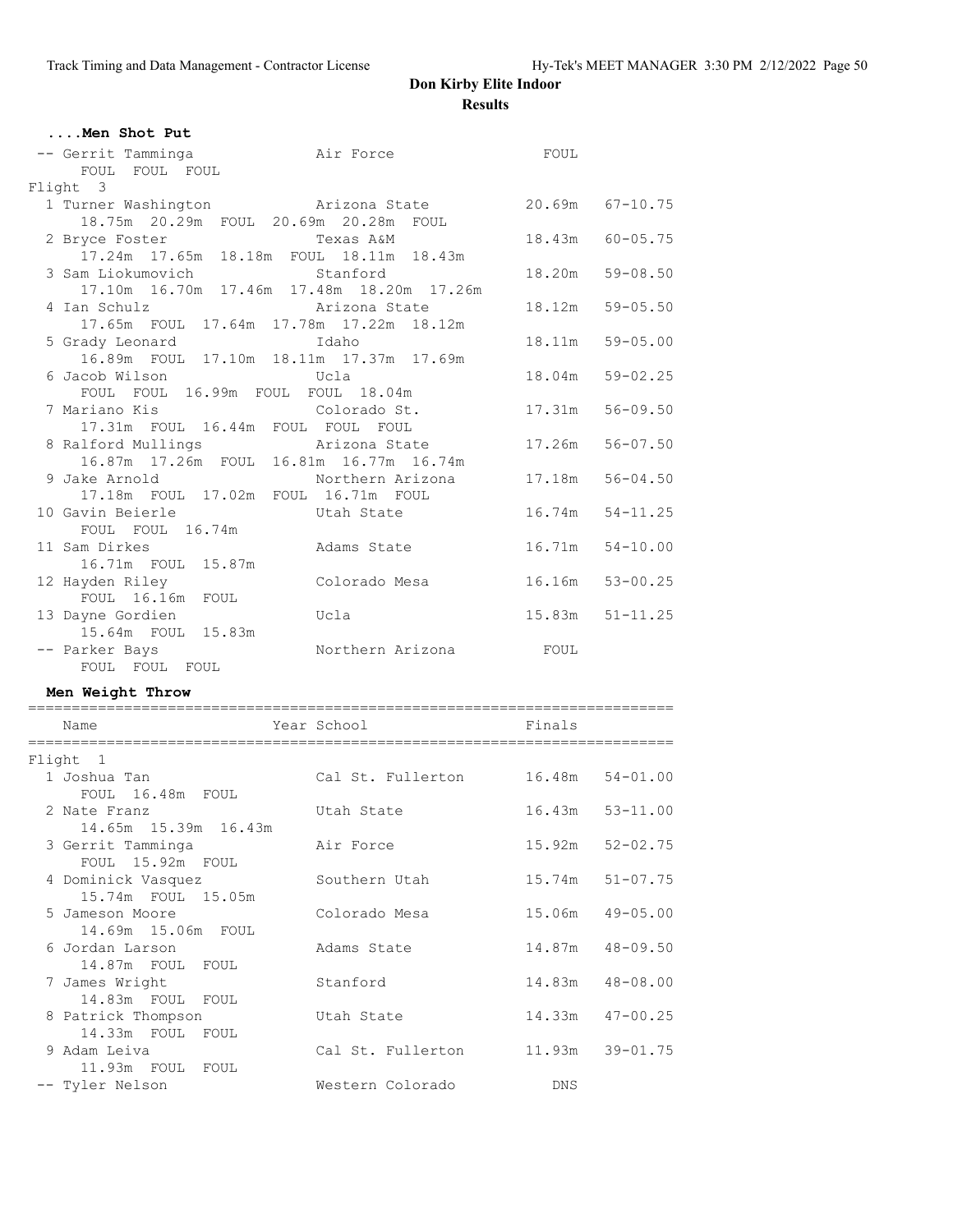| Men Weight Throw                                                   |                           |         |                     |
|--------------------------------------------------------------------|---------------------------|---------|---------------------|
| -- Karter Evans                                                    | Western Colorado          | DNS     |                     |
| Flight 2                                                           |                           |         |                     |
| 1 Parker Bays                                                      | Northern Arizona          |         | 18.50m 60-08.50     |
| 18.02m  18.14m  18.50m  16.90m  FOUL  17.73m                       | Sacramento St.            |         | 18.01m 59-01.25     |
| 2 John Maka<br>16.42m  15.84m  18.01m                              |                           |         |                     |
| 3 Jake Arnold                                                      | Northern Arizona          | 17.79m  | $58 - 04.50$        |
| 17.45m  17.79m  17.72m                                             |                           |         |                     |
| 4 Luke Barrett                                                     | Texas A&M                 | 17.77m  | $58 - 03.75$        |
| 17.77m FOUL FOUL                                                   |                           |         |                     |
| 5 John Hochanadel                                                  | Adams State               | 17.38m  | $57 - 00.25$        |
| 16.53m  17.38m  17.18m                                             |                           |         |                     |
| 6 George Harris                                                    | Sacramento St.            | 17.13m  | $56 - 02.50$        |
| 16.85m  16.18m  17.13m                                             |                           |         |                     |
| 7 Clifford McMullen<br>16.01m FOUL 16.21m                          | Northern Arizona          | 16.21m  | $53 - 02.25$        |
| 8 Hayden Riley                                                     | Colorado Mesa             | 15.97m  | $52 - 04.75$        |
| FOUL FOUL 15.97m                                                   |                           |         |                     |
| 9 Christian Sonnenberg                                             | Utah State                |         | $15.53m$ $50-11.50$ |
| 15.21m  15.53m  FOUL                                               |                           |         |                     |
| 10 Dillon Petty                                                    | Southern Utah             |         | $15.43m$ $50-07.50$ |
| FOUL 15.43m FOUL                                                   |                           |         |                     |
| 11 Jace Pittman                                                    | Air Force                 |         | $15.03m$ $49-03.75$ |
| 15.03m FOUL FOUL<br>-- Gabriel Coronado                            | San Jose St.              |         |                     |
| FOUL FOUL FOUL                                                     |                           | FOUL    |                     |
| -- Misael Ortiz                                                    | Utep                      | FOUL    |                     |
| FOUL FOUL FOUL                                                     |                           |         |                     |
| Flight 3                                                           |                           |         |                     |
| 1 Max McKhann                                                      | Stanford                  |         | $21.91m$ $71-10.75$ |
| 20.66m 21.78m 20.94m 21.68m 21.91m FOUL                            |                           |         |                     |
| 2 Grady Leonard                                                    | Idaho                     |         | 21.25m 69-08.75     |
| 21.25m FOUL 19.41m 21.24m FOUL 20.75m                              |                           |         |                     |
| 3 William Beaudry<br>19.52m FOUL FOUL FOUL 20.51m FOUL             | Northern Arizona          |         | 20.51m 67-03.50     |
| 4 Evan Stork                                                       | Sacramento St.            |         | 19.33m 63-05.00     |
| 19.16m FOUL 18.82m FOUL 18.30m 19.33m                              |                           |         |                     |
| 5 Cullen Williams                                                  | Idaho                     |         | 19.29m 63-03.50     |
| FOUL 18.42m                                                        | 19.05m FOUL 19.08m 19.29m |         |                     |
| 6 John Murphy                                                      | Northern Arizona          |         | 19.11m 62-08.50     |
| 18.15m  18.73m  18.09m  18.62m  FOUL  19.11m                       |                           |         |                     |
| 7 Jaret Prete                                                      | Air Force                 |         | 18.98m 62-03.25     |
| 18.63m  18.98m  18.23m  FOUL  FOUL  FOUL<br>8 Anthony Argyropoulos | Stanford                  | 18.47m  | $60 - 07.25$        |
| 18.43m 17.87m FOUL 15.35m FOUL 18.47m                              |                           |         |                     |
| 9 Mariano Kis                                                      | Colorado St.              | 17.90m  | $58 - 08.75$        |
| FOUL 17.90m 17.87m                                                 |                           |         |                     |
| 10 Jacob Kaufman                                                   | Northern Arizona          | 17.61m  | $57 - 09.50$        |
| 17.61m FOUL FOUL                                                   |                           |         |                     |
| 11 Garret Bernt                                                    | Northern Arizona          | 17.50m  | $57 - 05.00$        |
| 17.50m  17.43m  FOUL                                               |                           |         |                     |
| 12 Aleks Hristov<br>15.94m FOUL<br>17.36m                          | Utep                      | 17.36m  | $56 - 11.50$        |
| 13 Bryson Smith                                                    | San Jose St.              | J17.13m | $56 - 02.50$        |
| FOUL 17.13m<br>FOUL                                                |                           |         |                     |
|                                                                    |                           |         |                     |